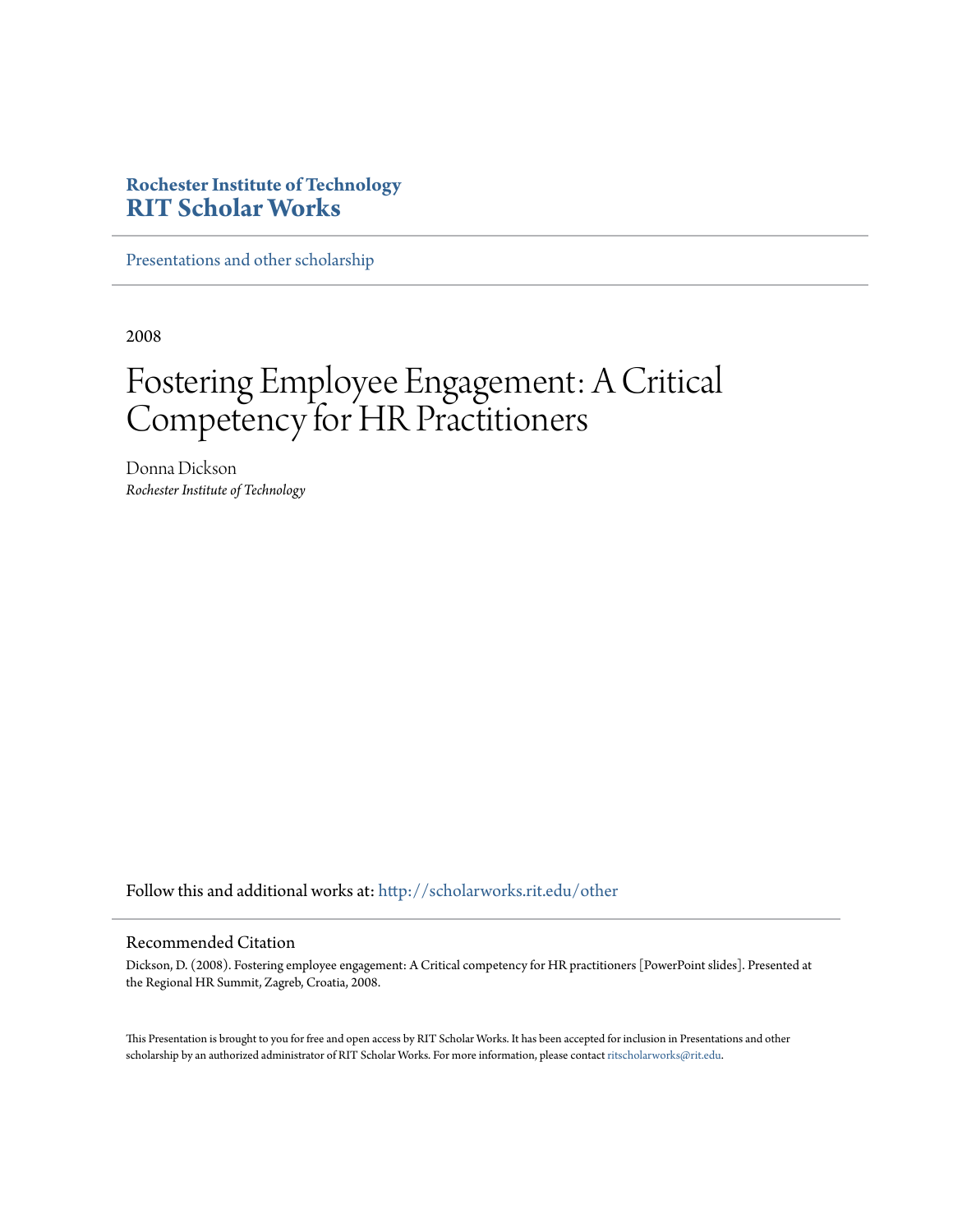"An organization does not succeed because it is big or long established; it succeeds because there are people in it who love it, sleep it, dream it, and build future plans for it." (unknown)

#### Fostering Employee Engagement

#### A Critical Competency for HR Practitioners

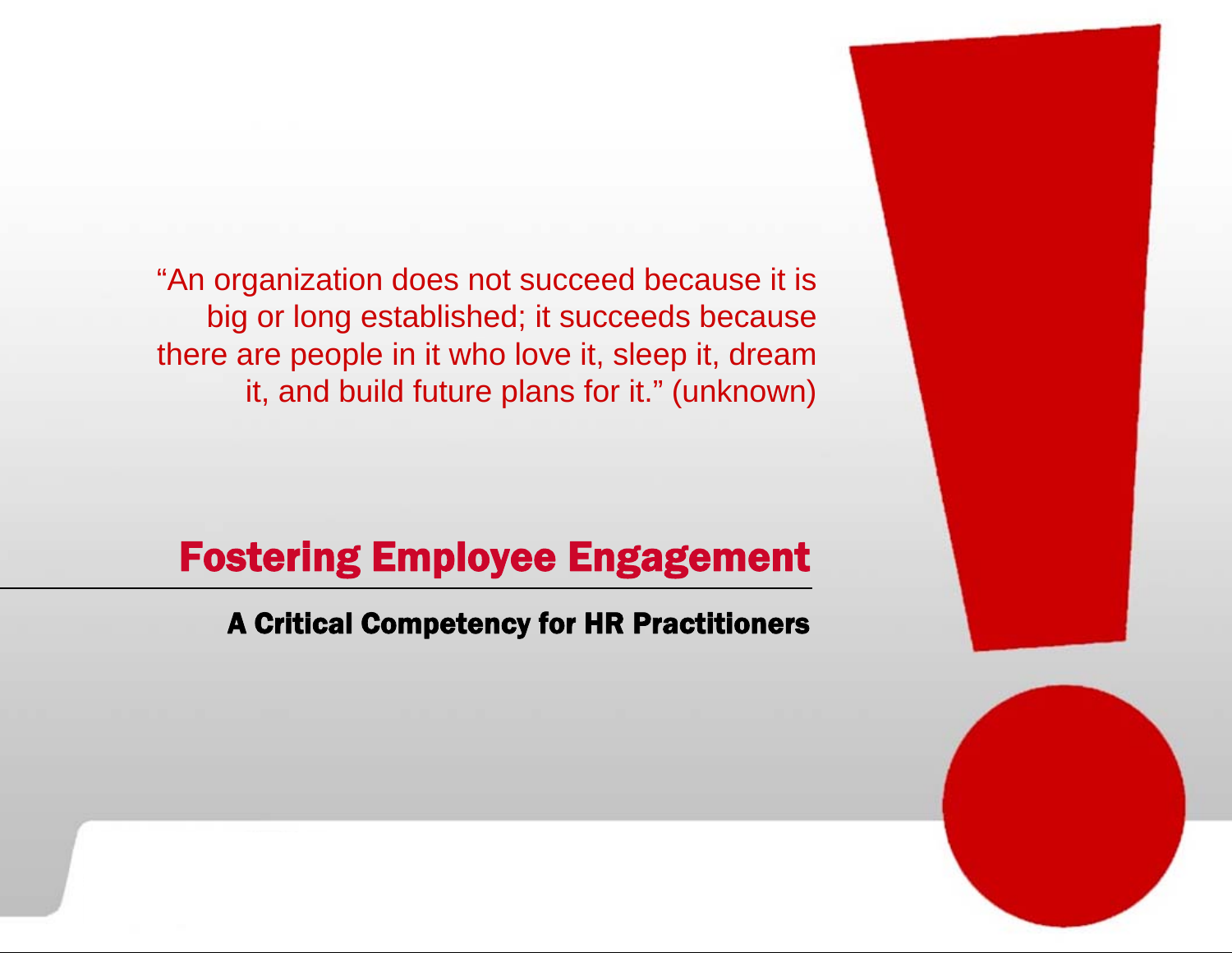#### My Background

#### Donna A. Dickson

- President and COO, WorkSmart Learning Systems Inc.
	- □ Full service consulting company, supporting performance improvement initiatives in global companies of all types and sizes
	- □ Headquartered in the U.S. with partners in South Africa and Australia

Assistant Professor and Program Chair  $\Box$  Rochester Institute of Technology, M.S. in Human Resource Development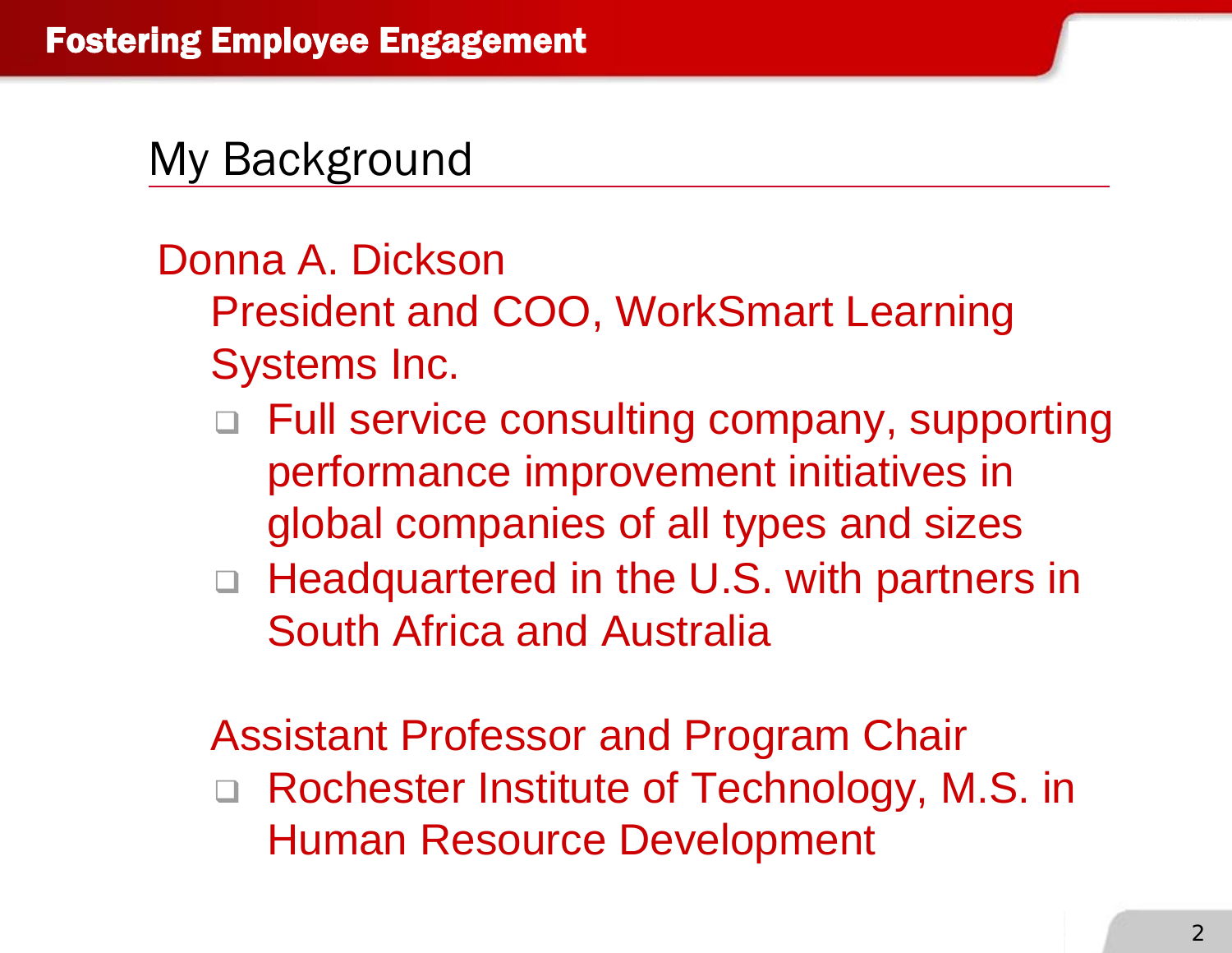#### My Background

- □ RIT's M.S. in Human Resource Development will be offered in Croatia, beginning January 2009, in partnership with our Croatian entity, ACMT
- □ Managers and HR professionals with three years of experience and a bachelor's degree equivalence of education are invited to participate
- □ Students complete nine courses, each of which is five days in length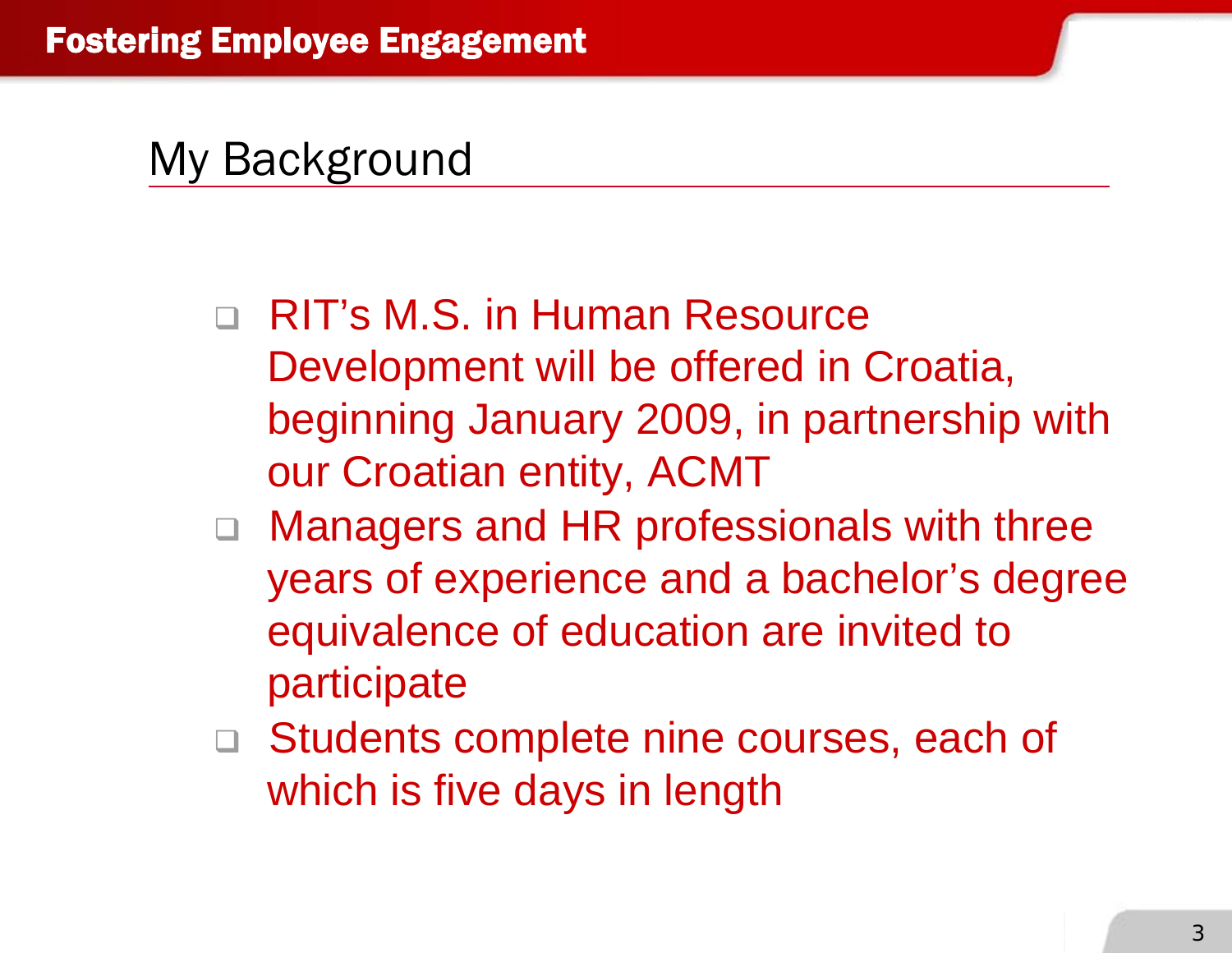An organization's ultimate success does not rely on the executives' understanding of finance or marketing, but instead relies on an understanding of how each employee connects with the company and its customers (Hayes, 2007:64)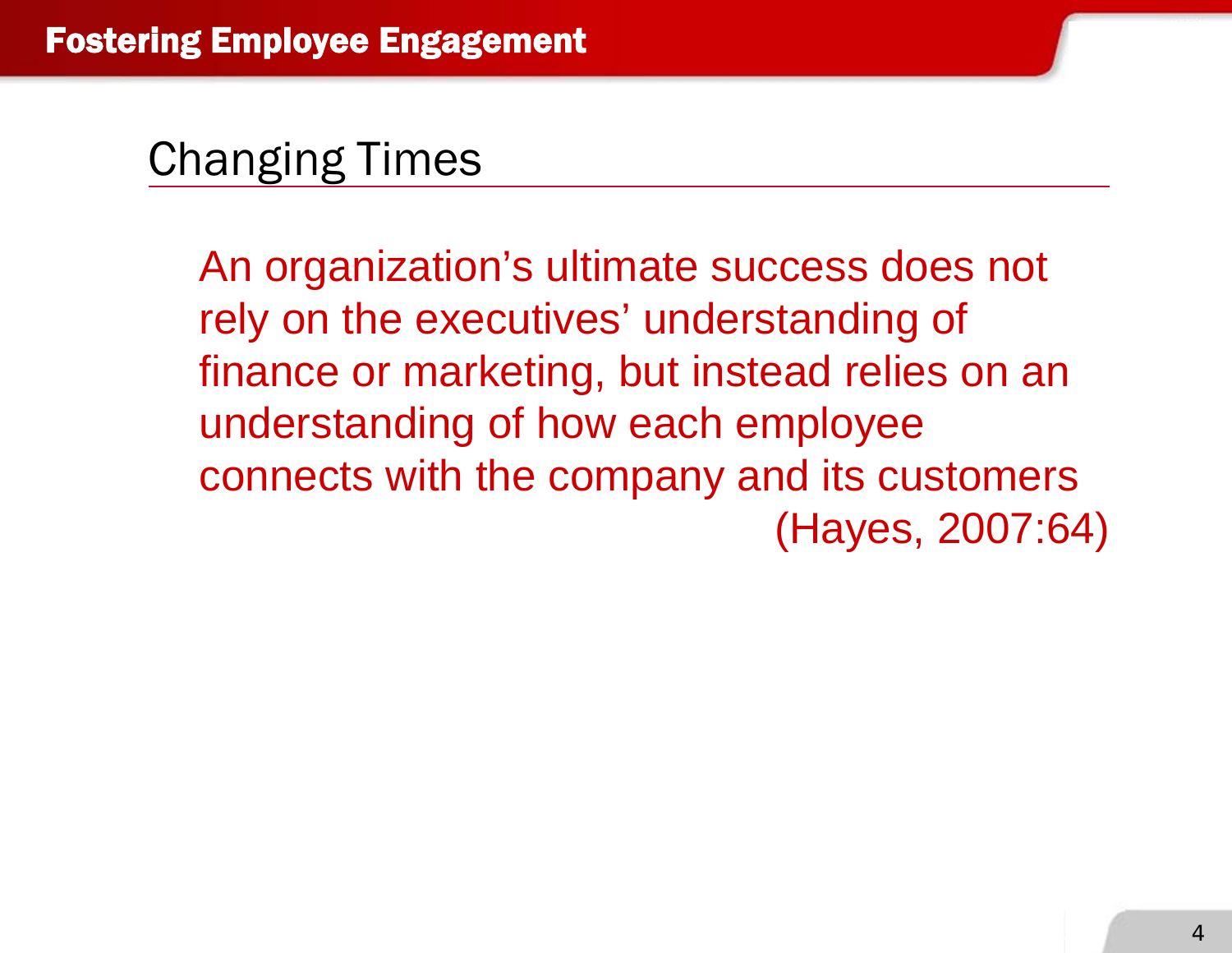Effective development and utilization of human capital<sup>1</sup> has become just as critical to an organization's successful delivery of services as state-of-the-art technology

<sup>1</sup> Human capital refers to the intangible value of your employees' knowledge, skills, and experience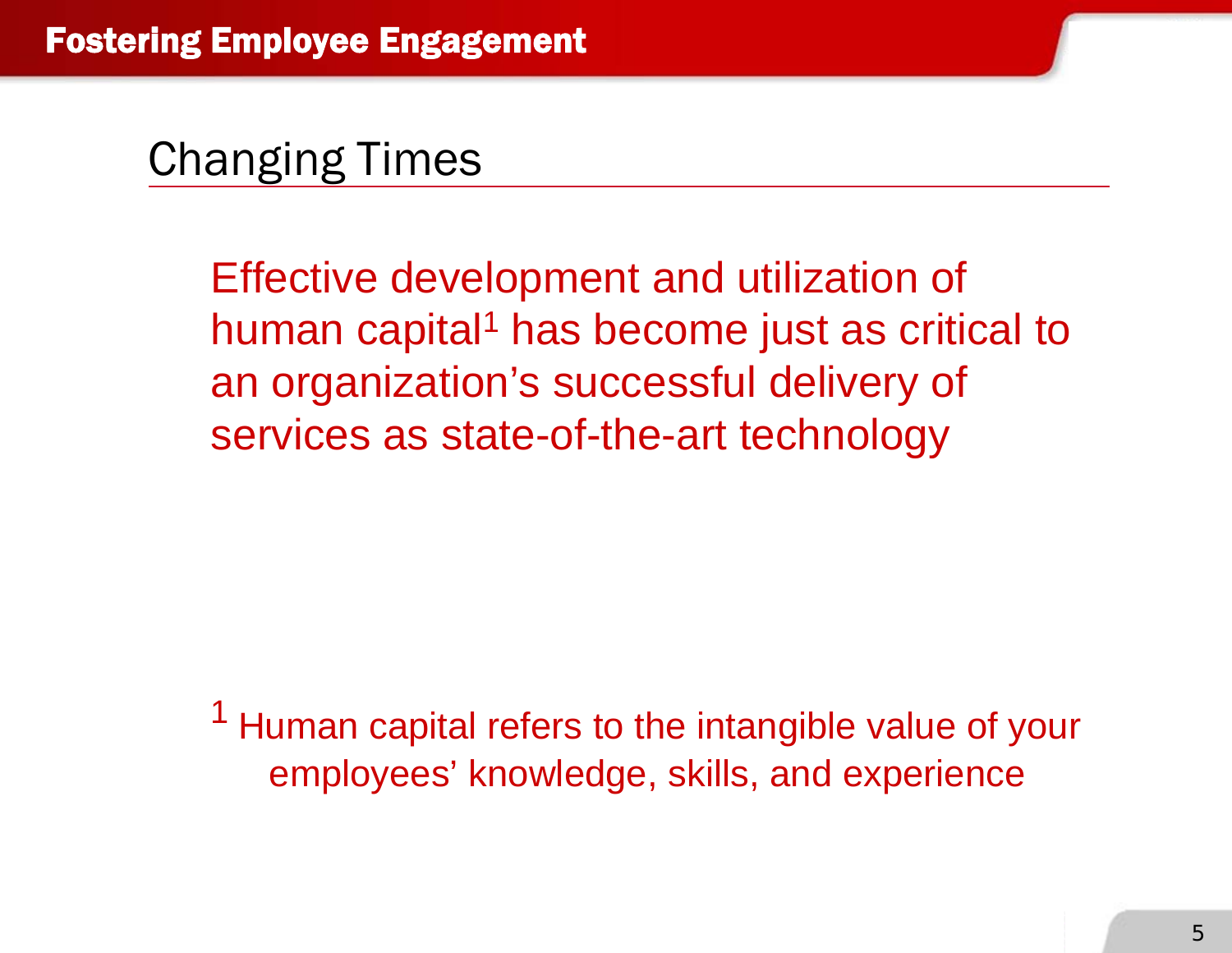Organizations need:  $\square$  the right people □ with the right competencies □ at the right time in conjunction with the right systems and technology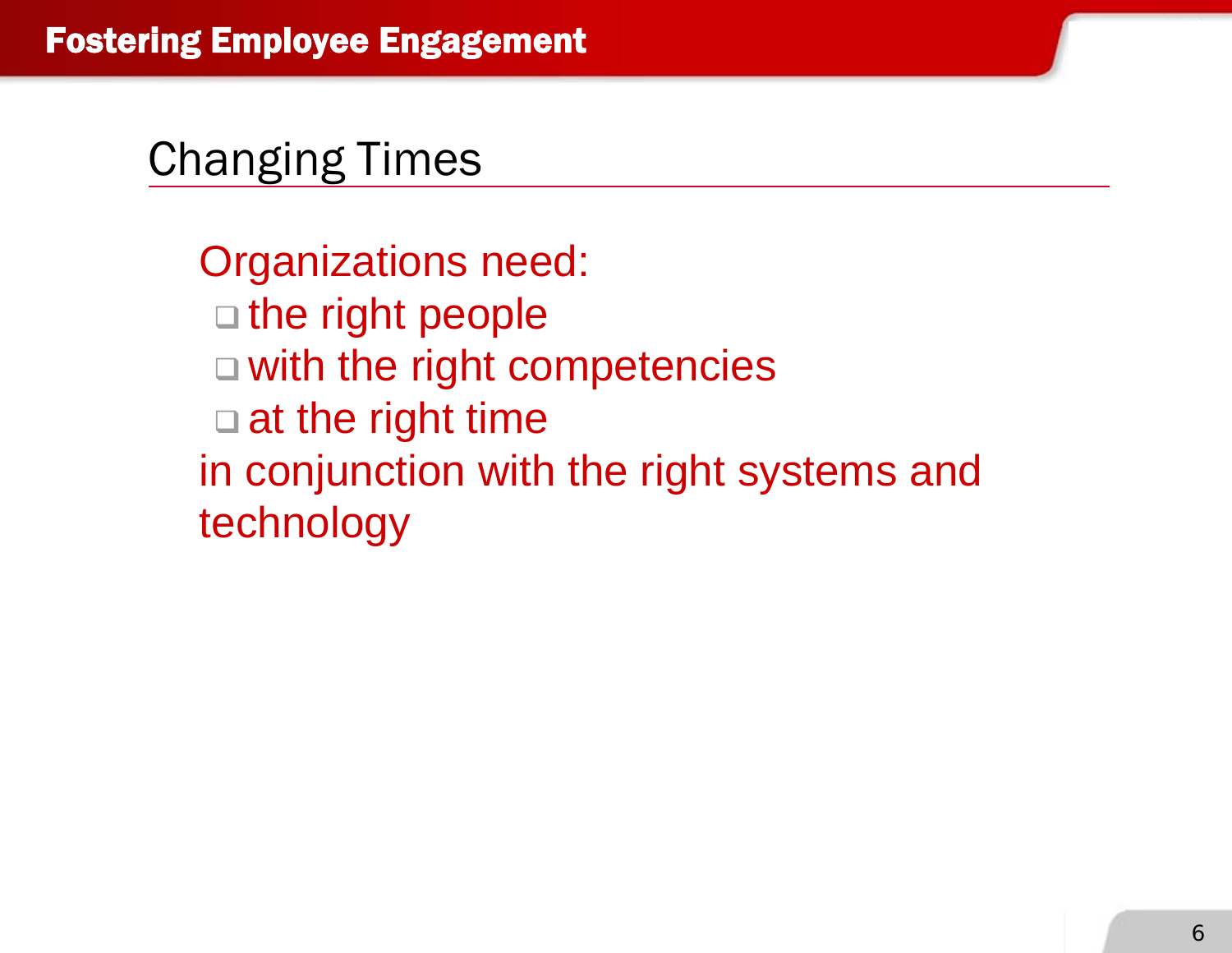Employees are usually the single largest cost in an organization

This has traditionally led to mindset of *managing* employees as *costs* versus *maximizing* employees as *assets*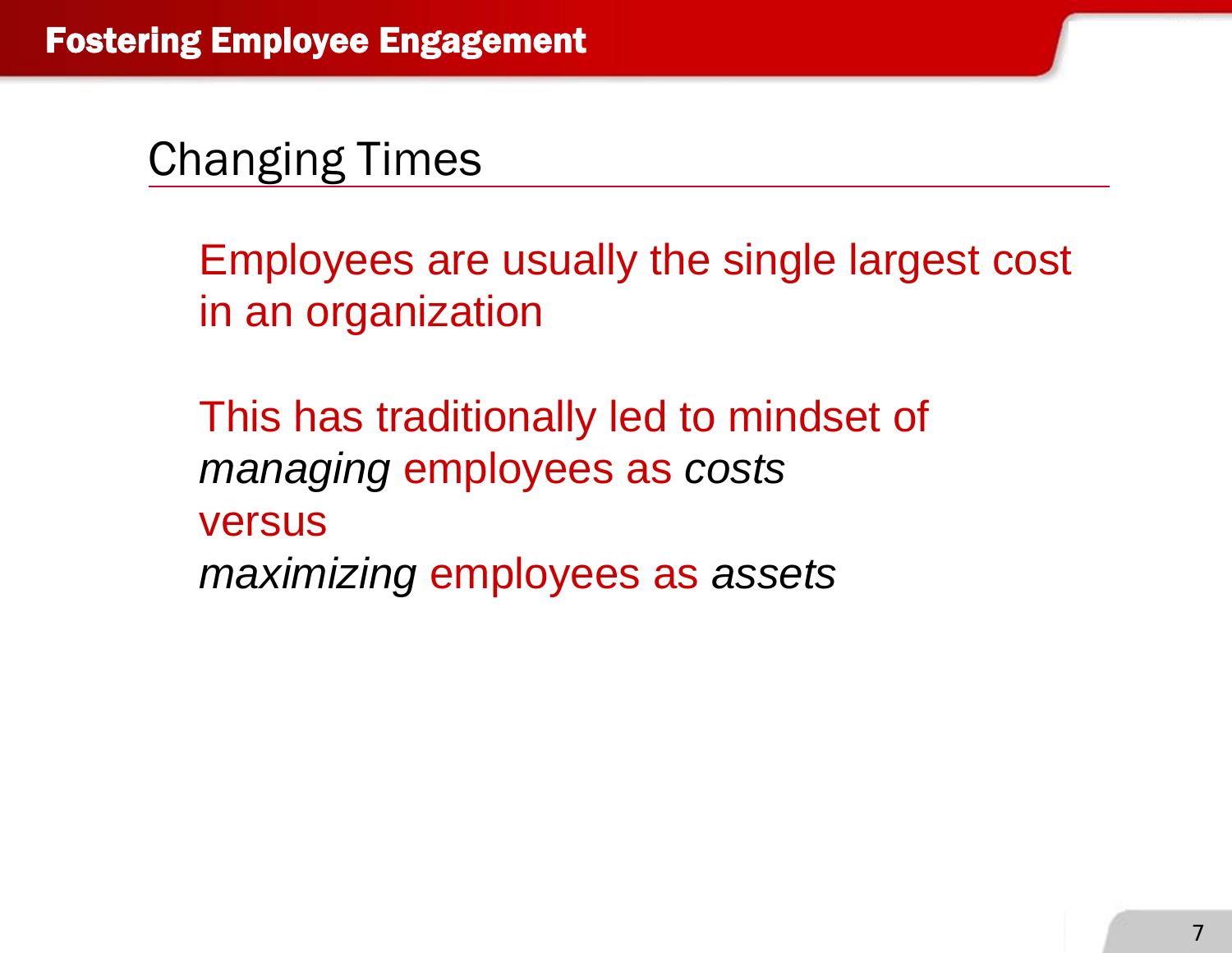The way senior leaders think about employees is changing, in part because of trends like: □ Shift from a product and service to a knowledge economy □ Evolution of management practices from command and control to collaboration□ Transition of marketplace from local or regional to global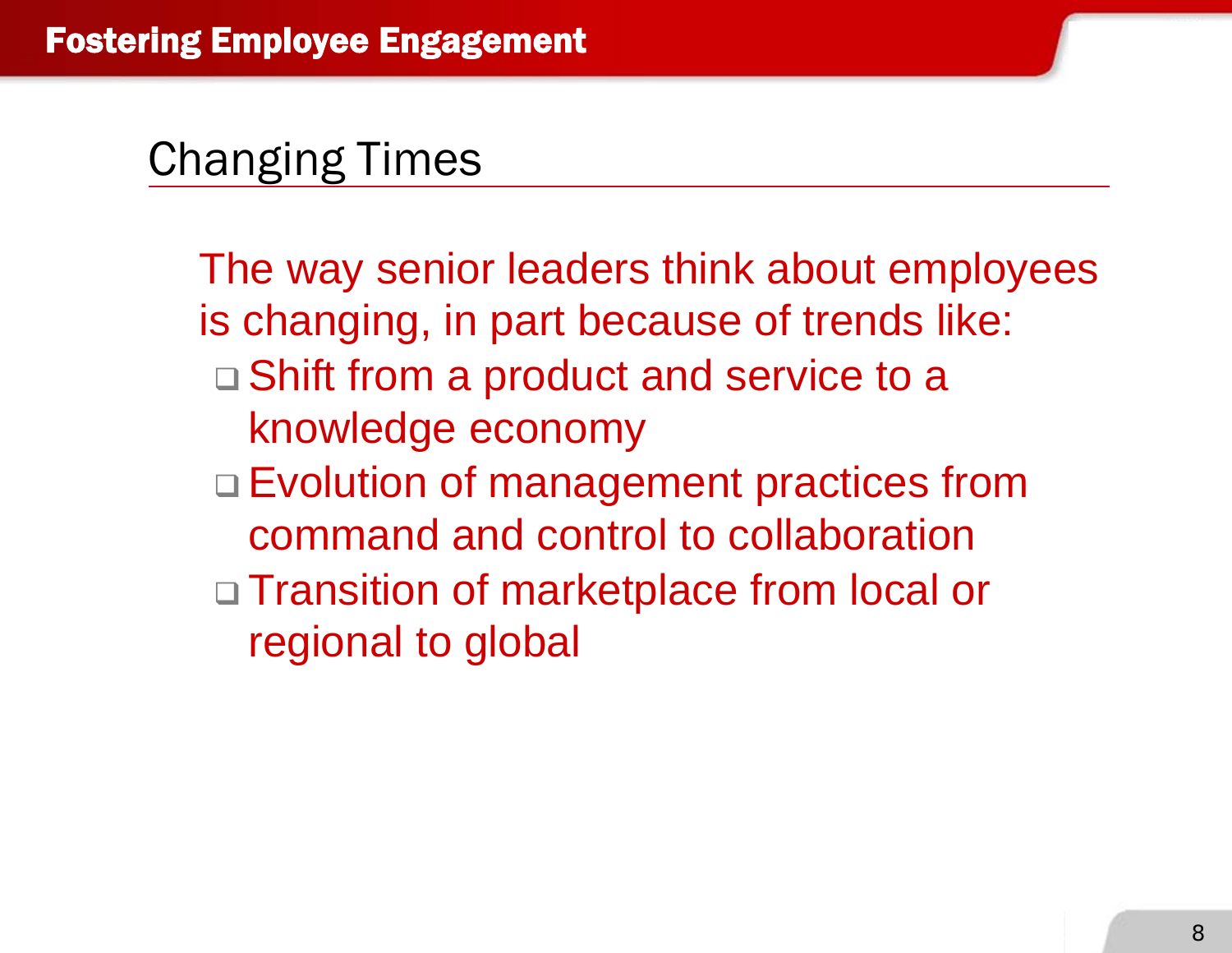#### Value of Human Capital

As senior leaders recognize that to compete in today's global marketplace they must creatively utilize *all* of their assets, they are looking for ways to:

- *Find the best employees*
- *Retain the most valuable employees*
- □ Get the highest levels of productivity from all of their employees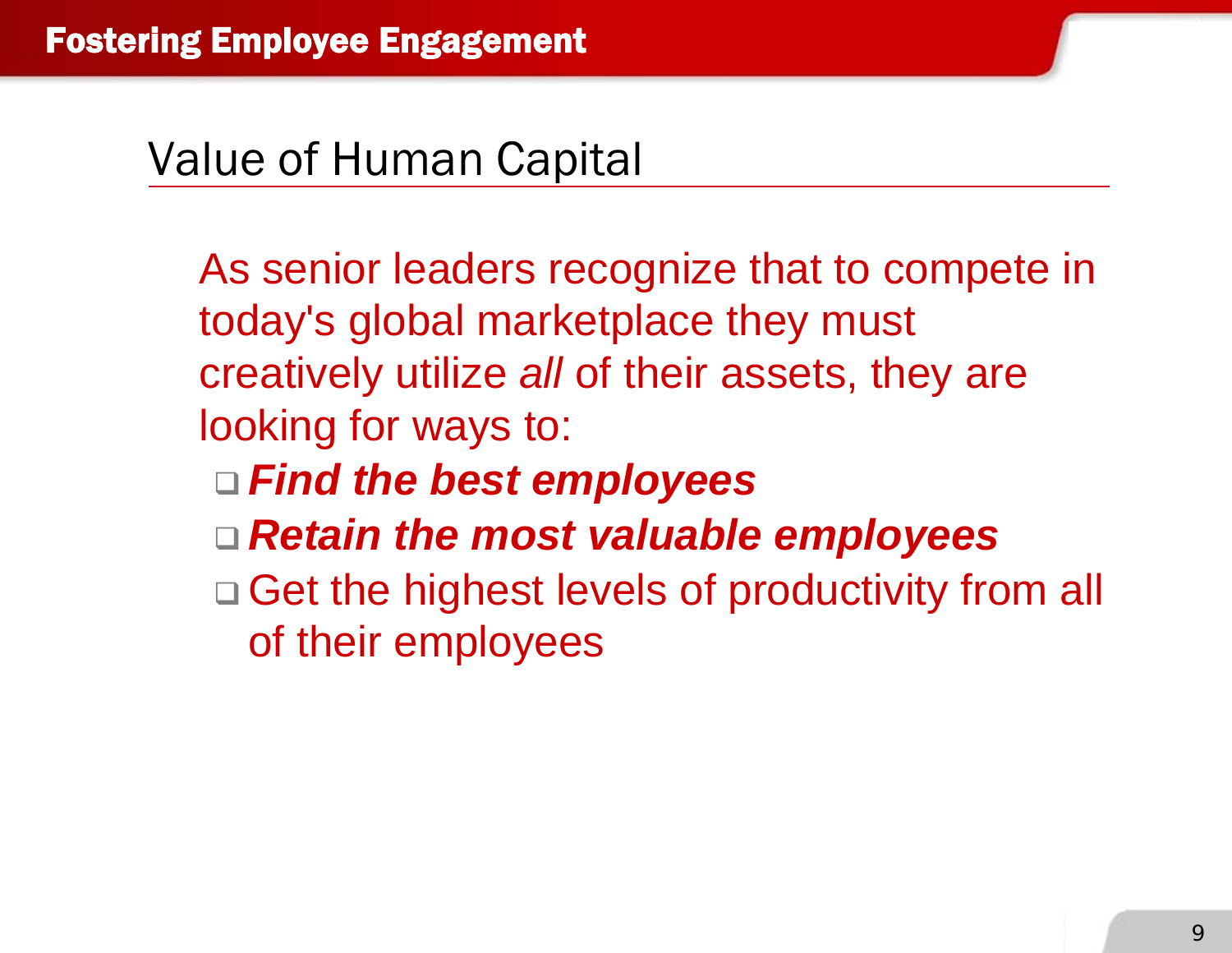Employee satisfaction is often characterized as a feeling of gratification and contentment

Studies have shown the positive correlations between employee satisfaction and customer satisfaction, and the bottom line (profits)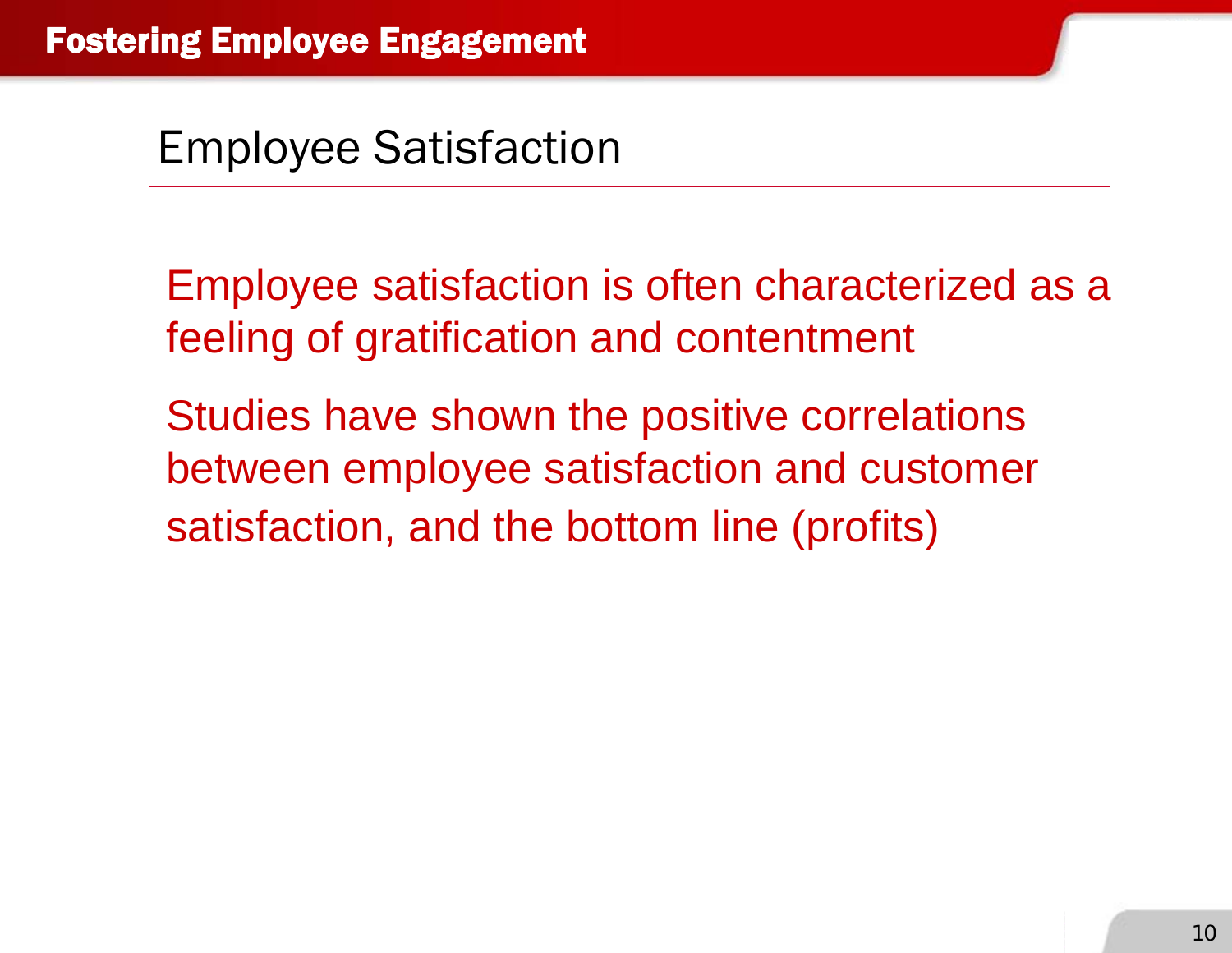One study of organizations selected by *Fortune*  magazine as the "Best Companies to Work for in America" found their stocks outperformed industry-matched benchmarks

The author of the study concluded that employee satisfaction drives corporate performance

(Renk, 2007)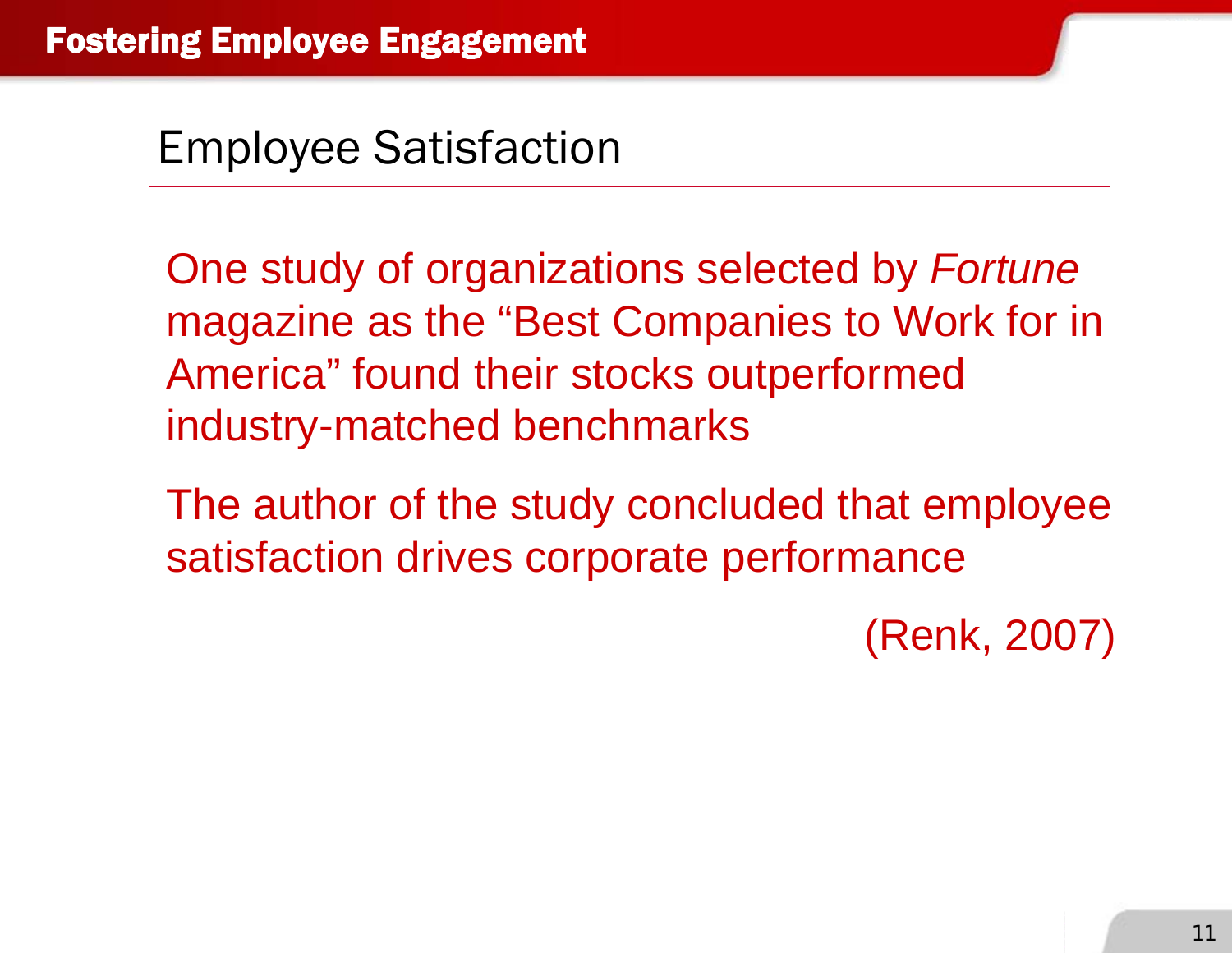Figure 1: Service Profit Chain (Heskett et al, 1994)

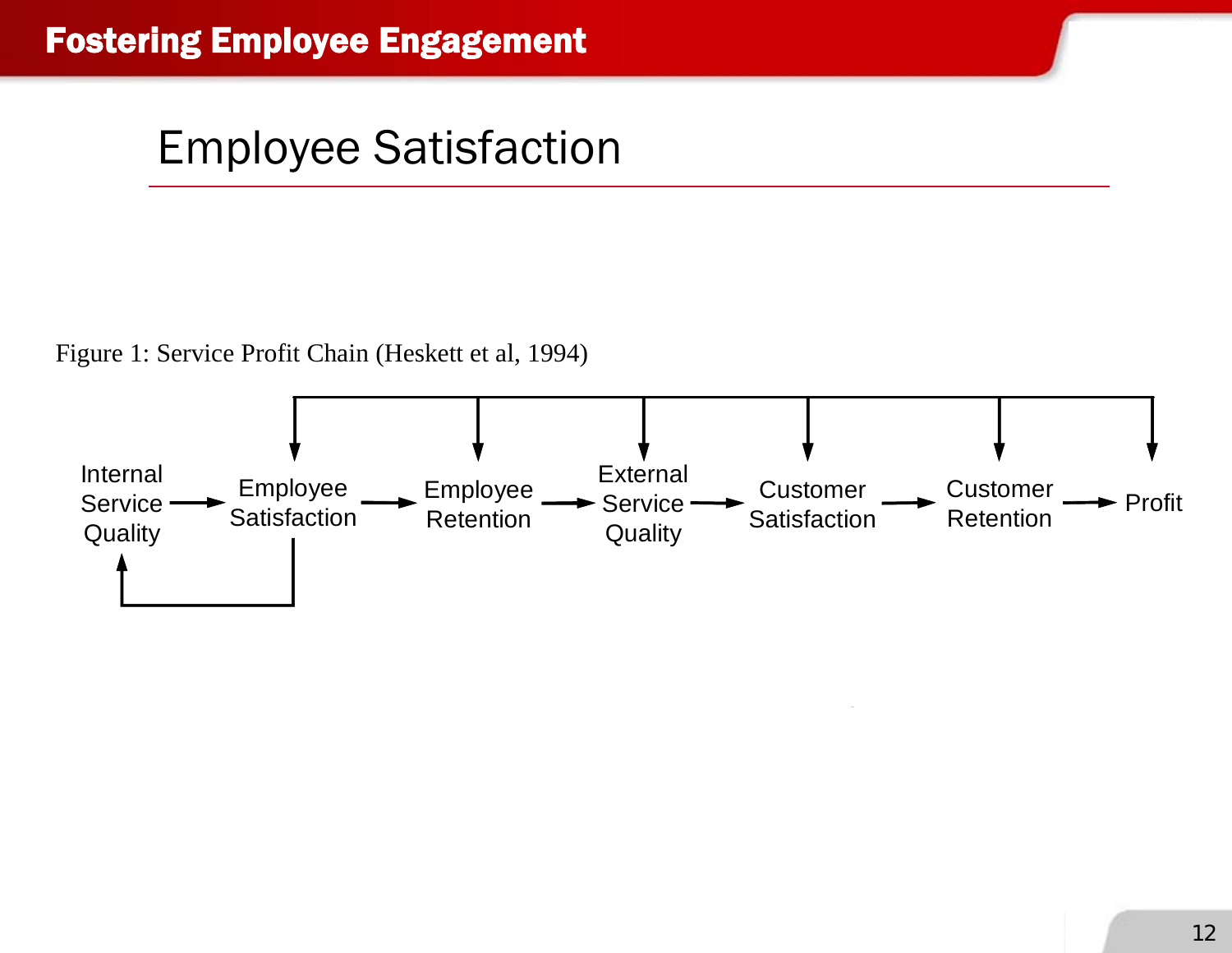In today's multi-generational, global workplaces, employee satisfaction initiatives alone are not enough to attract or retain the best and the brightest employees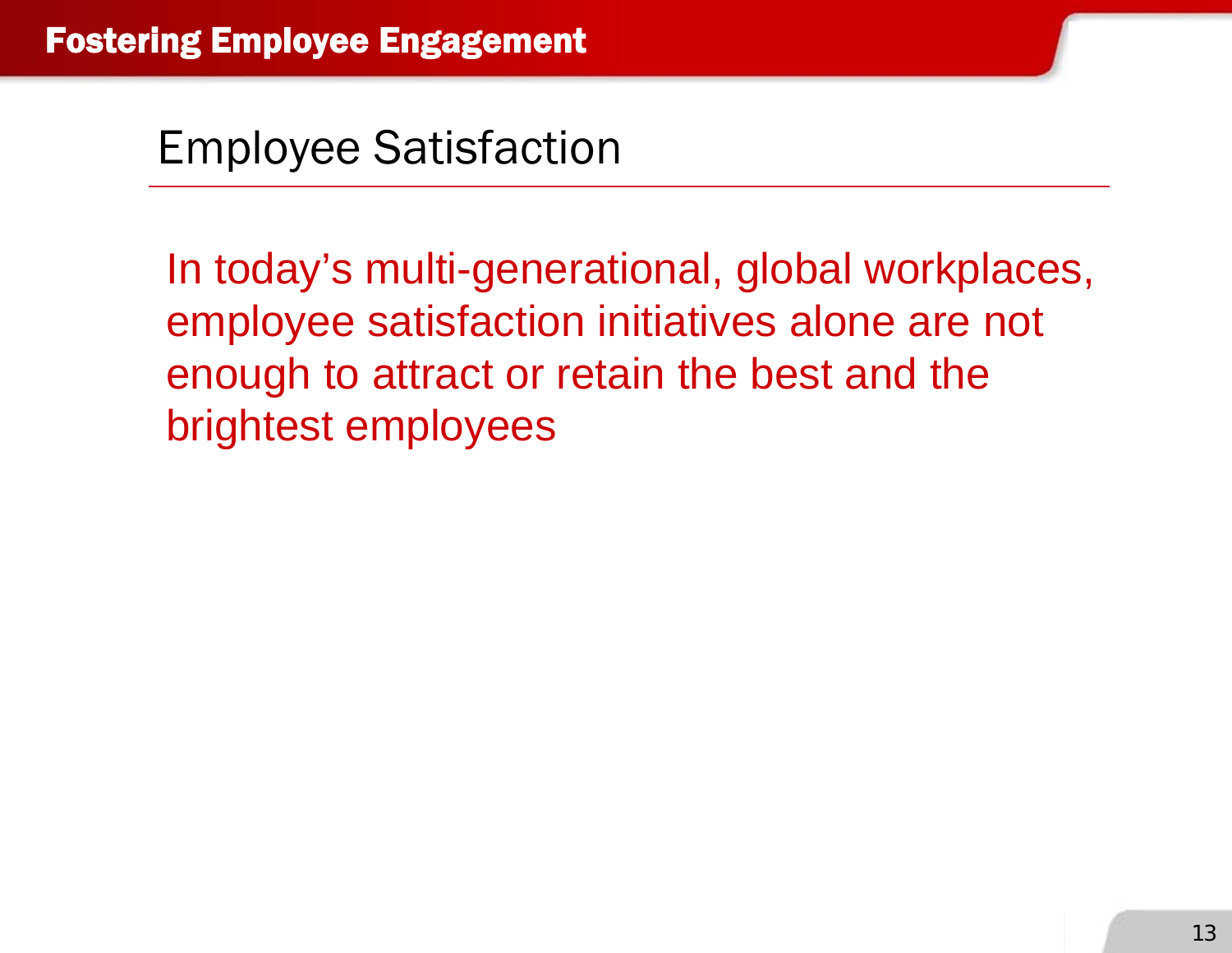Consider a typical employee satisfaction initiative, *the company gathering*

- $\Box$  Baby Boomers appreciate a strong sense of community at work
- □ Generation Xers would prefer more time to spend with their families
- $\Box$  Generation Ys prefer to work remotely, so are not interested in company-based events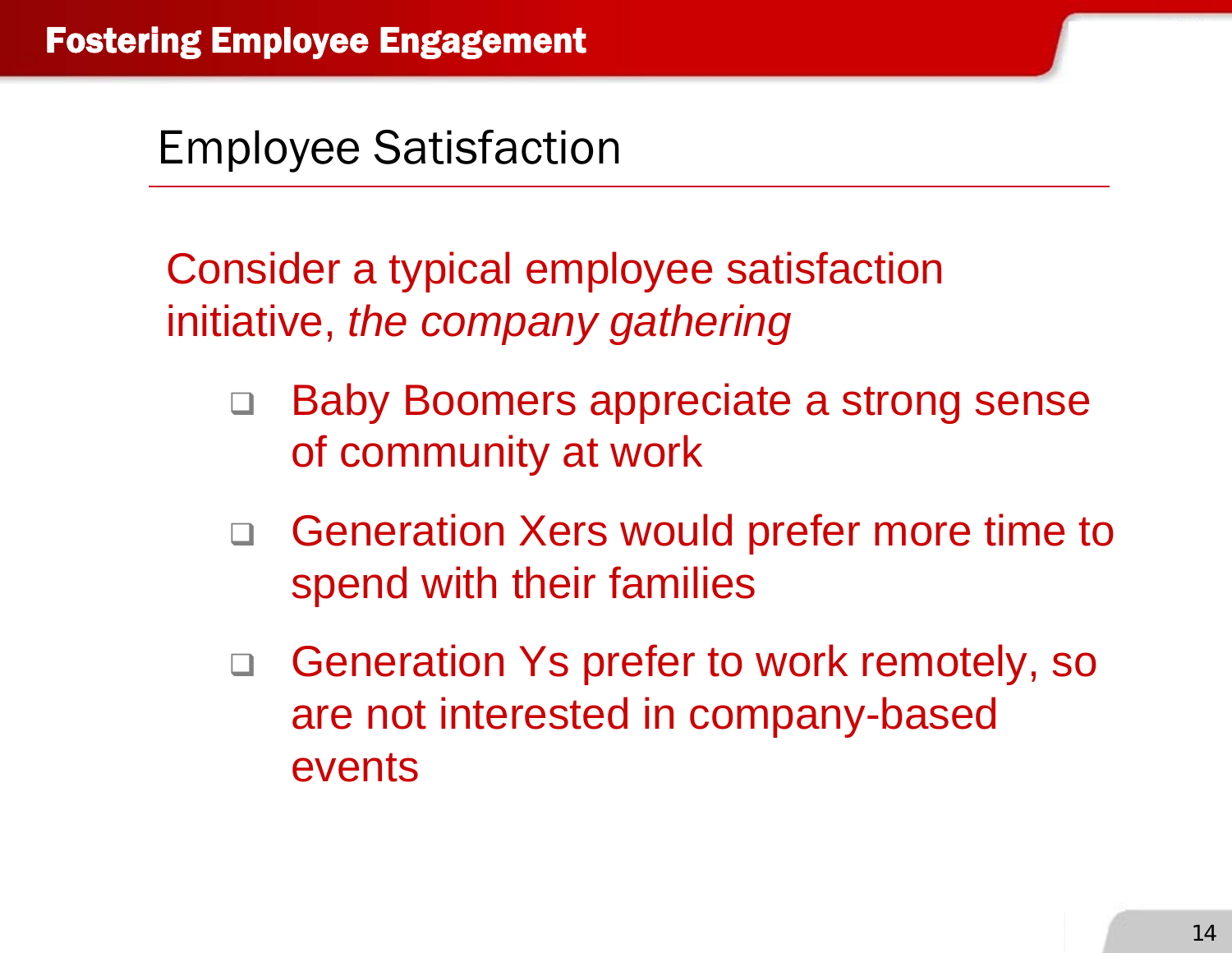#### Value of Human Capital

As senior leaders recognize that to compete in today's global marketplace they must creatively utilize *all* of their assets, they are looking for ways to:

- □ Find the best employees
- □ Retain the most valuable employees
- *Get the highest levels of productivity from all of their employees*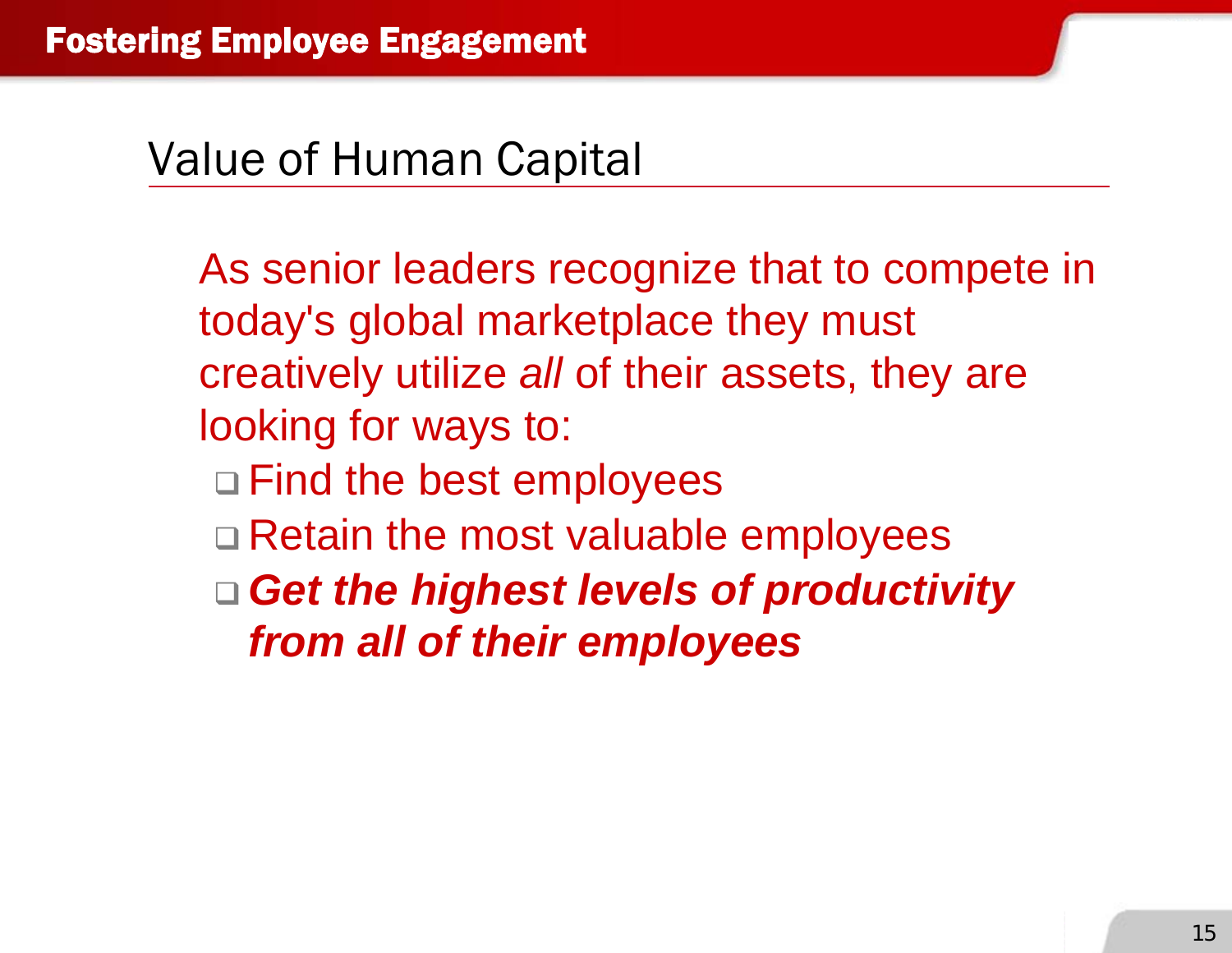# Beyond Employee Satisfaction

"<Companies> are realizing that they've wrung the rag of operational productivity almost dry," says business consultant and author Rick Smith

(Bates 2005:47)

Increased use of technology, process improvements, and programs like Six Sigma have enhanced employee productivity but the next frontier is *employee engagement*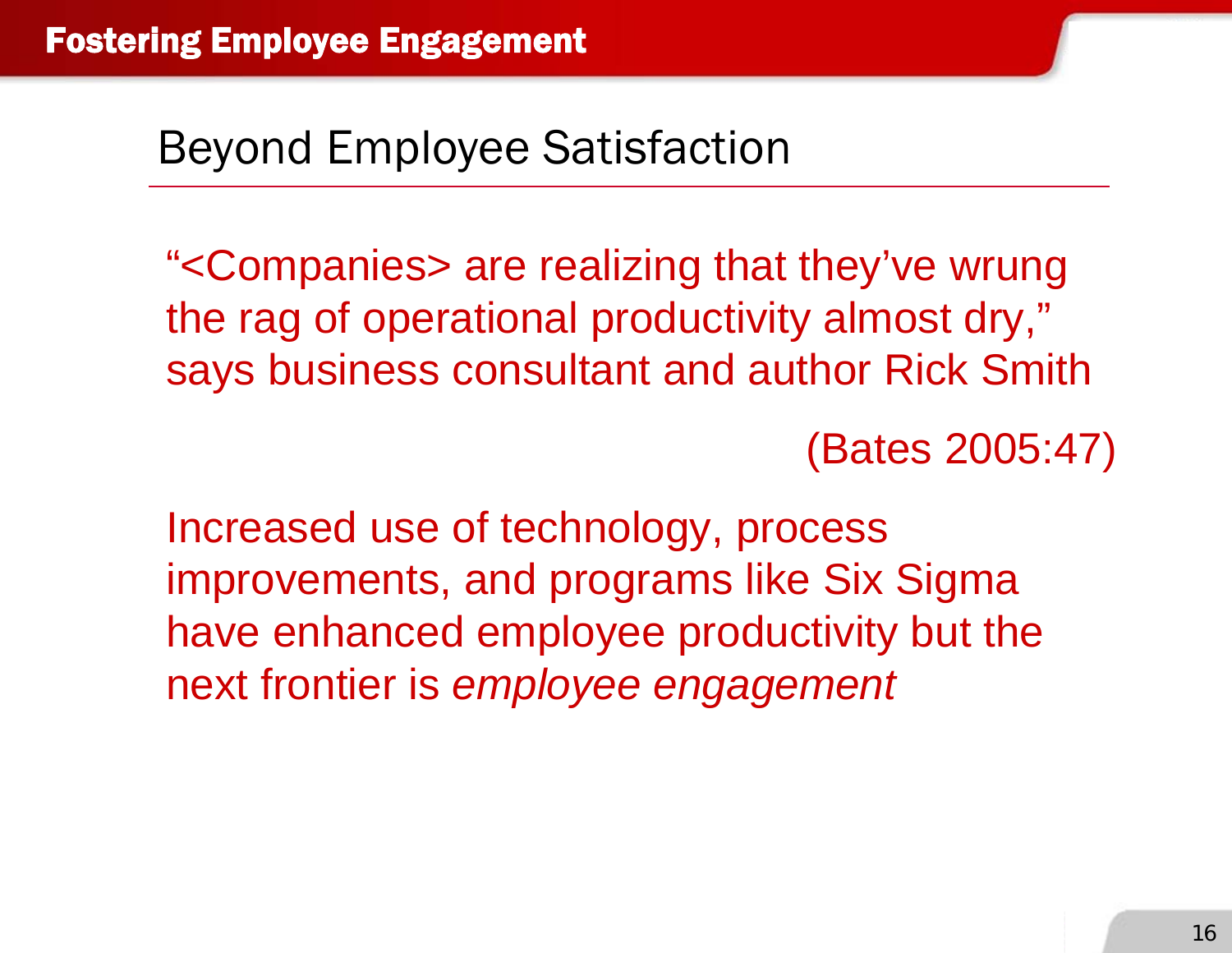### Employee Engagement

Employee engagement is characterized as a feeling of commitment, passion and energy, which translates to: **□High levels of effort** □Persistence with even the most difficult tasks **□Exceeding expectations**  $\Box$ Taking initiative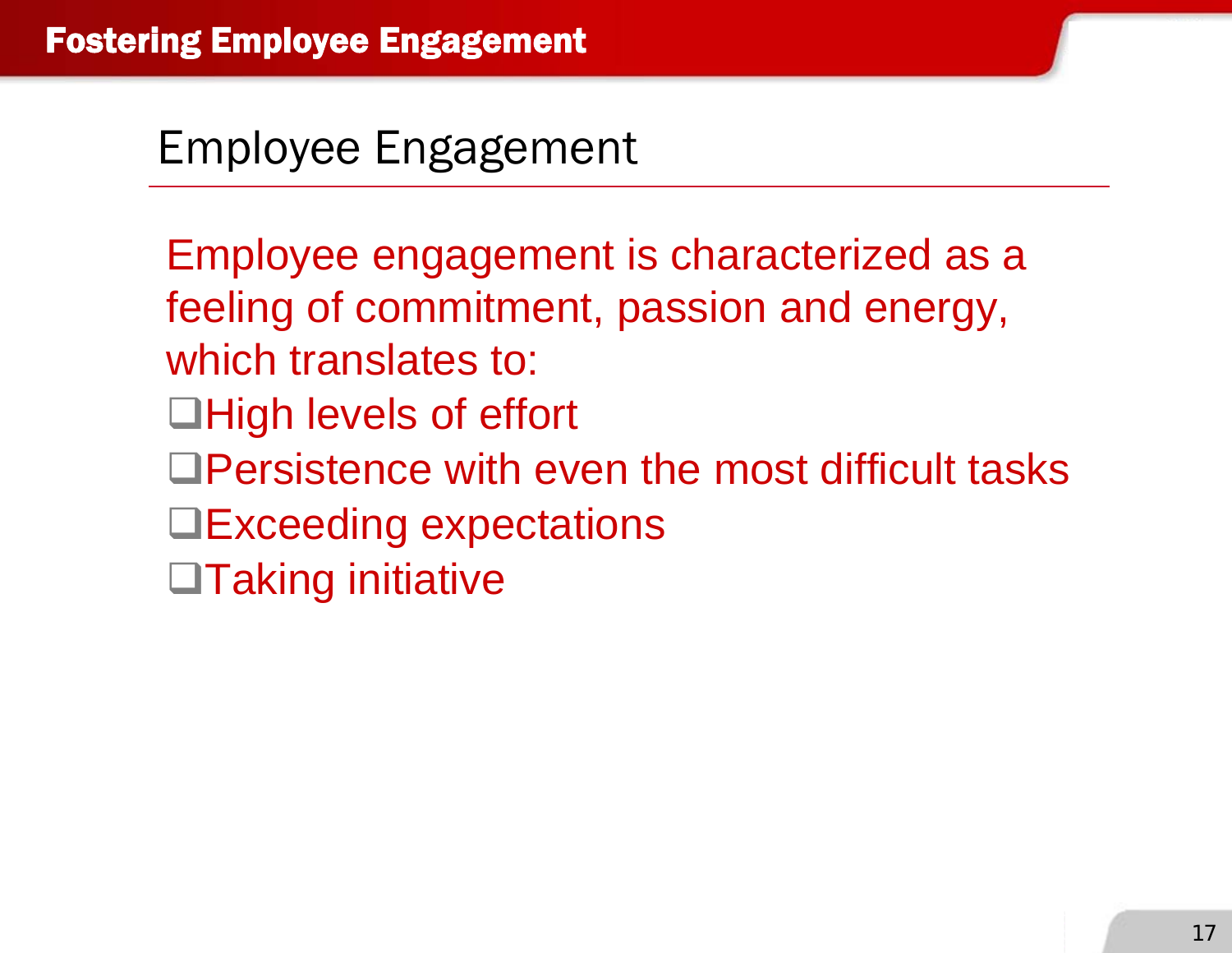Employee Engagement

From lower turnover rates to higher productivity, the engaged employee is a valuable business asset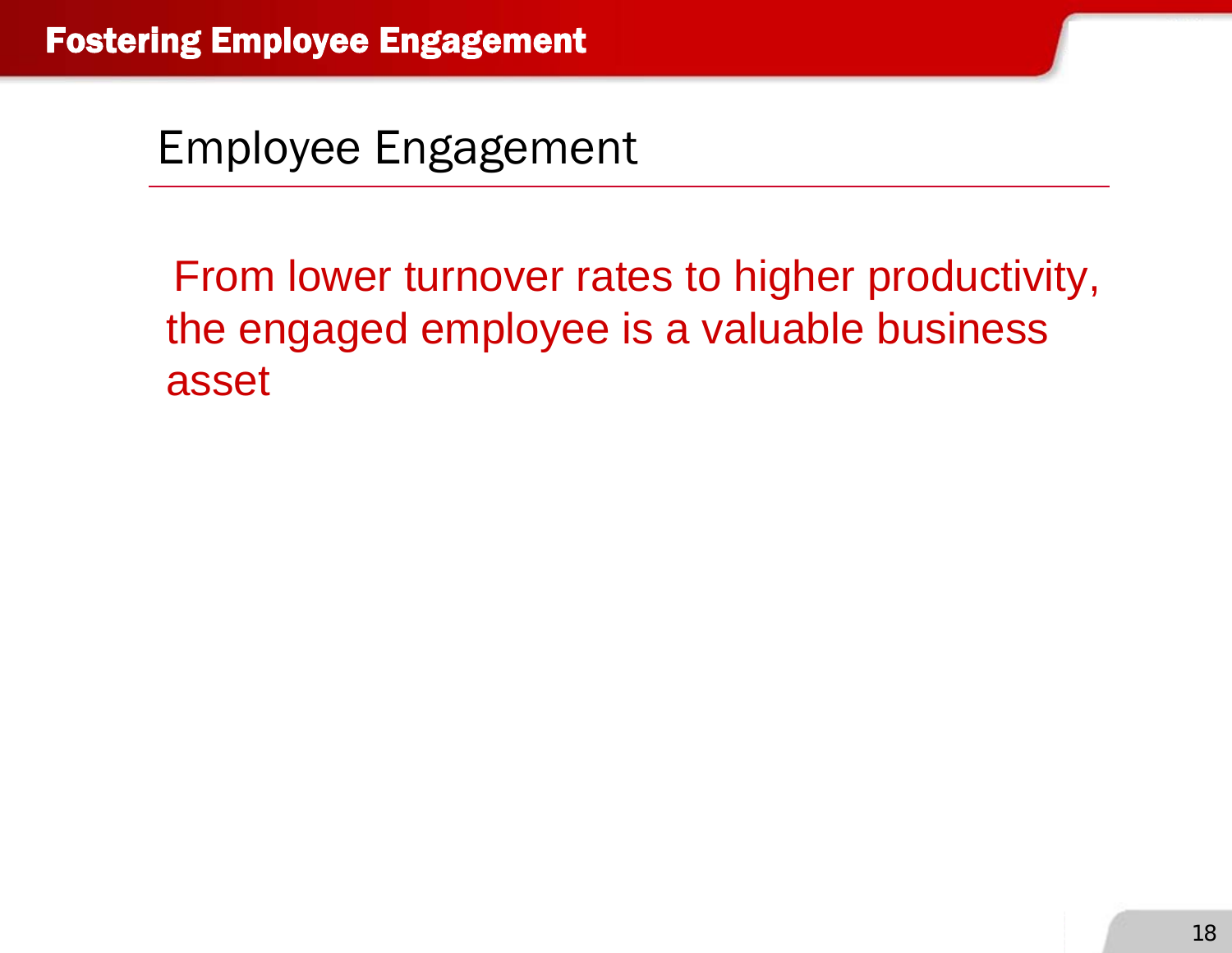#### Results of Employee Engagement

Karl Fischer, regional VP, HR for Marriott International reported that higher employee engagement at Marriott means: □12% higher revenue per compensation dollar □9% higher house profit margin  $\Box$ 9% of guests are less likely to have problems  $\Box$ 11% of guests are more likely to return

(AH&LA Human Resources Committee, 2007)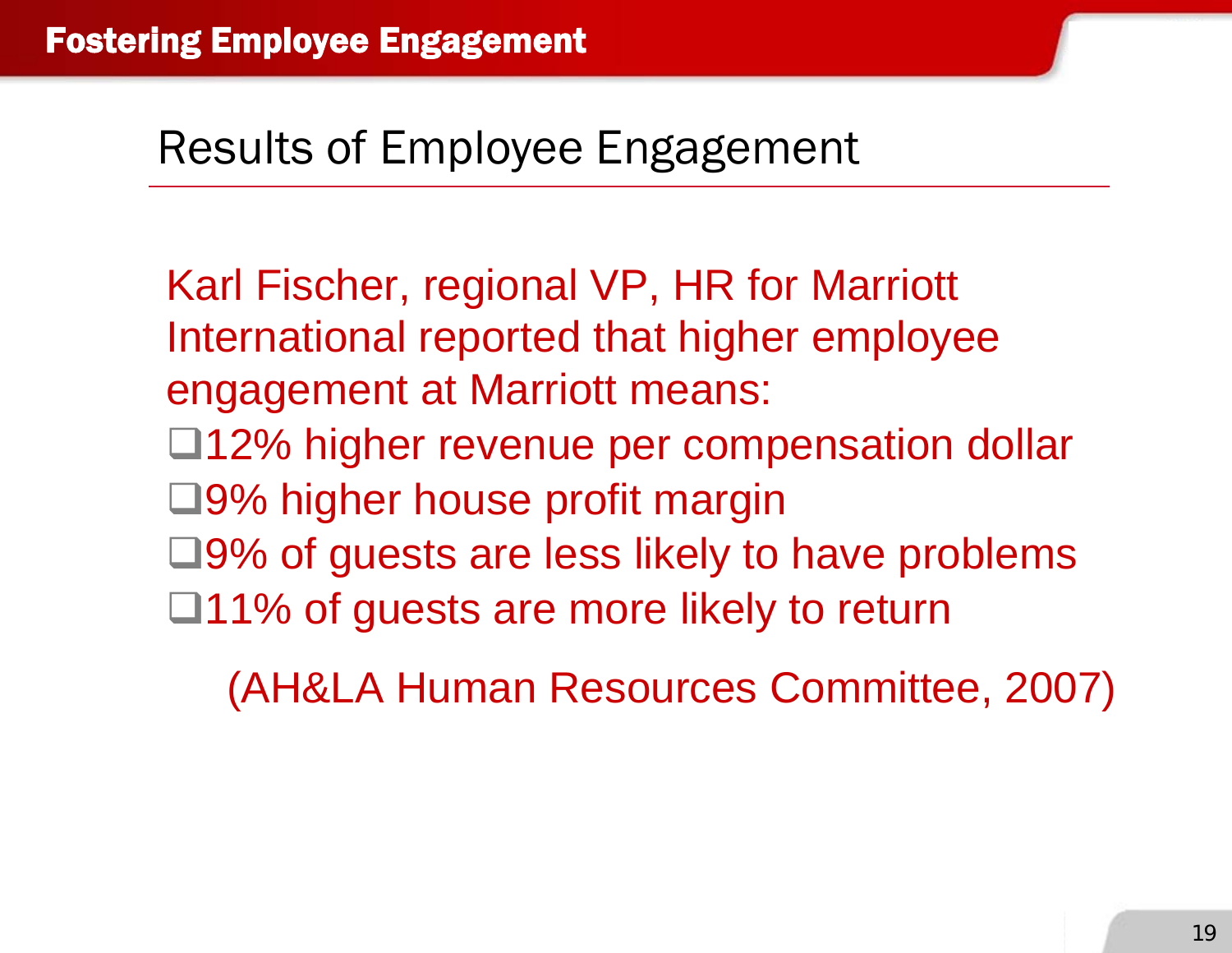### Results of Employee Engagement

Results of efforts to engage employees at Molson Coors Brewing Company:

- $\Box$  Average cost of a safety incident for engaged employees was \$63USD as compared to \$392USD for disengaged employees
- □ Engaged employees were five times less likely to have a lost-time safety incident

(Lockwood, 2007)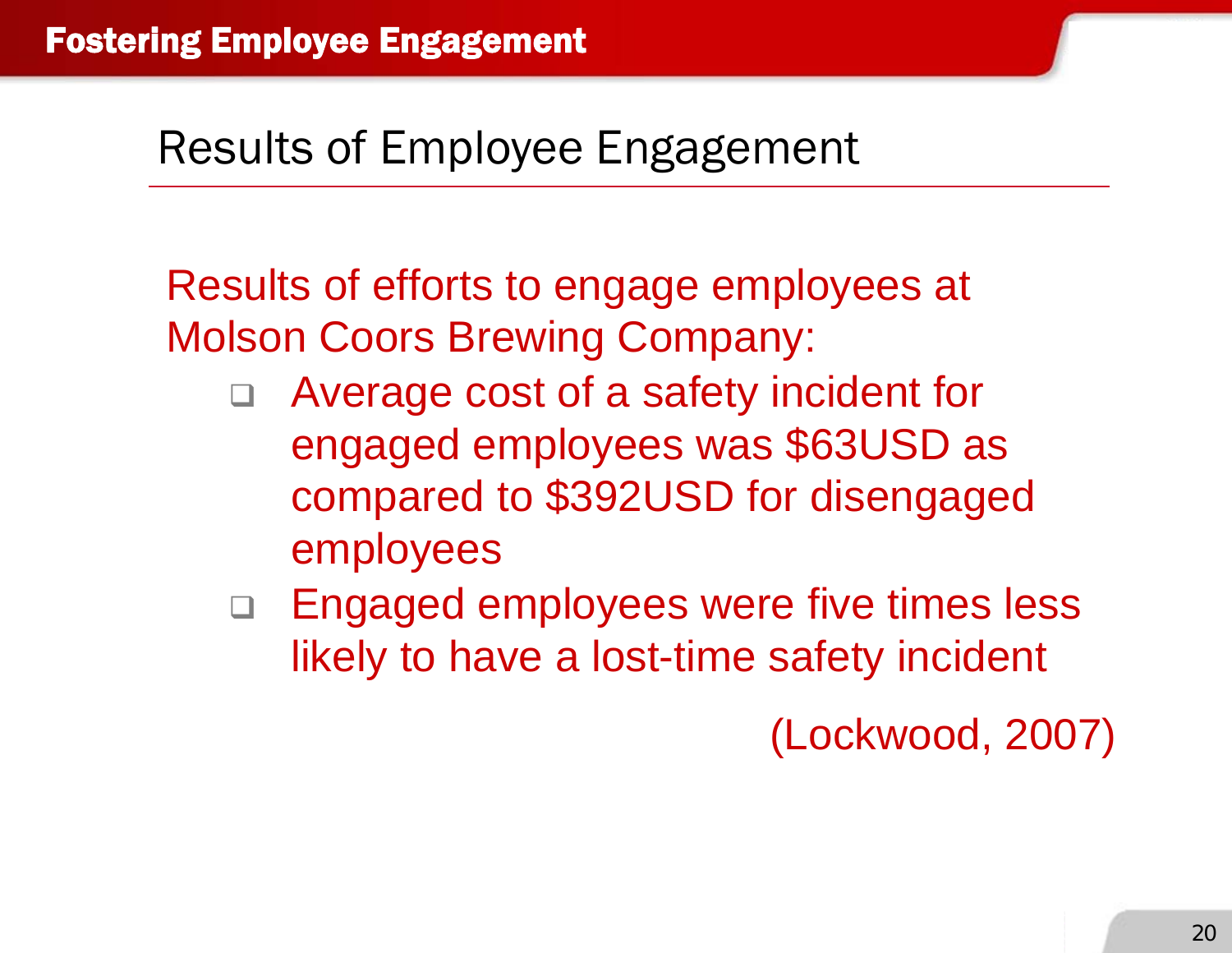



#### (O'Neal and Gebauer, 2006)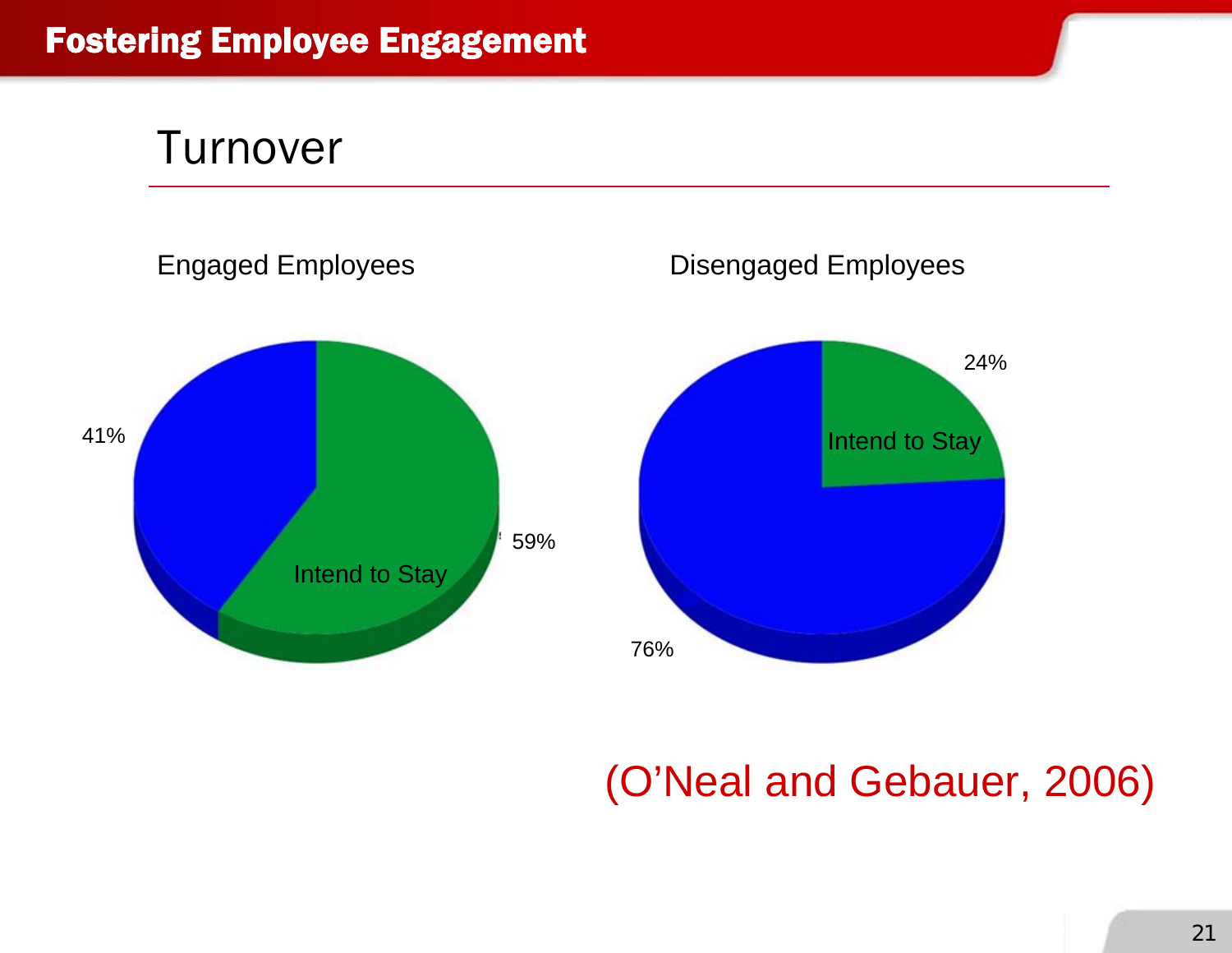Turnover

The cost associated with replacing the average employee is 100% to 200% of that employee's salary

(Renk, 2007)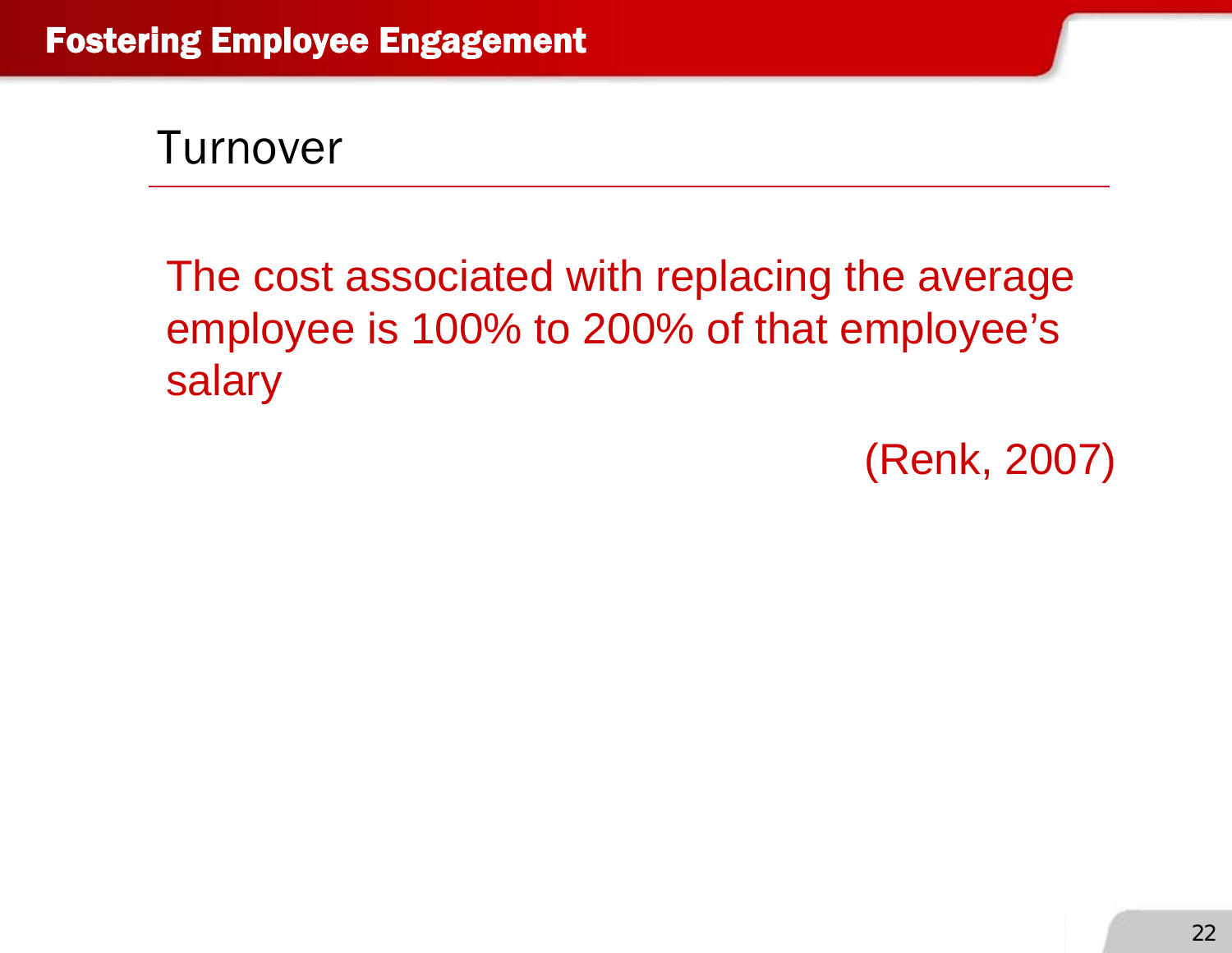Turnover

Engaged employees report the reason they intend to stay with their employer is for *what they can give* to that employer

Disengaged employees report the reason they intend to stay with their employer is for *what they can get*

(BlessingWhite, 2008:1)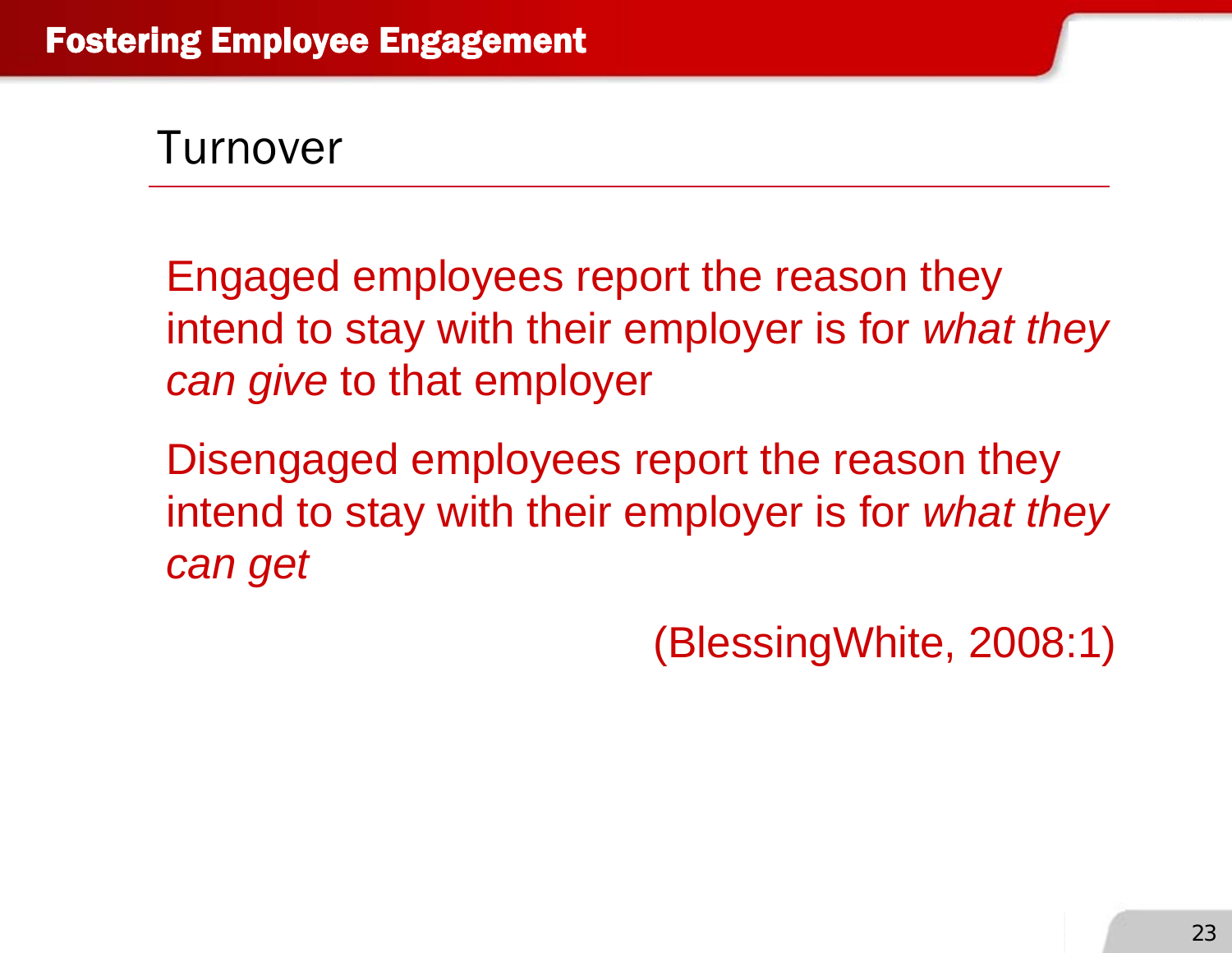

24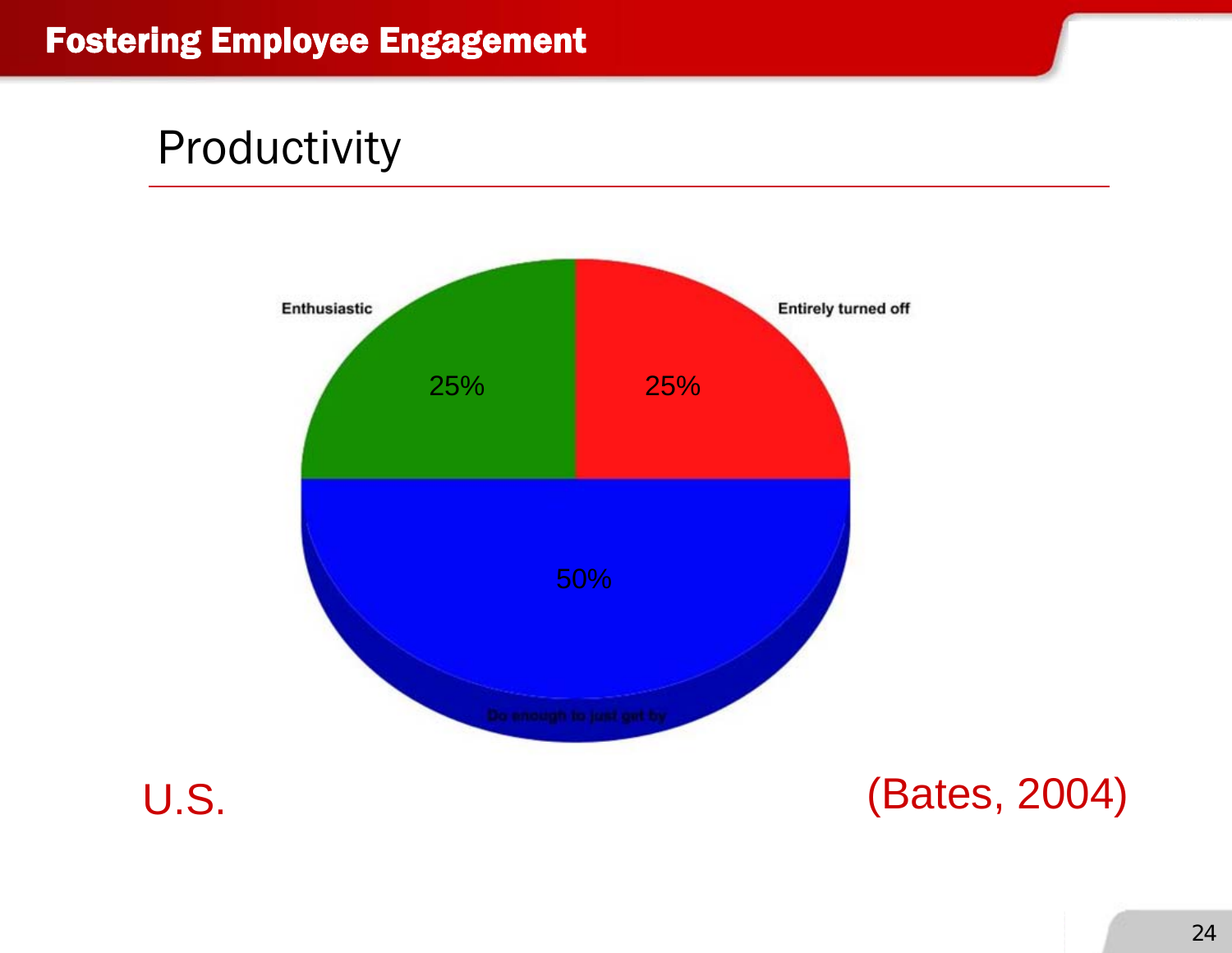

#### Ireland and the U.K.

#### (BlessingWhite, 2008)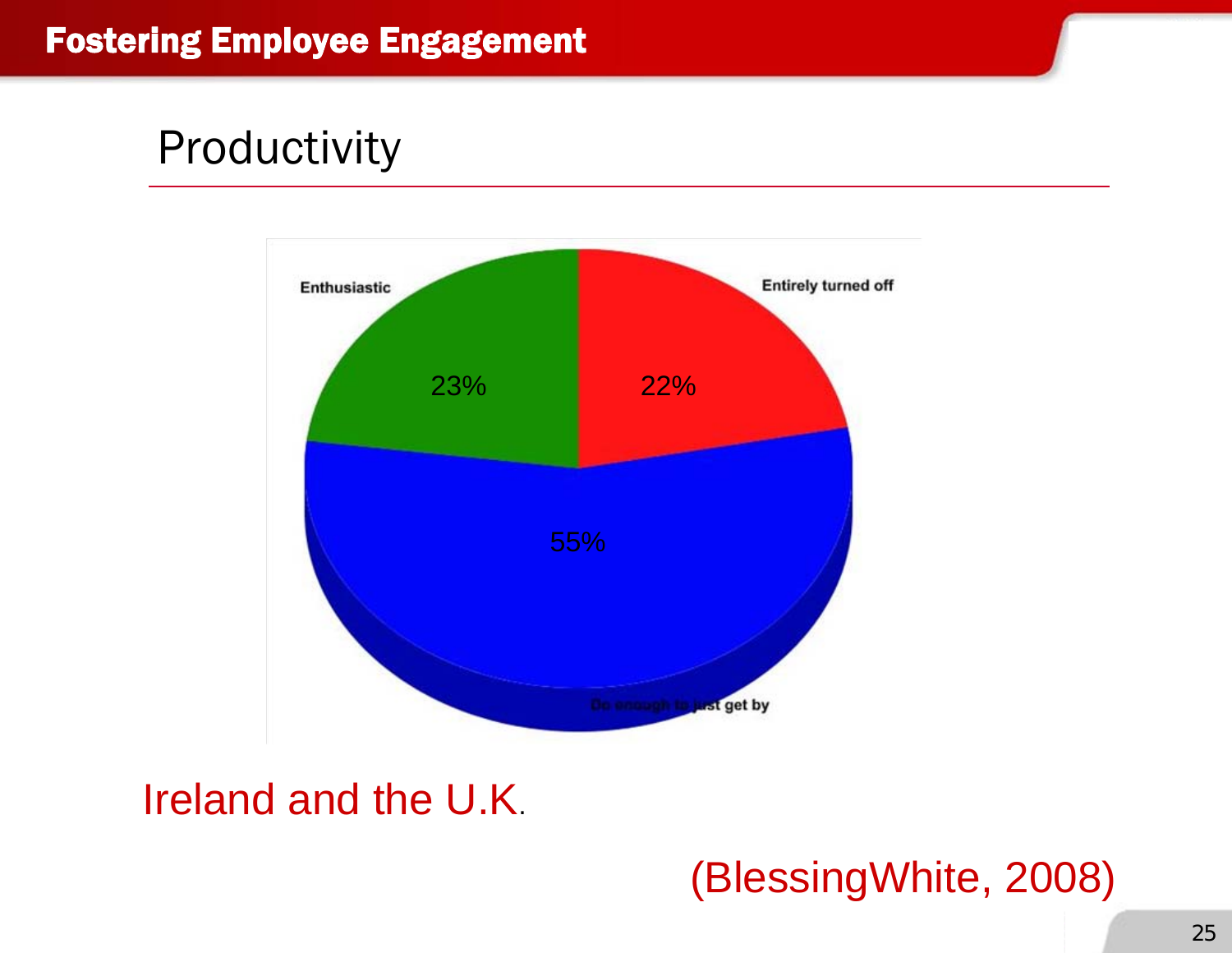Copyright Towers Perrin, 2005.

|               | Highly         | Moderately |                |
|---------------|----------------|------------|----------------|
|               | Engaged        | Engaged    | Disengaged     |
| Mexico        | 40%            | 51%        | 9%             |
| <b>Brazil</b> | 31             | 62         | $\overline{7}$ |
| U.S.          | 21             | 63         | 16             |
| Belgium       | 18             | 67         | 15             |
| Canada        | 17             | 66         | 17             |
| Germany       | 15             | 70         | 15             |
| Ireland       | 15             | 70         | 15             |
| U.K.          | 12             | 65         | 23             |
| Spain         | 11             | 64         | 25             |
| Korea         | $\overline{9}$ | 71         | 20             |
| France        | $\mathsf g$    | 68         | 23             |
| China         | $\,8\,$        | 67         | 25             |
| Netherlands   | 8              | 73         | 19             |
| Italy         | $\overline{7}$ | 64         | 29             |
| India         | $\overline{7}$ | 37         | 56             |
| Japan         | $\overline{2}$ | 57         | 41             |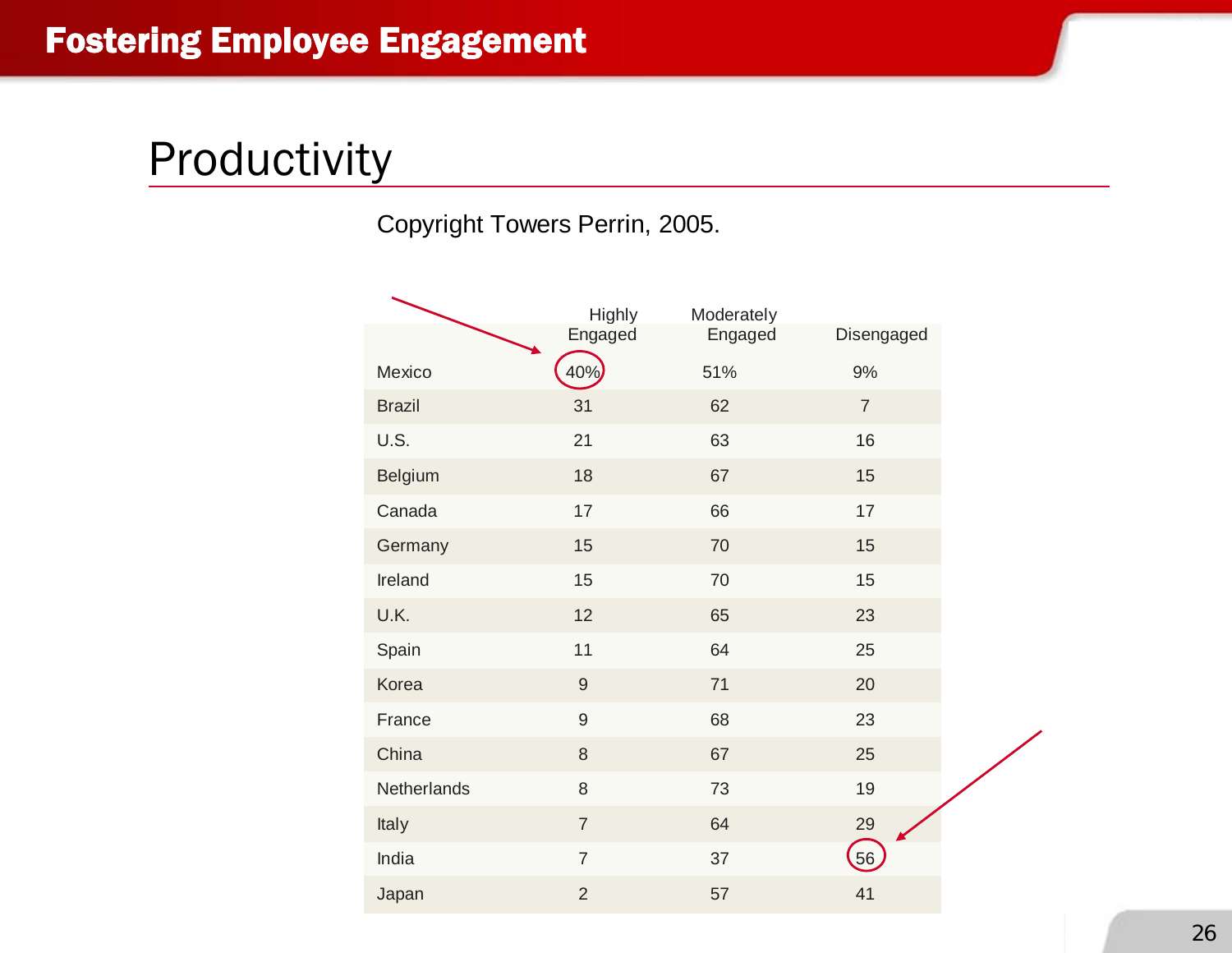It is important to note that employees who are disengaged say they *want* to go "above and beyond" and help the company succeed

This desire to drive company success is based on our powerful and basic human need to connect with and contribute to something significant

(Bates, 2004:46)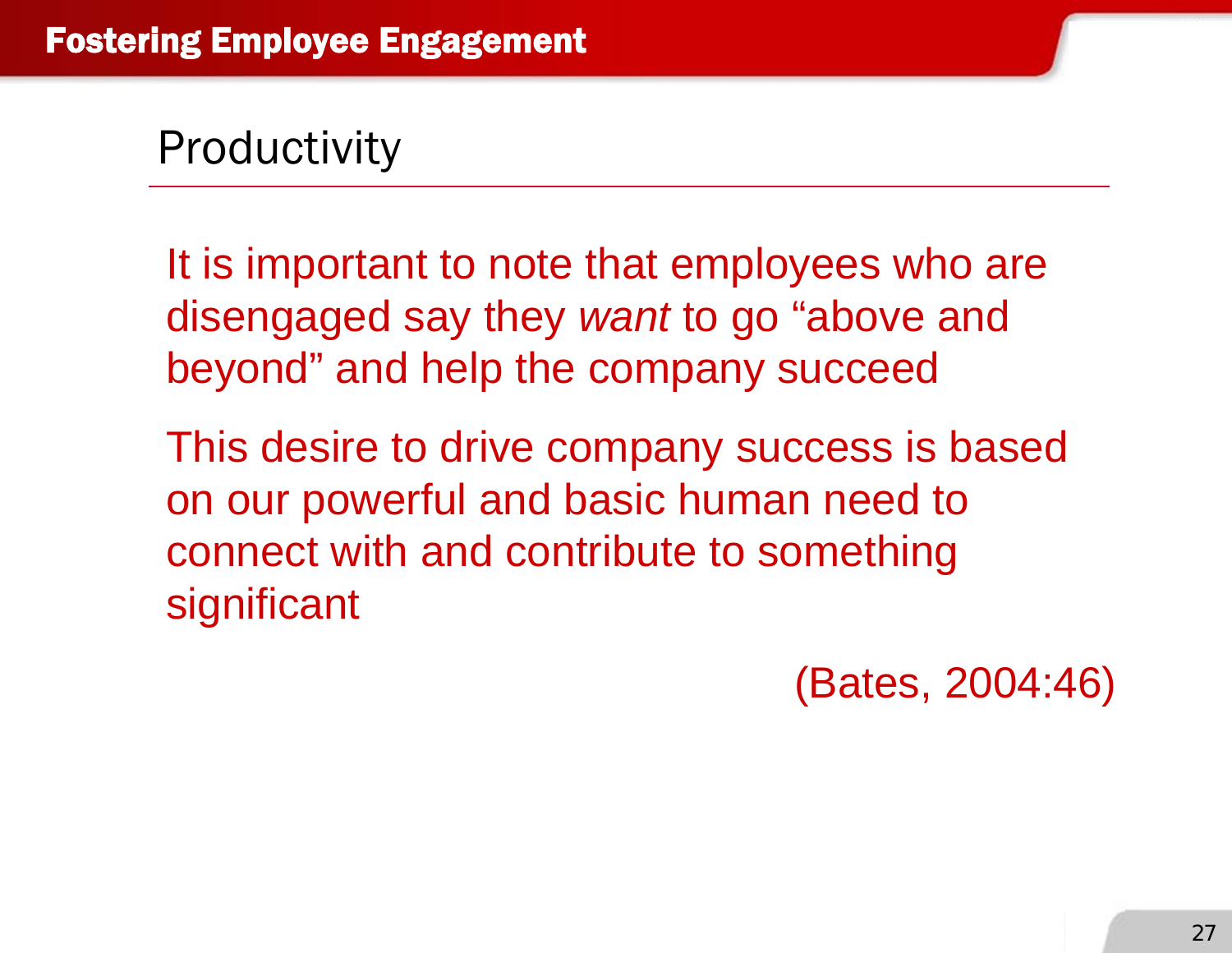What Employees Want

"Work is about a search for daily meaning as well as daily bread, for recognition as well as cash, for astonishment rather than torpor; in short, for a sort of life, rather than a Monday-to-Friday sort of dying."

(Terkel, 1997:XI)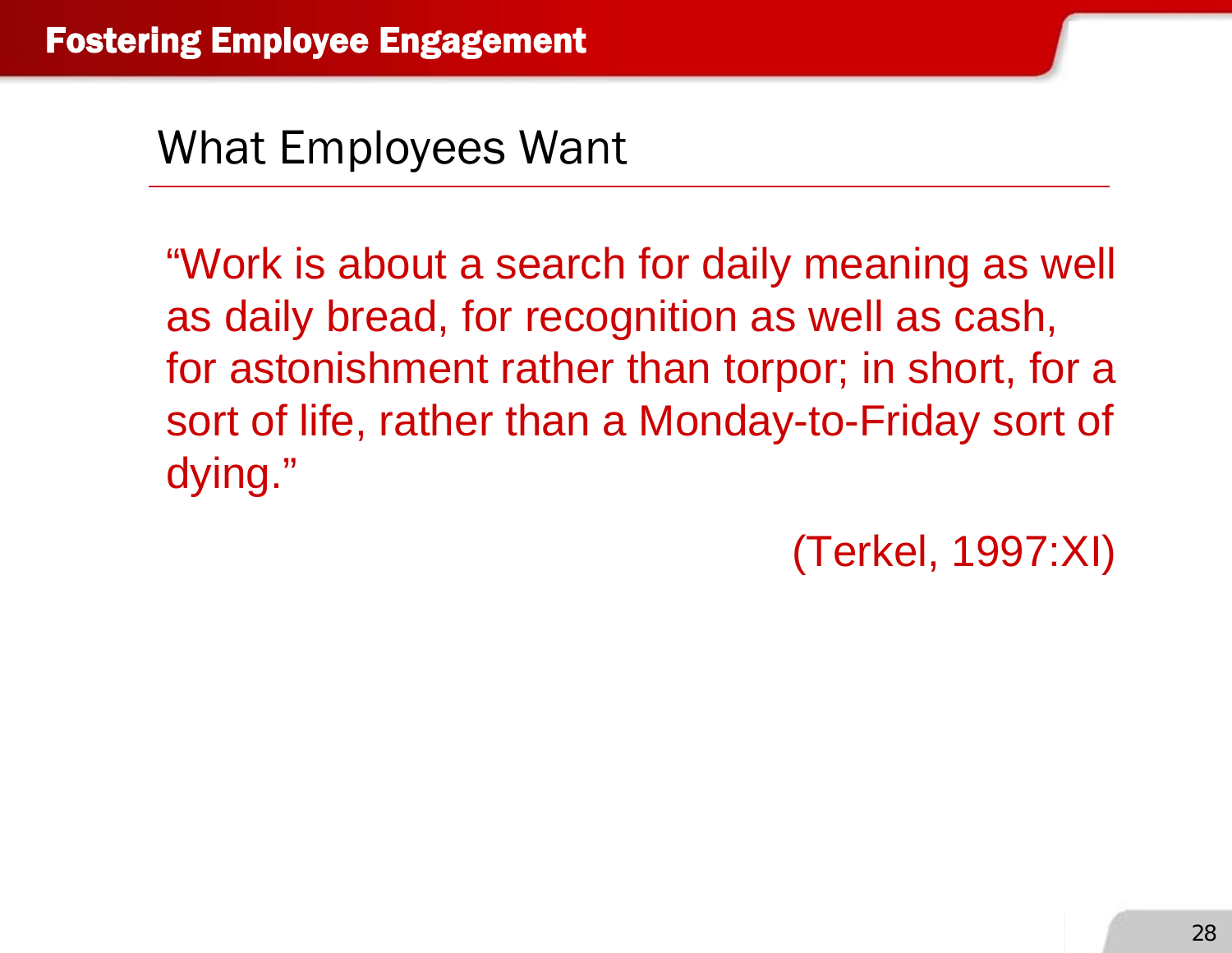A Watson Wyatt survey of 14,000 employees throughout Europe indicates that providing employees with a clear "line of sight" (alignment between role and strategy) leads to a more engaged and productive workforce

(Paton, 2007)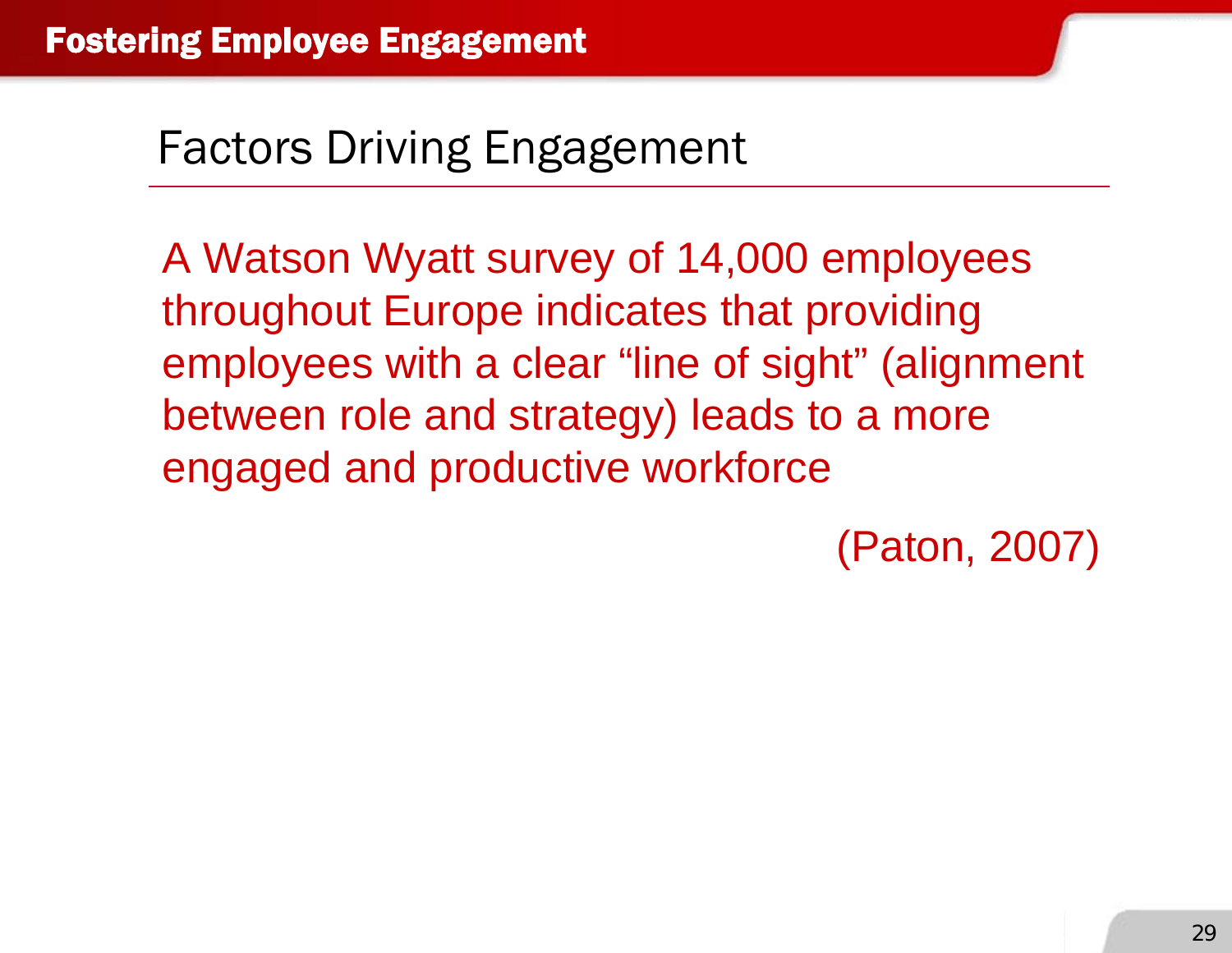Watson Wyatt's study showed that other key drivers of employee engagement are: **Employer communication** ■A focus on serving the customer Performance management

Of interest is the fact that pay and rewards was at the bottom of the list

(Paton, 2007)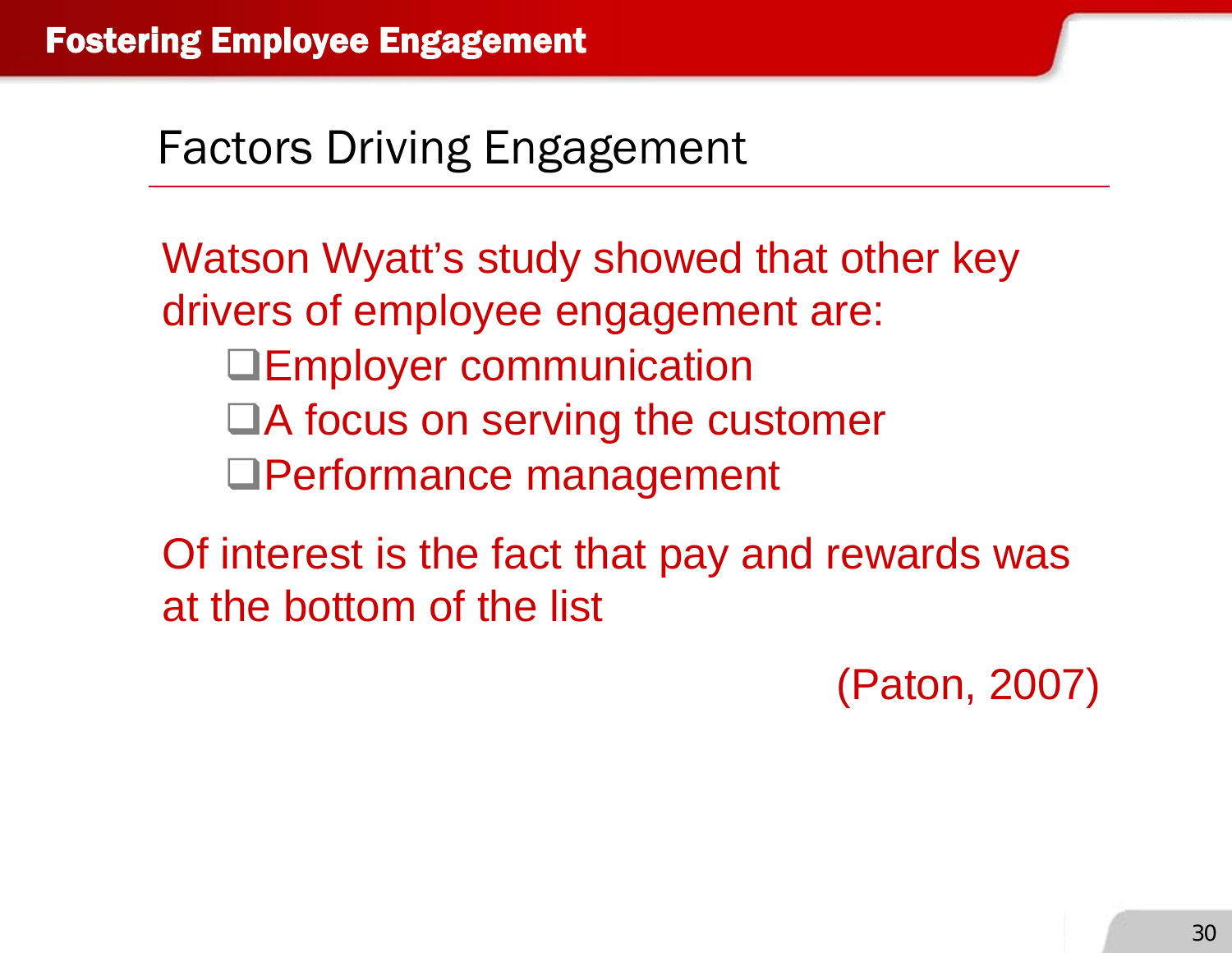It is important to be aware of how regional and cultural differences as well as unique workforce characteristics influence employee engagement

# *Factors Activity*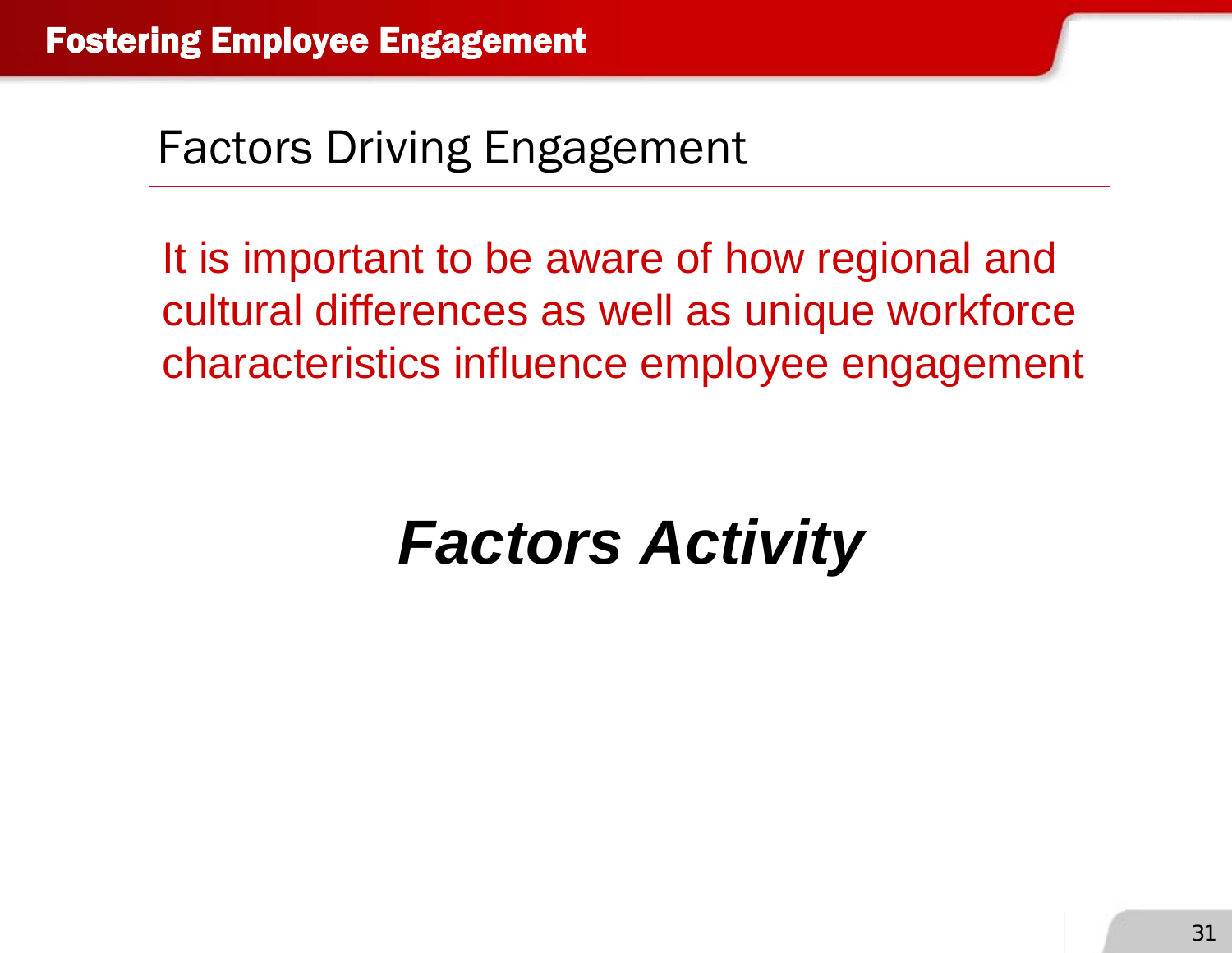| <b>Factors</b>                        | Country      |
|---------------------------------------|--------------|
| 1. Personal job fulfillment           |              |
| 2. Company leadership                 | <b>Italy</b> |
| 3. Quality and customer focus         |              |
|                                       |              |
| 1. Sense of personal accomplishment   |              |
| 2. Paid fairly, given job performance | China        |
| 3. Comparable benefits to industry    |              |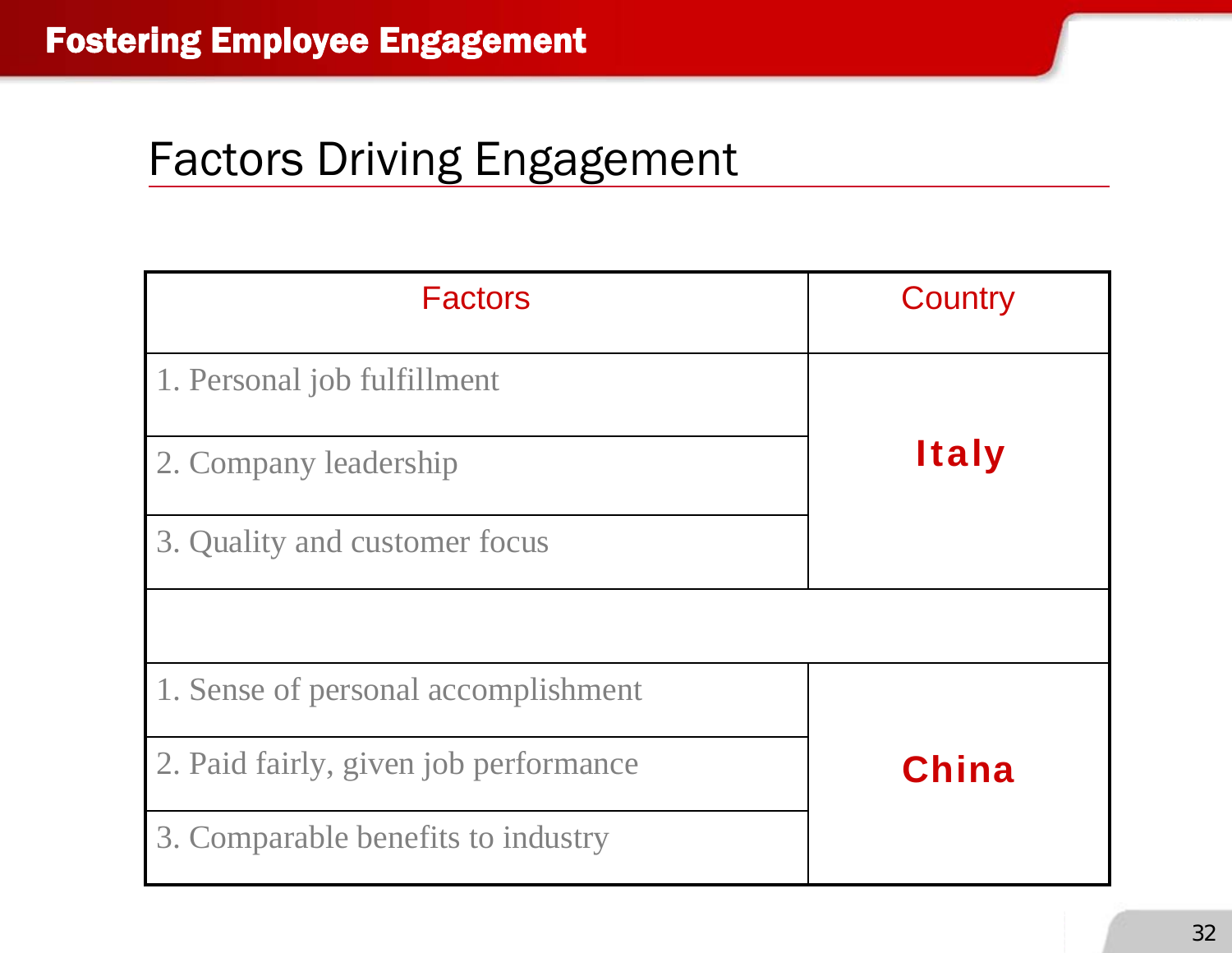| <b>Factors</b>                                   | Country                         |  |
|--------------------------------------------------|---------------------------------|--|
| 1. Confident they will achieve career objectives |                                 |  |
| 2. Sense of personal accomplishment              | <b>United</b><br><b>States</b>  |  |
| 3. Confident organization will be successful     |                                 |  |
|                                                  |                                 |  |
| 1. Sense of personal accomplishment              |                                 |  |
| 2. Senior management leadership                  | <b>United</b><br><b>Kingdom</b> |  |
| 3. Training and development opportunities        |                                 |  |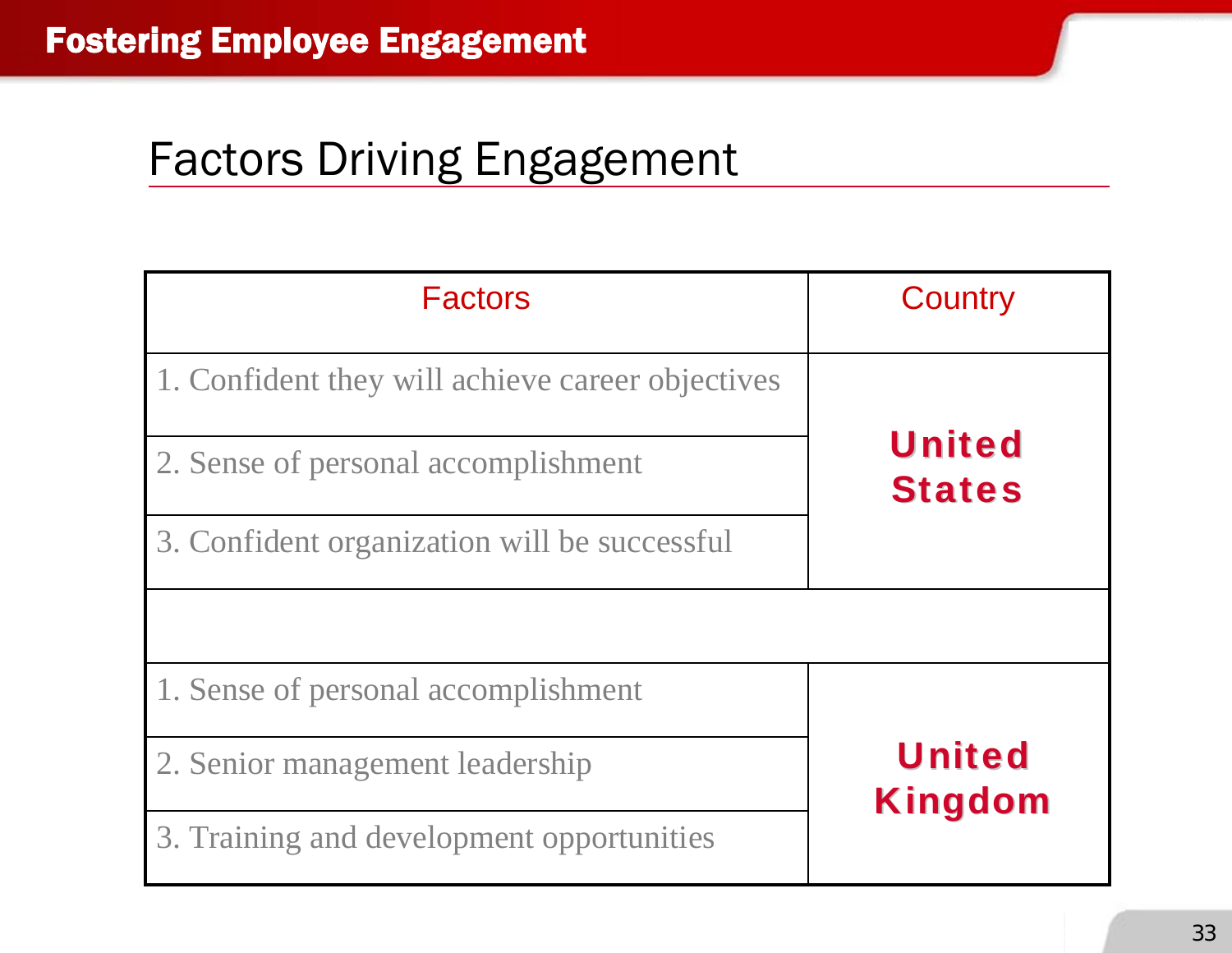#### Copyright Towers Perrin, 2005.

| Top Five Drivers of Engagement Globally                                           | Overall | U.S.           | U.K. | Mexico | China |
|-----------------------------------------------------------------------------------|---------|----------------|------|--------|-------|
| Opportunities to learn and develop new skills                                     |         |                |      |        |       |
| Improved my skills and capabilities over the last year                            | 2       | $\overline{2}$ | 2    |        |       |
| Reputation of organization as a good employer                                     | 3       | 3              | 3    | 4      |       |
| Input into decision-making in my department                                       | 4       |                | 4    | 3      | 4     |
| Organization focuses on customer satisfaction                                     | 5       |                |      |        |       |
| Senior management interest in employee well-being                                 |         |                |      |        |       |
| Appropriate amount of decision-making authority to do my job well                 |         | $\overline{4}$ |      | 5      |       |
| Salary criteria are fair and consistent                                           |         | 5              |      |        | 5     |
| In combination with government programs, benefit programs generally meet my needs |         |                | 5    |        |       |
| Organization effectively maintains staffing levels                                |         |                |      | 2      |       |
| Senior management's actions are consistent with our values                        |         |                |      |        |       |
| Good collaboration across units                                                   |         |                |      |        | 3     |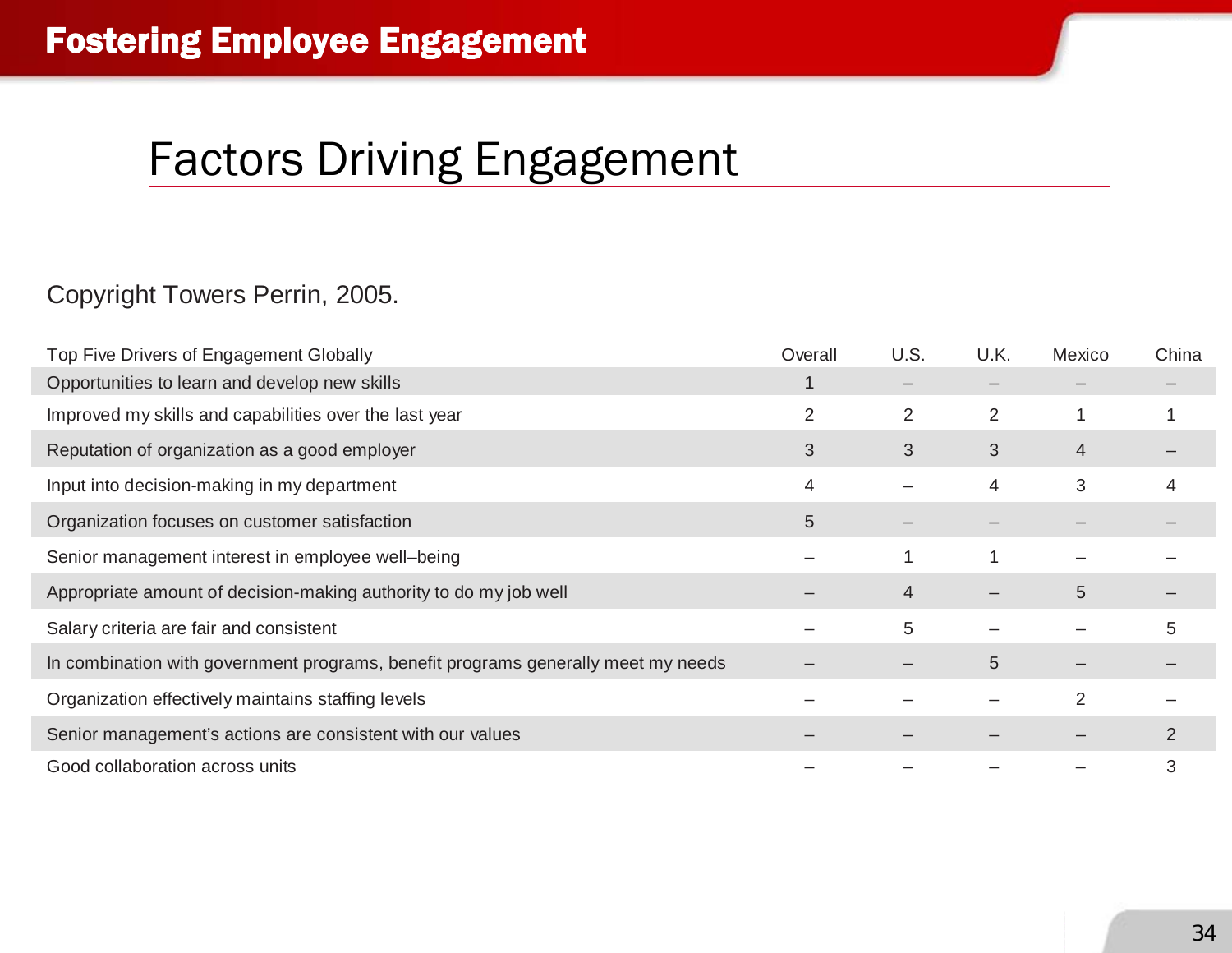According to research done by DDI, organizations build a highly engaged culture when they find ways to **unleash the talent and energy of employees at every level of the organization, while keeping them focused in a common direction**

(Rogers and Ferketish, 2007)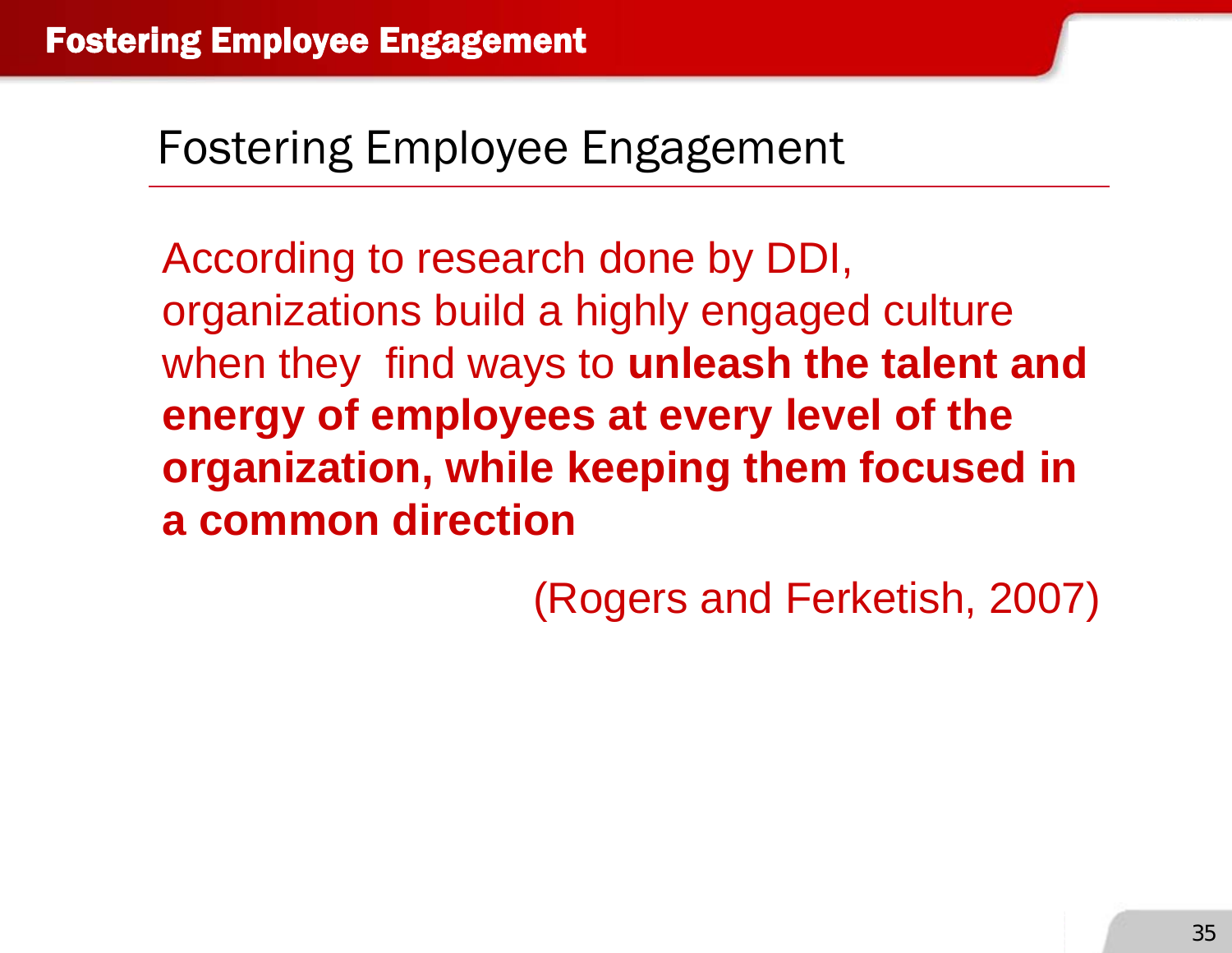SHRM's recent article, *Leveraging Employee Engagement for Competitive Advantage: HR's Strategic Role*, states the key to fostering employee engagement is **helping each employee understand how his/her job contributes to the company's success**

(Lockwood, 2007)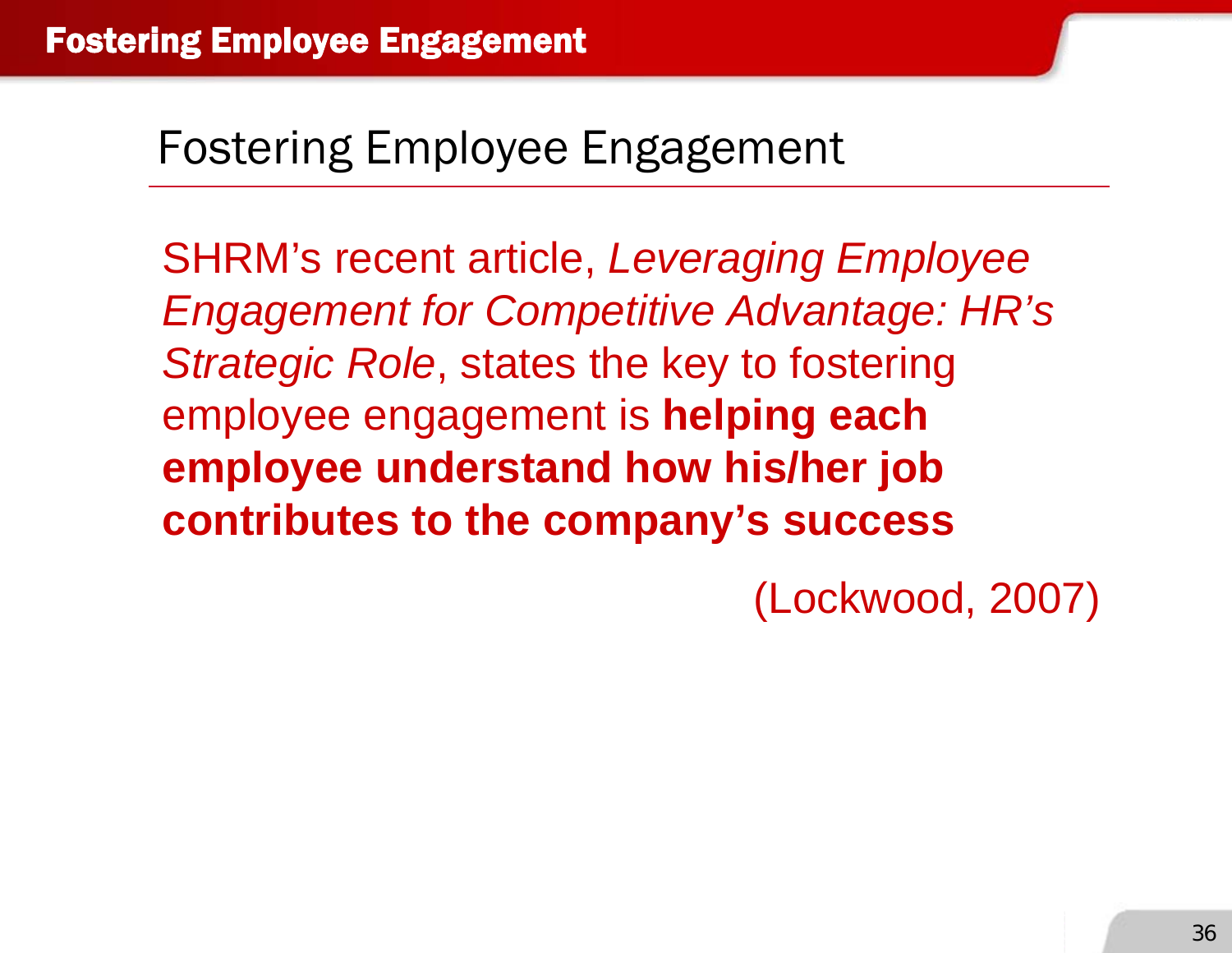*The State of Employee Engagement 2008*, reports that U.S. best practices in employee engagement include:

- **Equipping managers**
- **Aligning employees with strategy**
- **Providing development opportunities**

(BlessingWhite, 2008)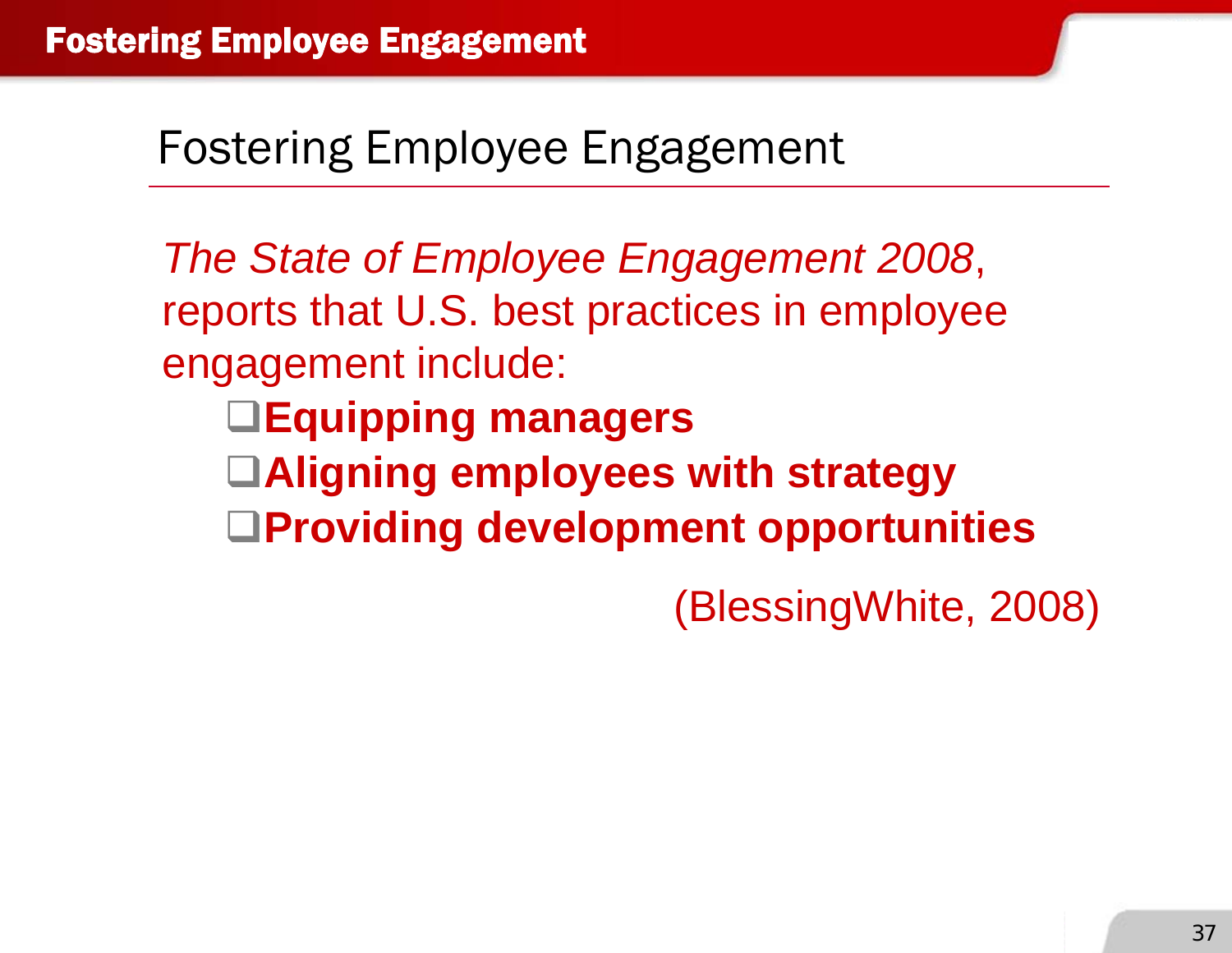According to professor and consultant Dr. Theresa Welbourne, U.S.-based organizations most successful at fostering employee engagement:

- $\Box$  **Encourage managers to "own" engagement**
- **Reduce or eliminate barriers to productivity**

(Welbourne, 2003)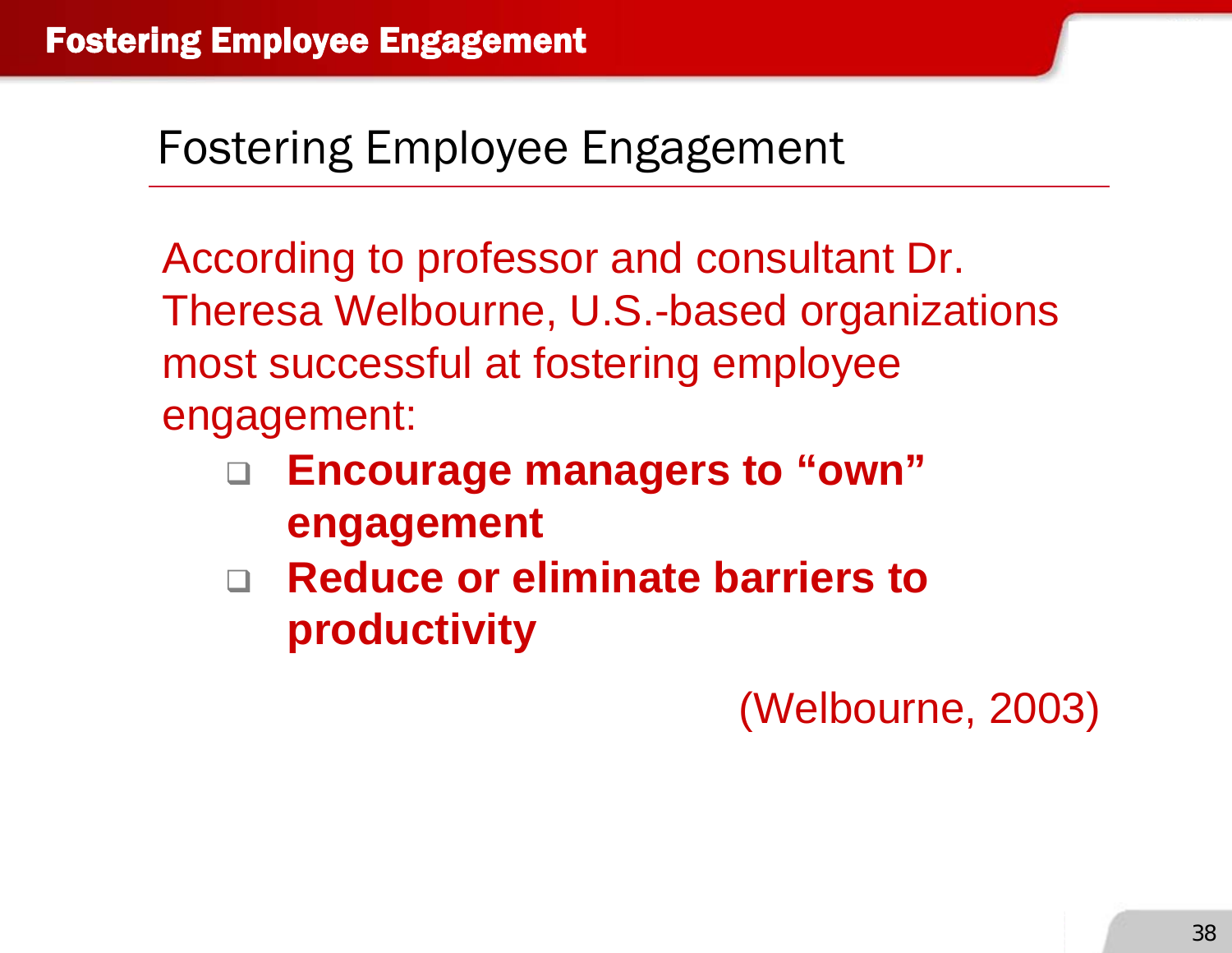#### Engagement Model



**Cognitive** (thinking): Understanding of the goals and values of company

**Affective** (feeling): Sense of belonging, pride, attachment to company

**Behavioral** (acting): Willing to work hard and desire to stay with company: engagement (ISR 2007)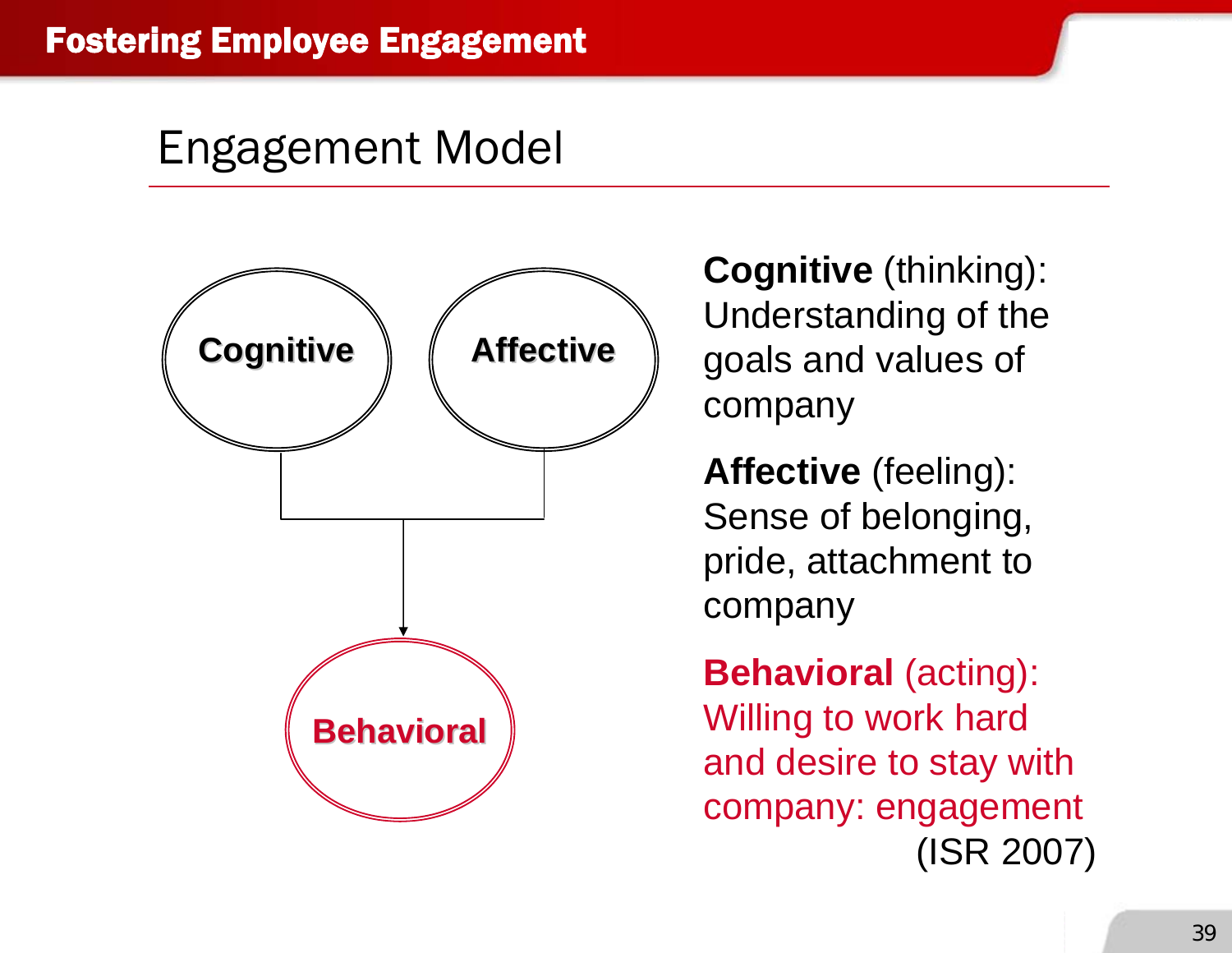Cognitive (thinking)

- □ Provide employees with a clear understanding of the goals and values of company
- □ Make sure they know how their job helps the company achieve its goals (line of sight)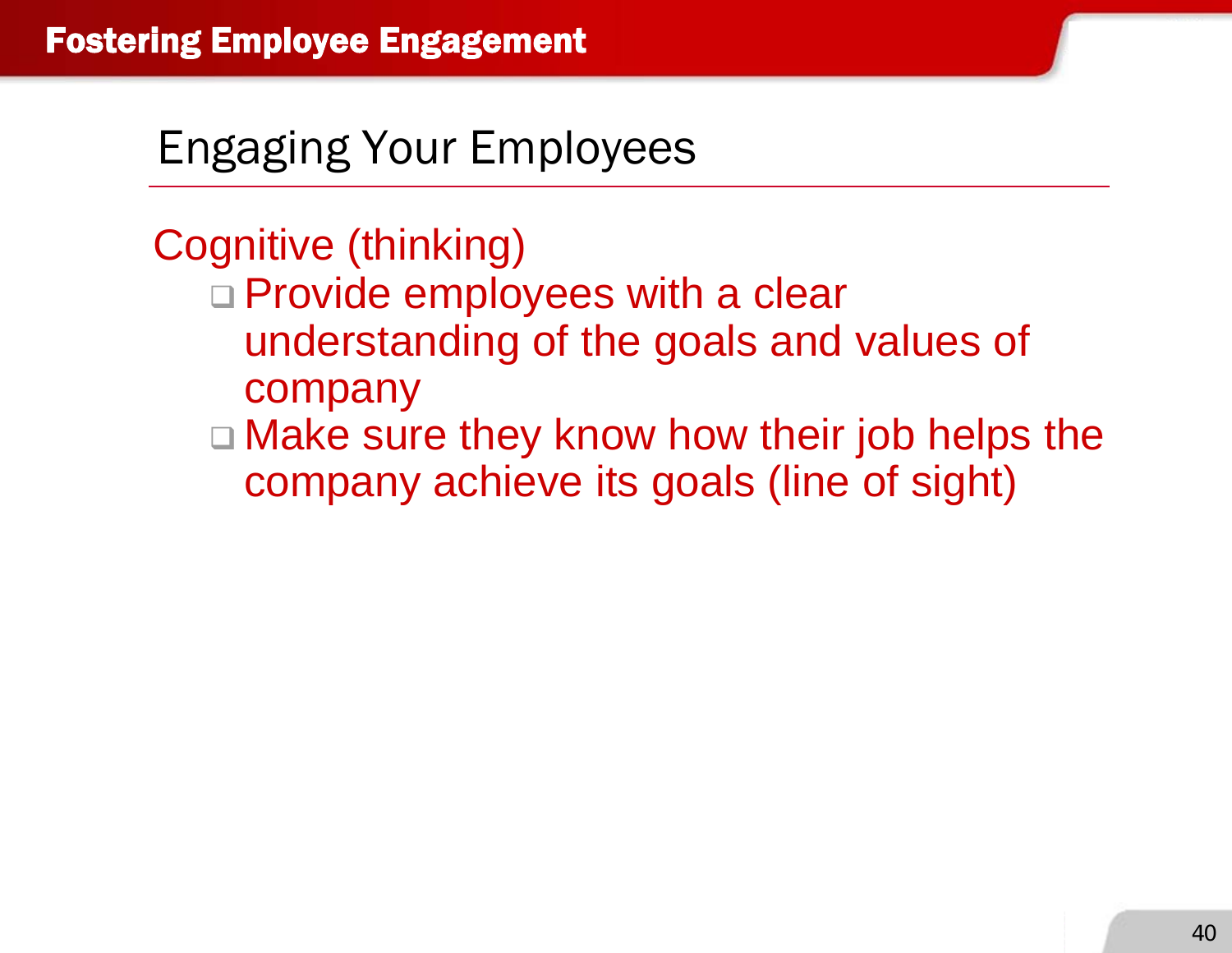Cognitive (thinking)

Gallup's employee engagement survey (Q12) includes an item which measures the degree to which employees know what is expected of them at work (cognitive component of engagement model)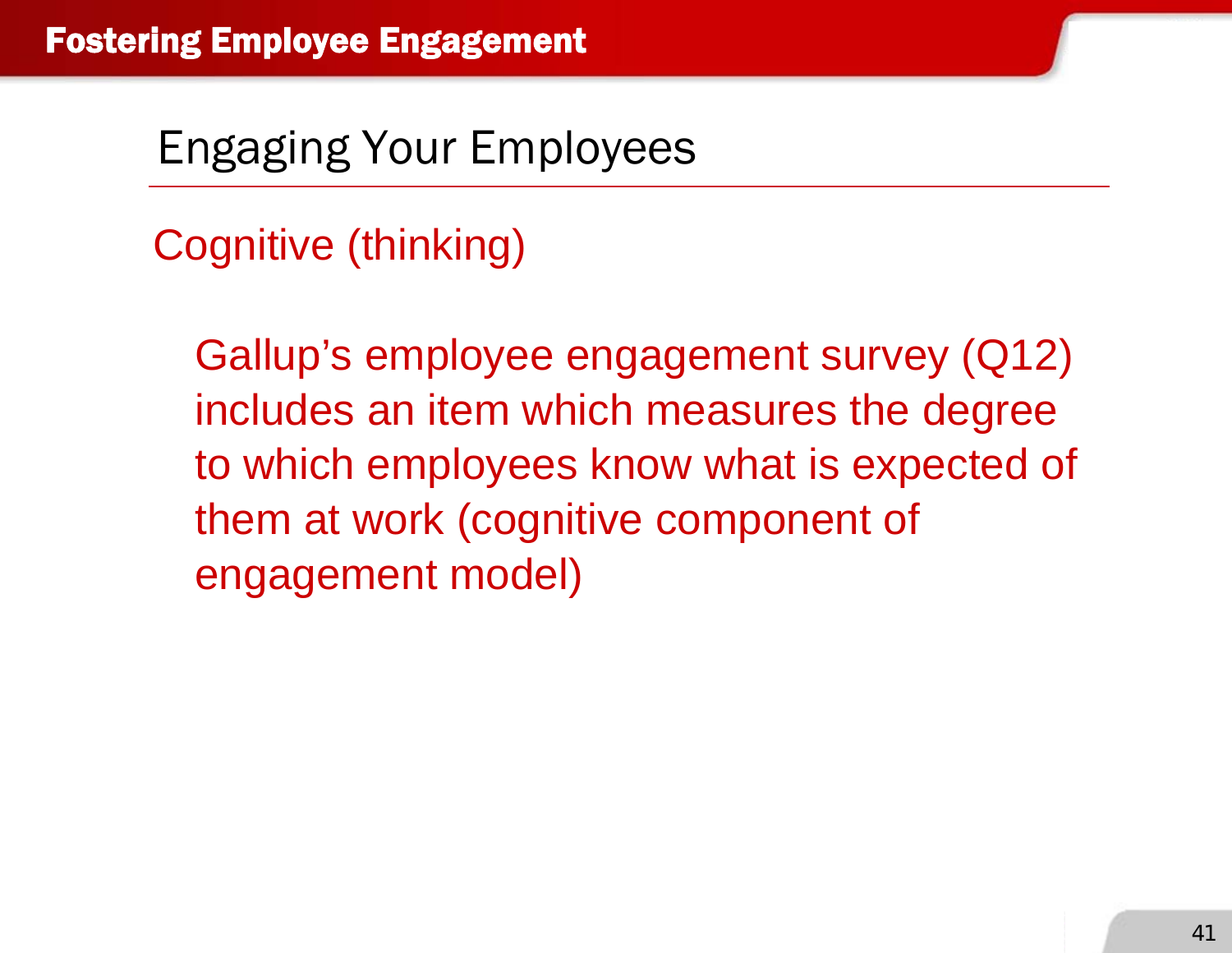Cognitive (thinking)

# The Gallup Q12 Index

#### *1. Do you know what is expected of you at work?*

- 2. Do you have the materials and equipment to do your work right?
- 3. At work, do you have the opportunity to do what you do best every day?
- 4. In the last seven days, have you received recognition or praise for doing good work?
- 5. Does your supervisor, or someone at work, seem to care about you as a person?
- 6. Is there someone at work who encourages your development?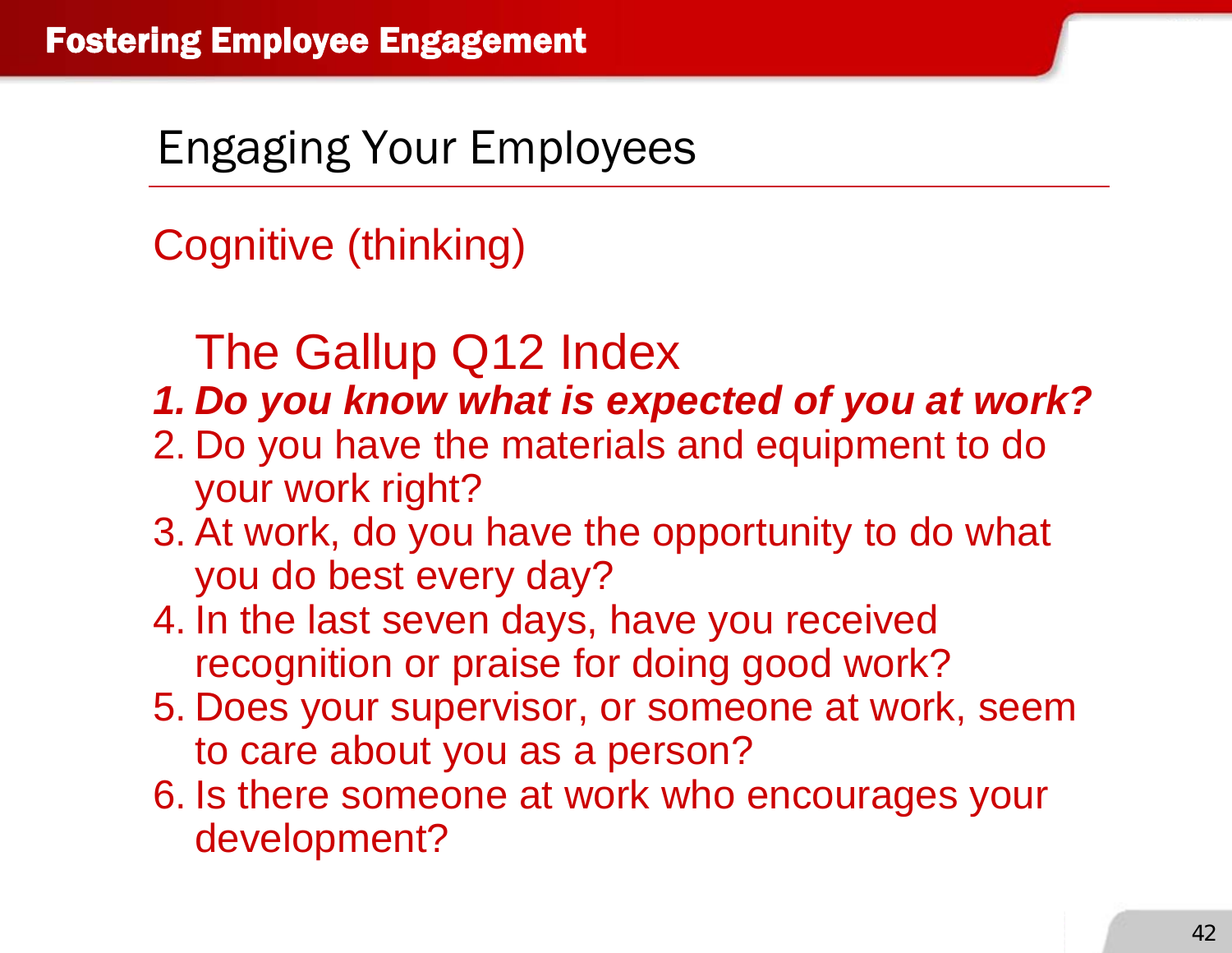Cognitive (thinking)

# The Gallup Q12 Index

7. At work, do your opinions seem to count?

- 8. Does the mission/purpose of your company make you feel your job is important?
- 9. Are your associates (fellow employees) committed to doing quality work?

10.Do you have a best friend at work?

- 11.In the last six months, has someone at work talked to you about your progress?
- 12.In the last year, have you had opportunities to learn and grow?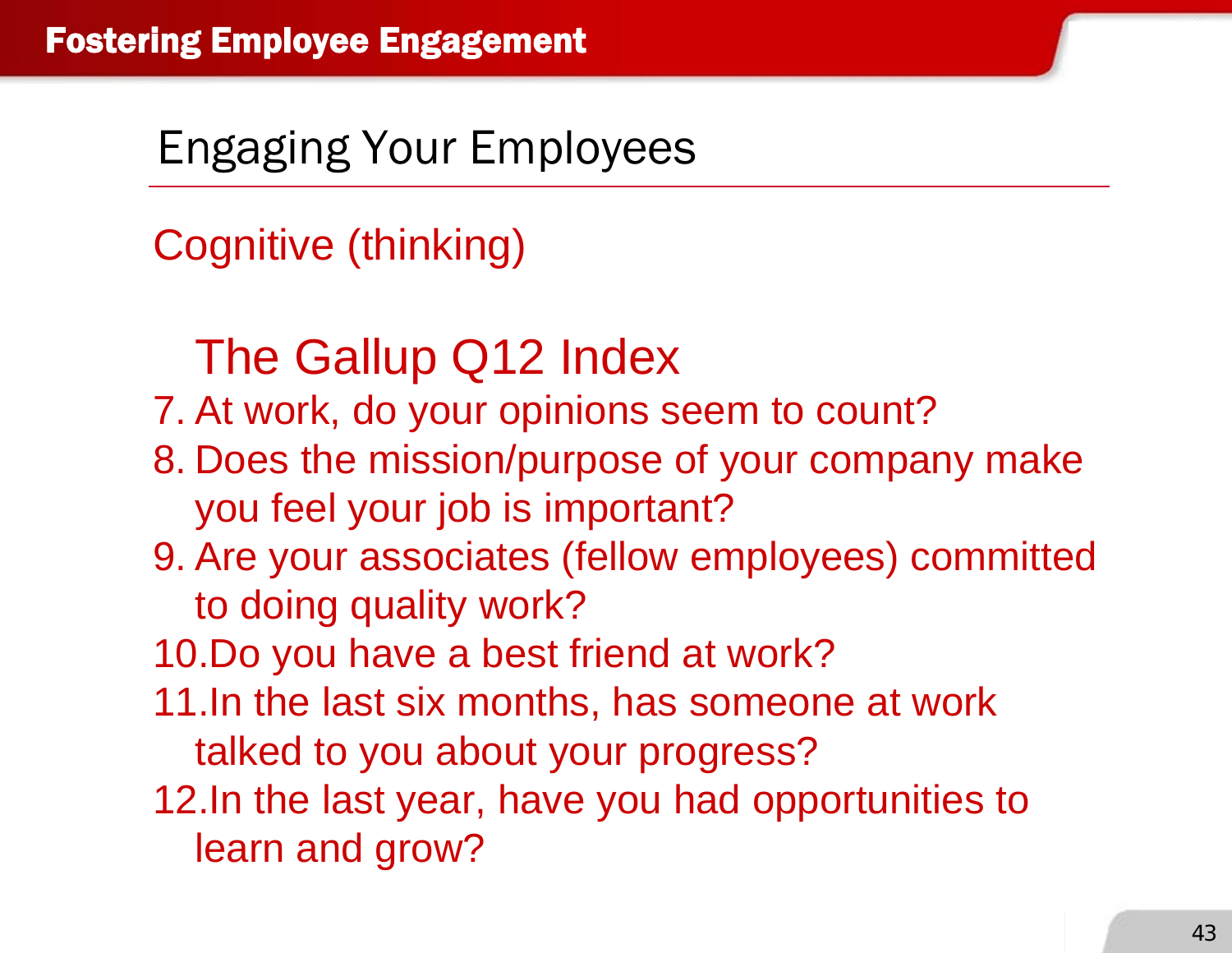Cognitive (thinking)

# *Employee Orientation Activity*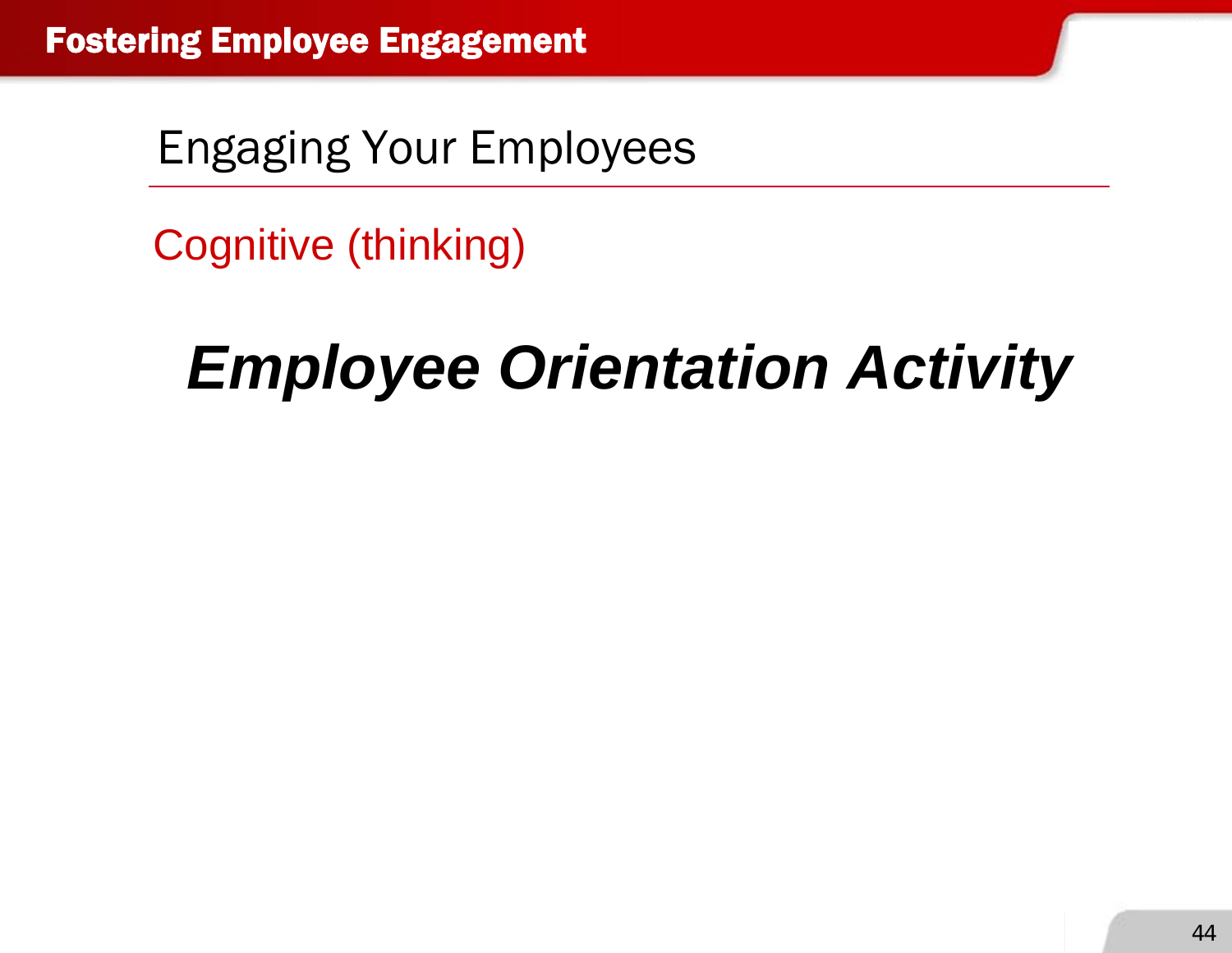Cognitive (thinking)

A hotel in Dallas, Texas achieved a remarkable turnaround by focusing on this aspect of employee engagement (line of sight)

In less than 18 months, employee engagement, inspection scores, and profitability increased after they helped staff link their activities to primary business goals (Wagner, 2005)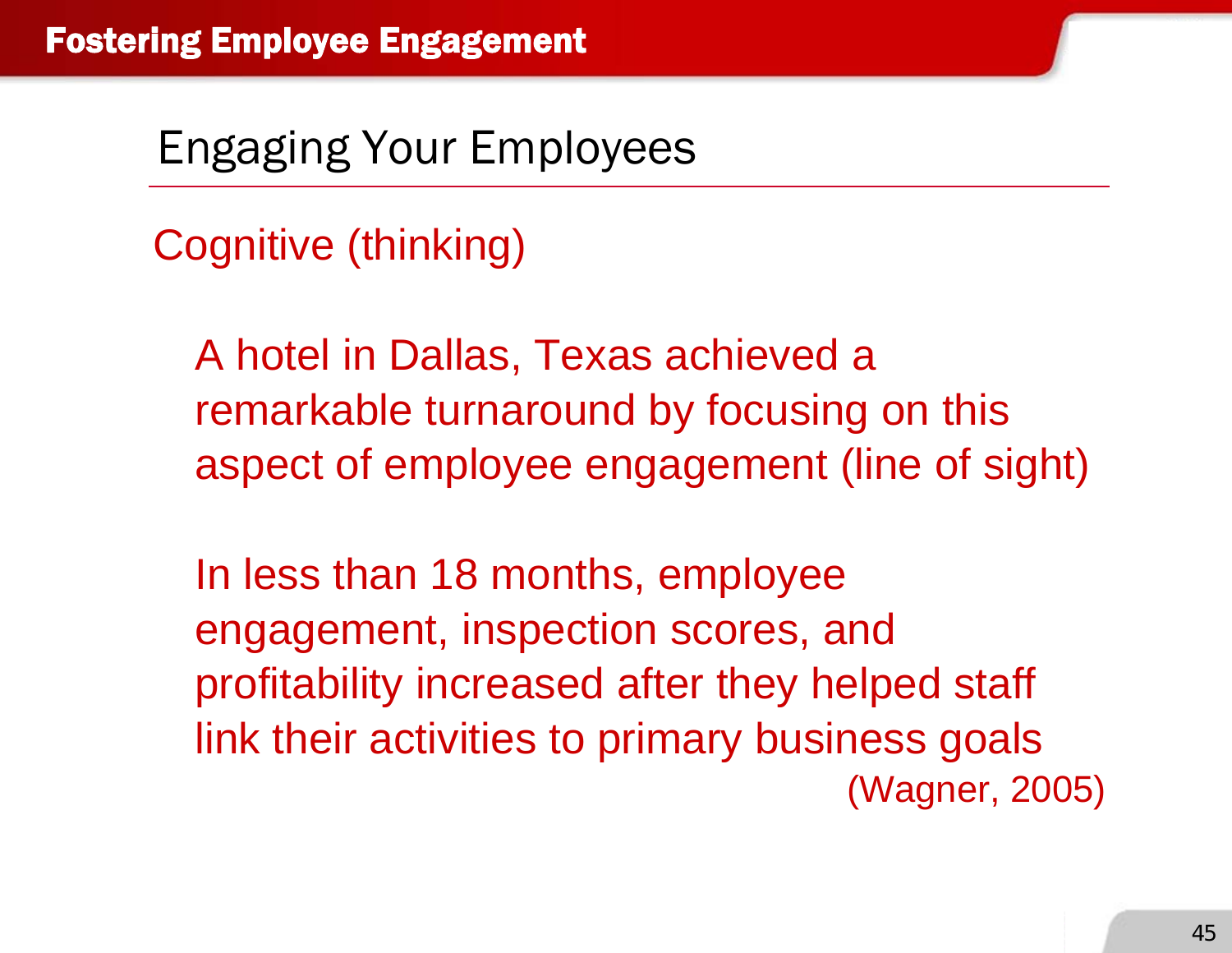# Affective: (feeling)

- □ Provide employees with a sense of belonging, pride, and attachment to company
	- **Focus on the company brand and** highlight company accomplishments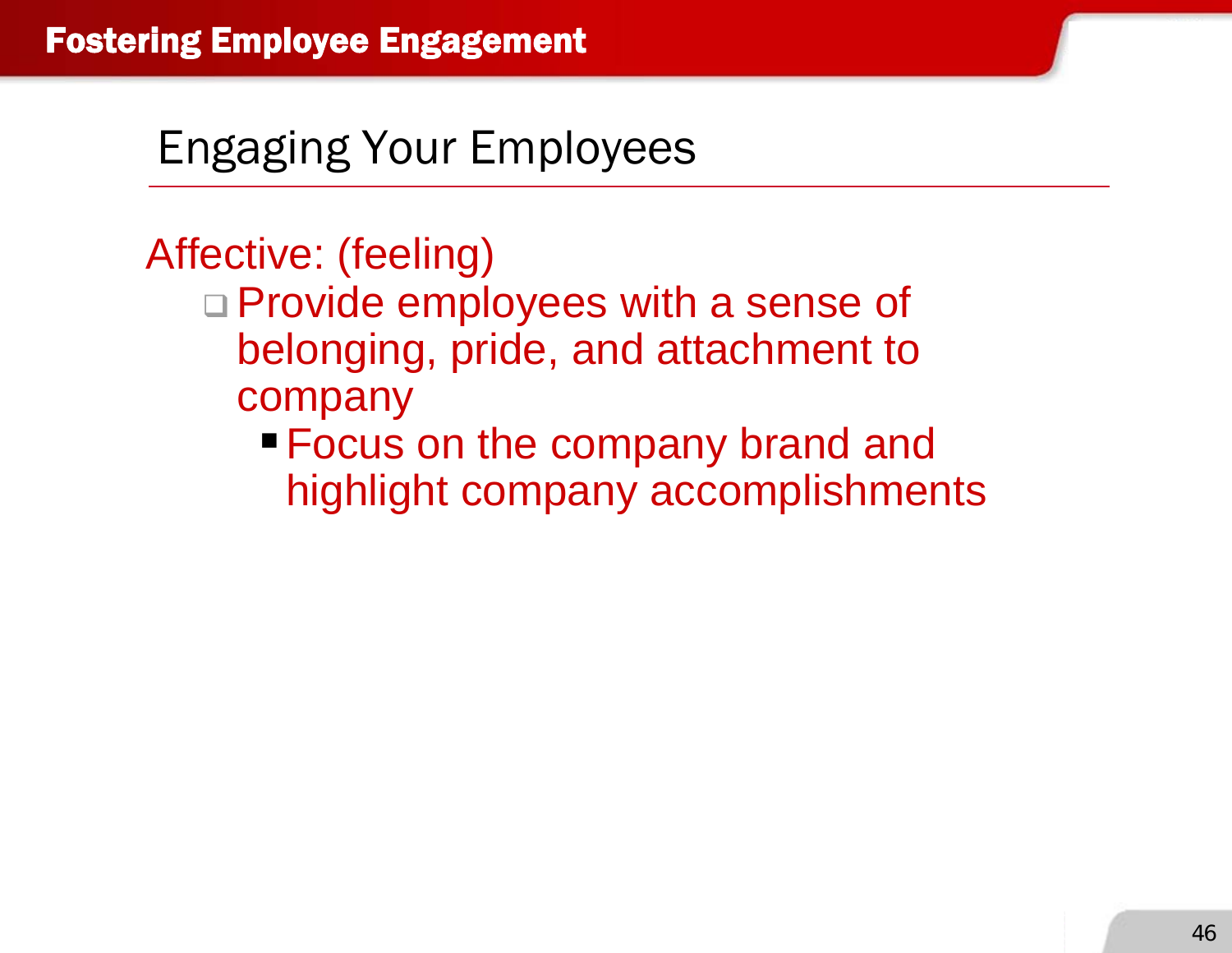#### Affective: (feeling)

Stefan Thau, London Business School, found employees who have a sense of belonging behave with higher levels of cooperation and teamwork than employees who do not

A lack of belonging increases the likelihood of isolation, leading to reduced productivity and eventually to turnover

(Thau et al, 2007)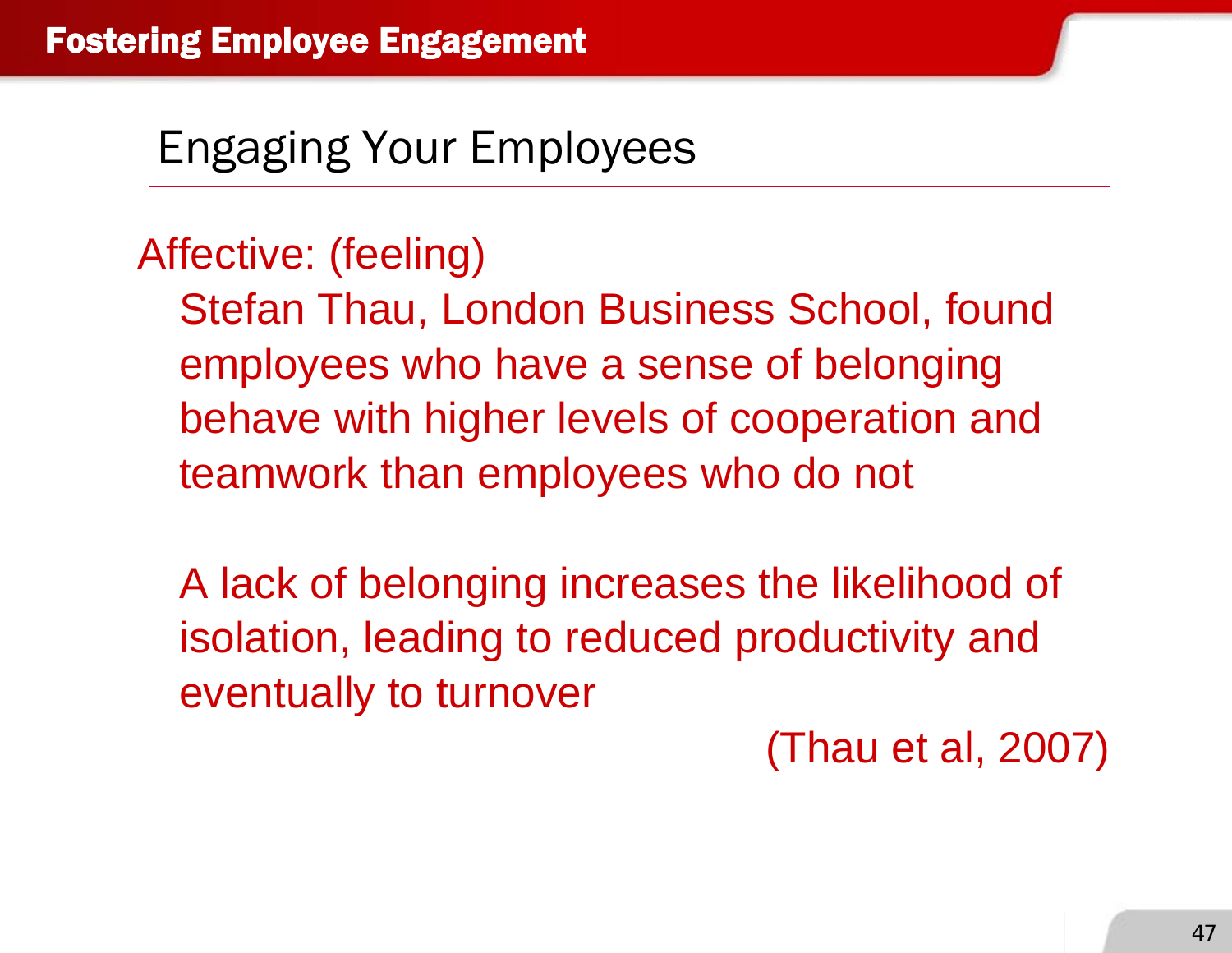## Affective: (feeling)

Interbrand, a UK-based international branding consultancy, did a study on *employee pride* and found organizations that focus on producing the best products/services, set high standards for quality, make customers a priority, and treat employees respectfully are most likely to stimulate a sense of pride among employees

(Interbrand 2007:9)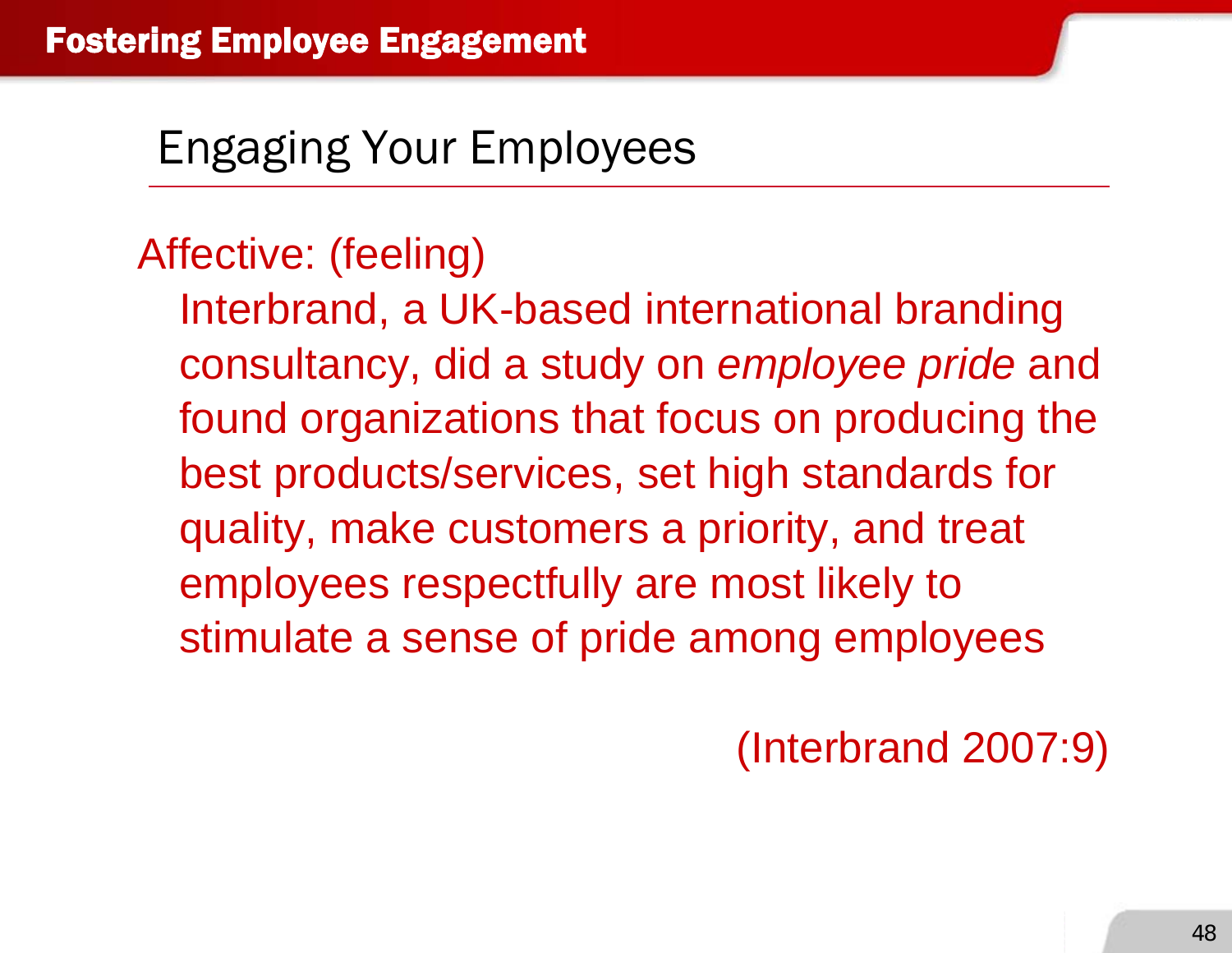### Affective: (feeling)

We are often so focused on making sure new employees understand the tasks they were hired to perform that we forget to teach other important things like which behaviors are in support of the brand promise

Explaining information such as this has a positive impact on new employee productivity and morale

(Lawton, 2007)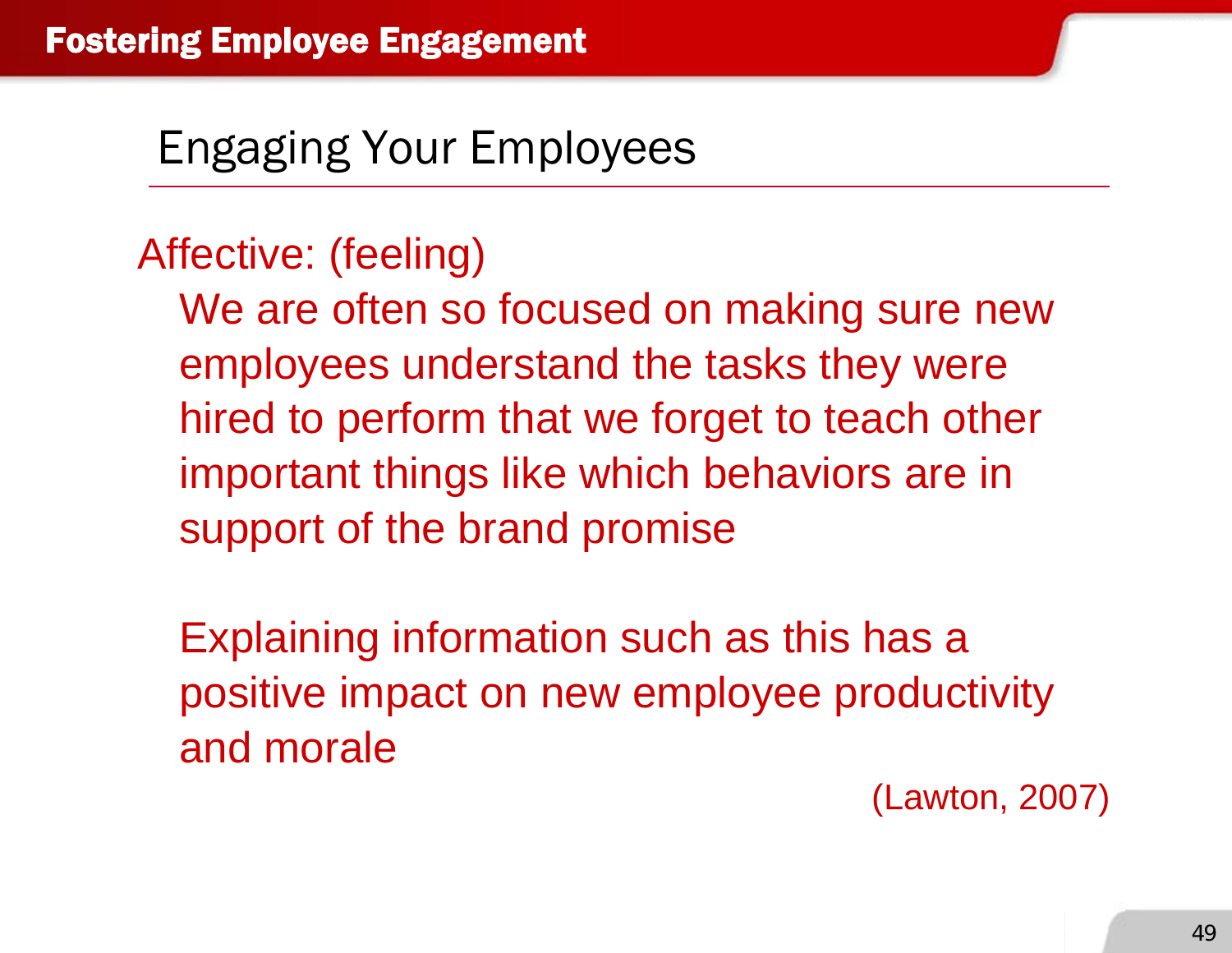#### Match the company to its brand image

| Company                      |  | <b>Brand</b>                     |
|------------------------------|--|----------------------------------|
| <b>McDonald's</b>            |  | <b>A. Operational Excellence</b> |
| <b>Apple</b>                 |  | <b>B. Customer Intimacy</b>      |
| <b>Celebrity Cruise Line</b> |  | <b>C. Product Innovation</b>     |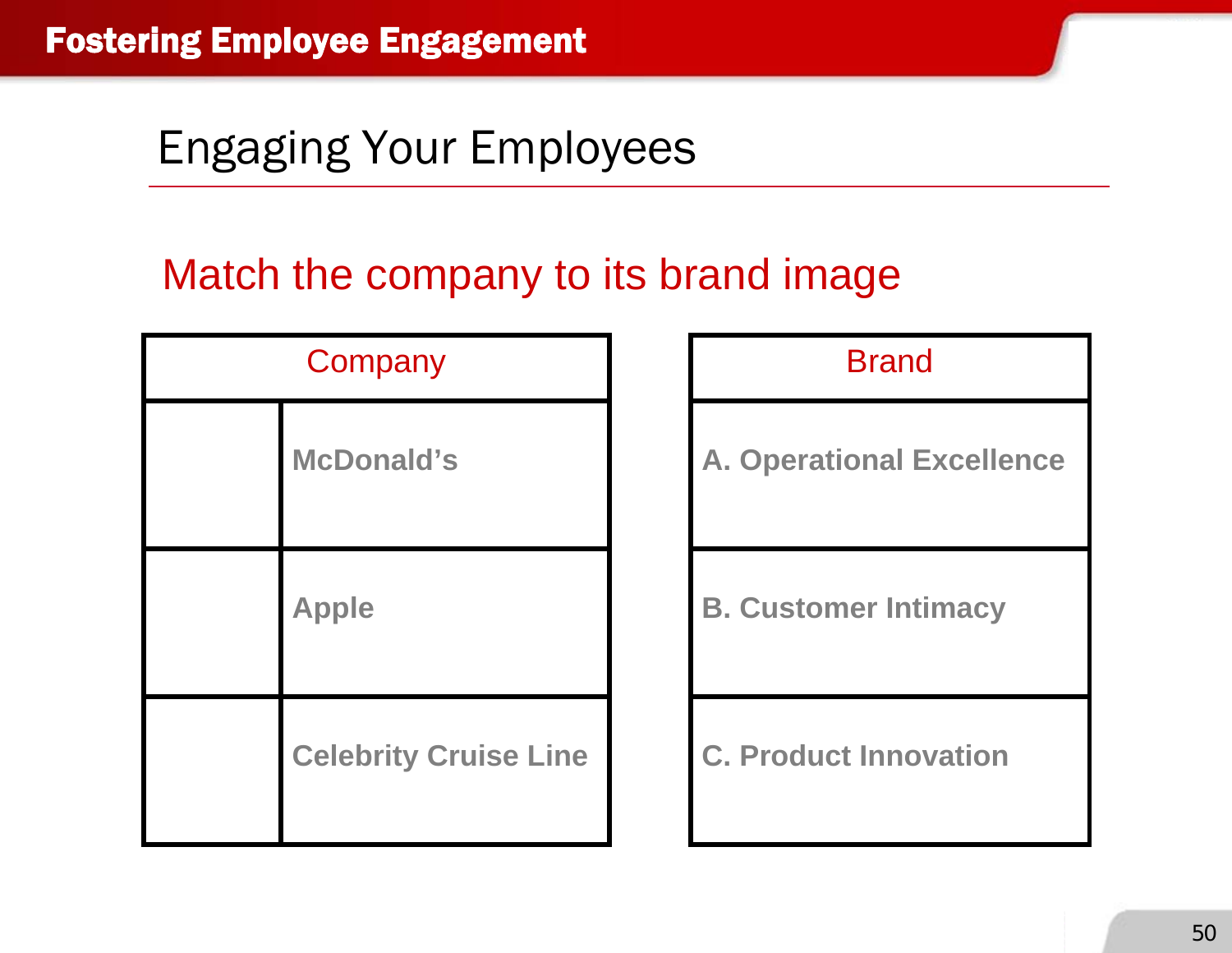#### Match the company to its brand image

| Company     |                              | <b>Brand</b>                     |
|-------------|------------------------------|----------------------------------|
| A           | <b>McDonald's</b>            | <b>A. Operational Excellence</b> |
| C           | <b>Apple</b>                 | <b>B. Customer Intimacy</b>      |
| $\mathbf B$ | <b>Celebrity Cruise Line</b> | <b>C. Product Innovation</b>     |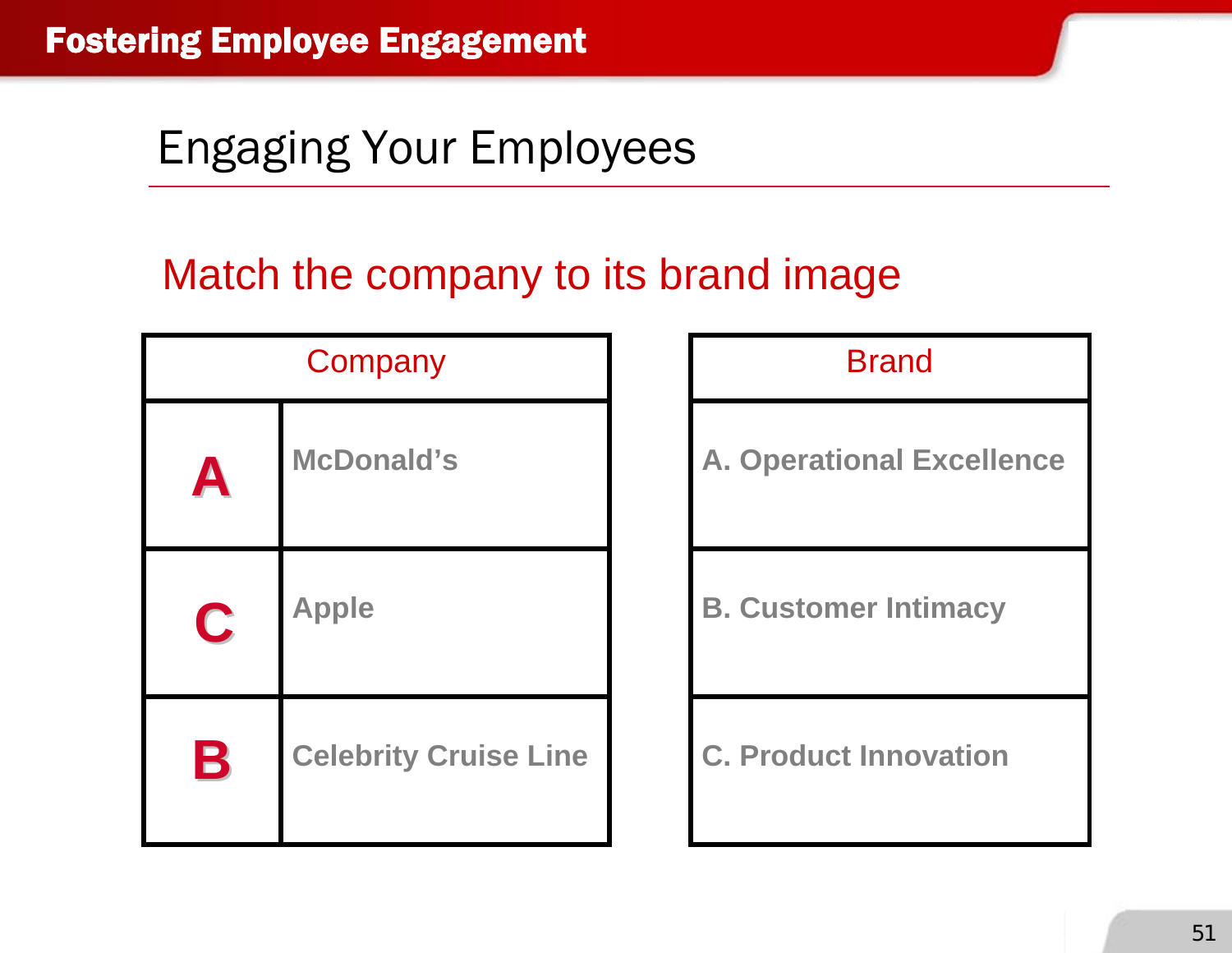Affective: (feeling) Provide learning activities in the orientation program that tell employees: □ What the brand strategy is and how they deliver can on the brand promise □ How each of the units in the company interact to ensure the desired level of service is provided so that customer is satisfied

(Lawton, 2007)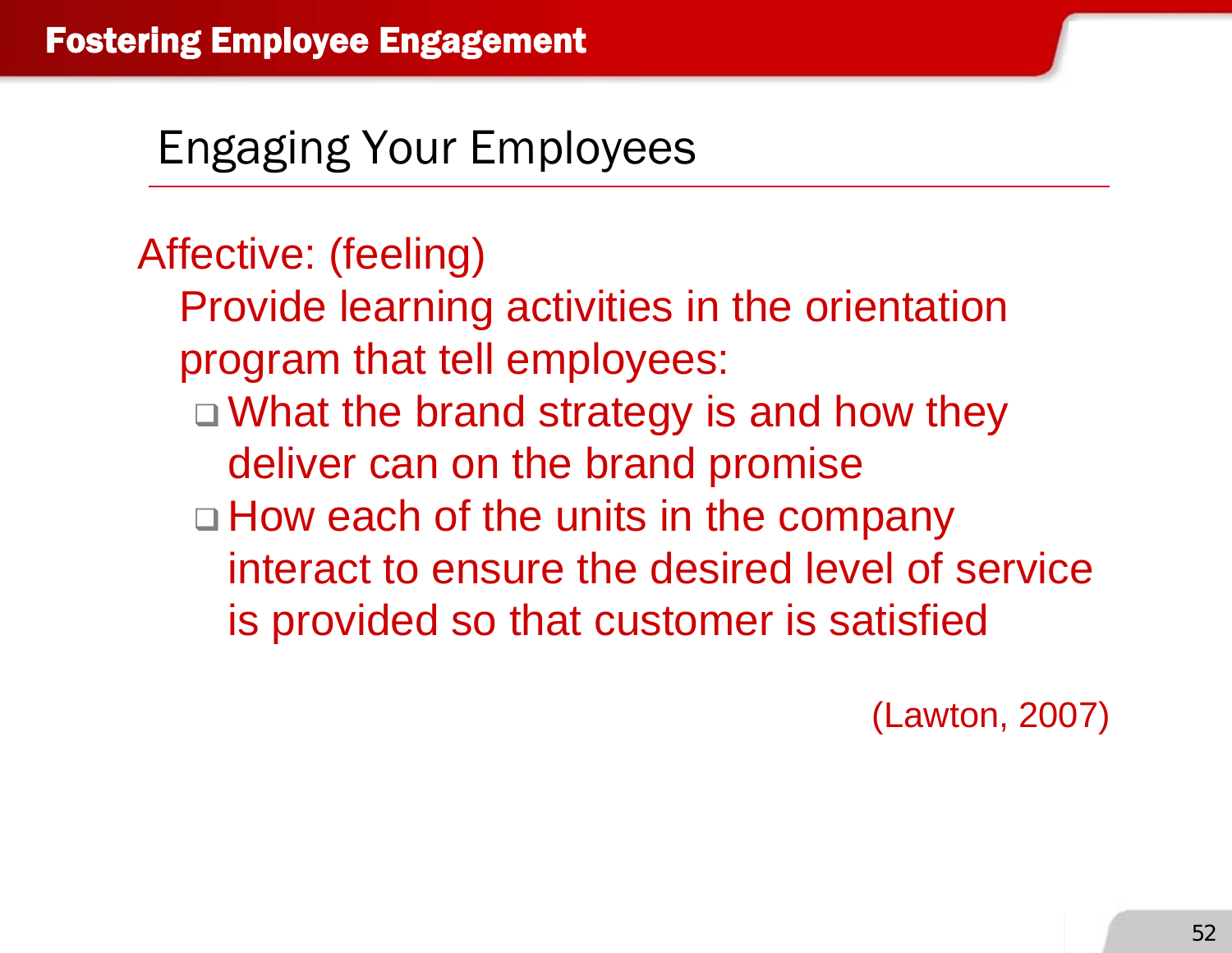Affective: (feeling)

Hire the right people □ Recruit and prescreen for behaviors associated with your values and brand □ Use your brand to attract "right fit" people

Do exit interviews

□ Uncover the root causes for disengagement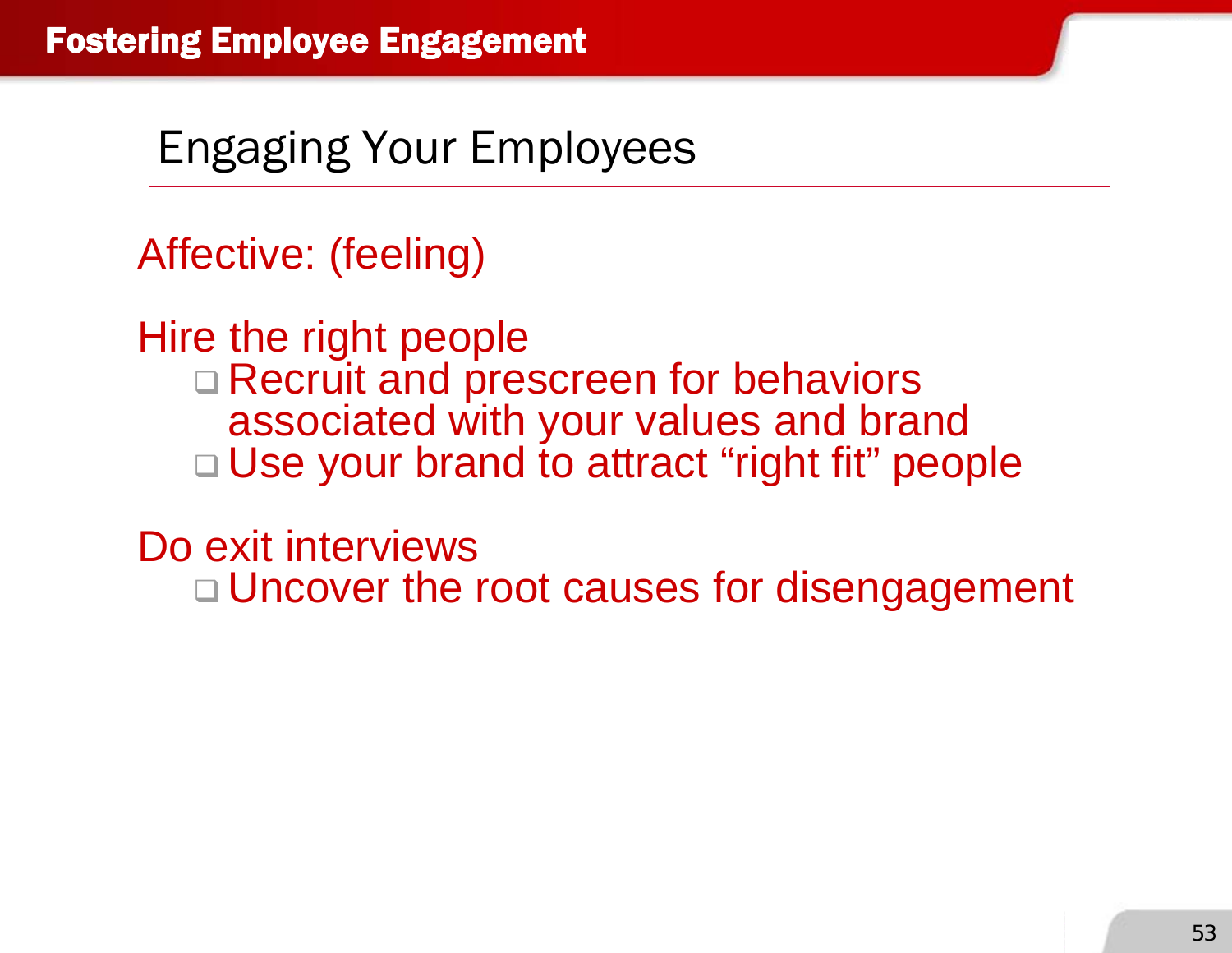While HR practitioners can create tools and implement new practices to increase employee engagement, managers, given the nature of their role, are in a position to *directly* effect engagement

Therefore, we must also focus on equipping managers to foster engagement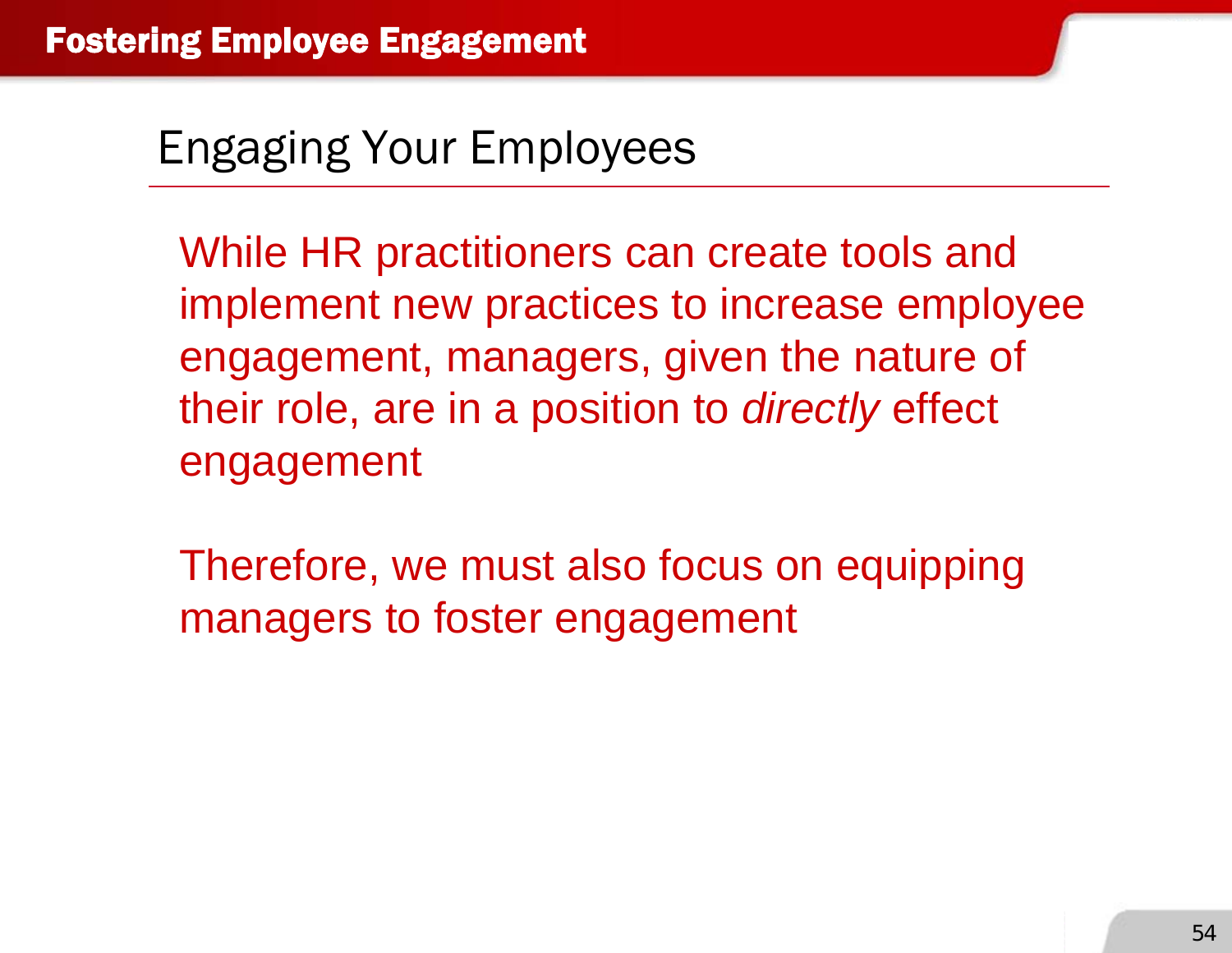Equipping Managers

# *Manager's Learning Activity*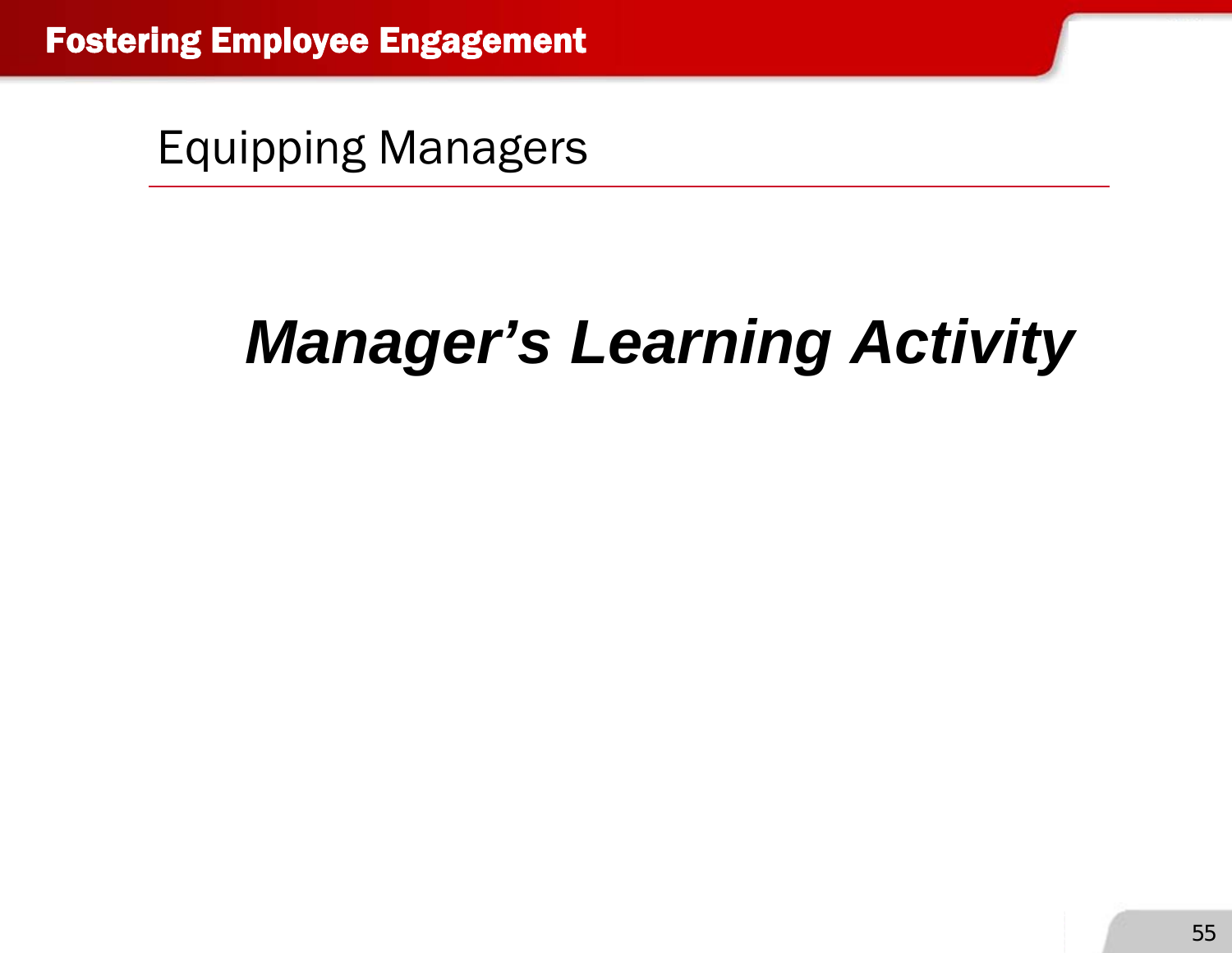#### Equipping Managers

| <b>Manager Actions</b>                                                                                   | <b>Result</b>       |
|----------------------------------------------------------------------------------------------------------|---------------------|
| Providing a reward for perfect attendance                                                                | <b>Satisfaction</b> |
| Sharing customer survey results with team<br>members and involving them in deciding on<br>needed changes | <b>Engagement</b>   |
| Preparing a career plan with an employee                                                                 | <b>Engagement</b>   |
| Providing tools and resources to complete a<br>project                                                   | <b>Satisfaction</b> |
| Being friendly and supportive                                                                            | <b>Satisfaction</b> |
| Providing frequent feedback on performance                                                               | <b>Engagement</b>   |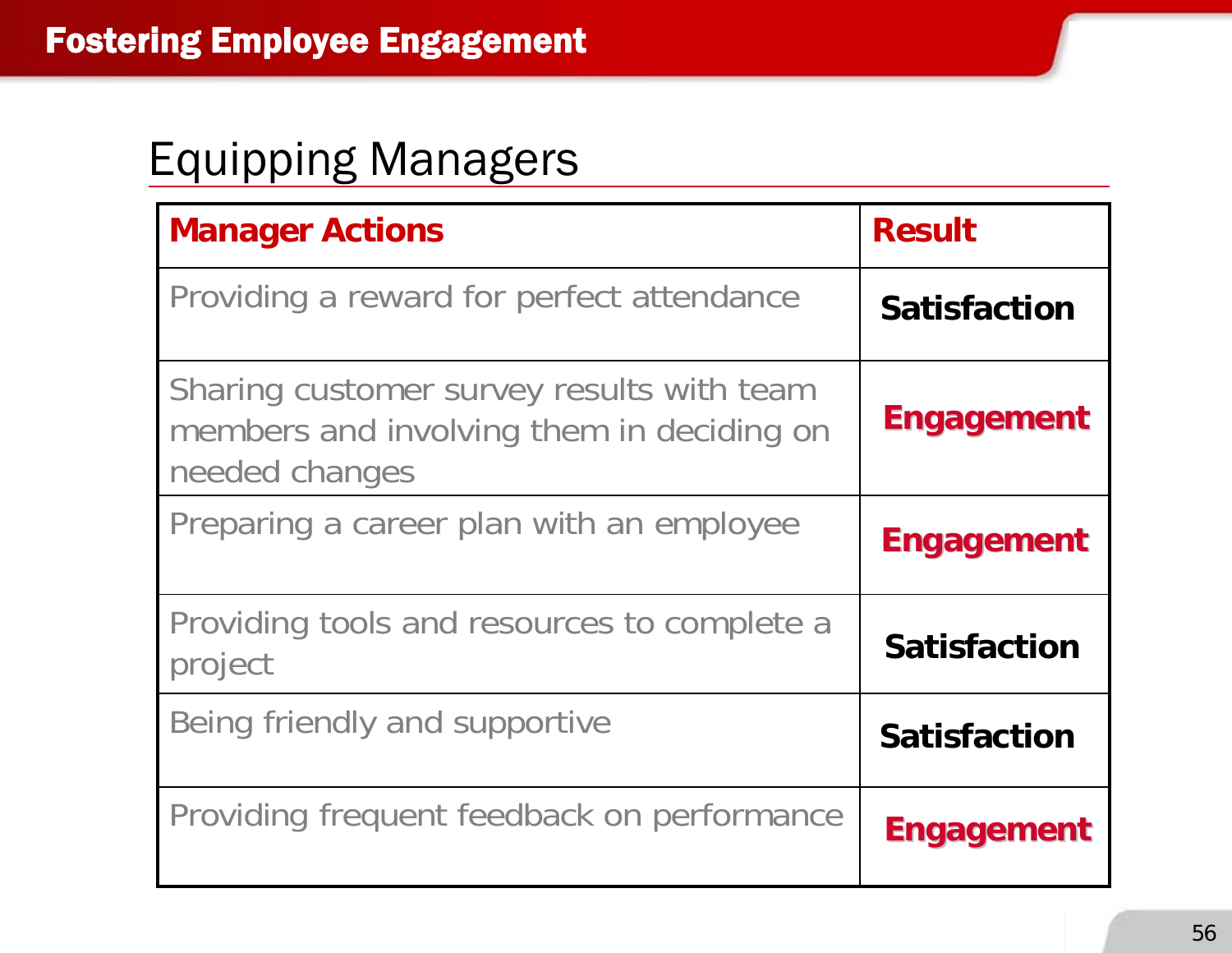Efforts to engage employees are likely to result in measurable improvements to the bottom line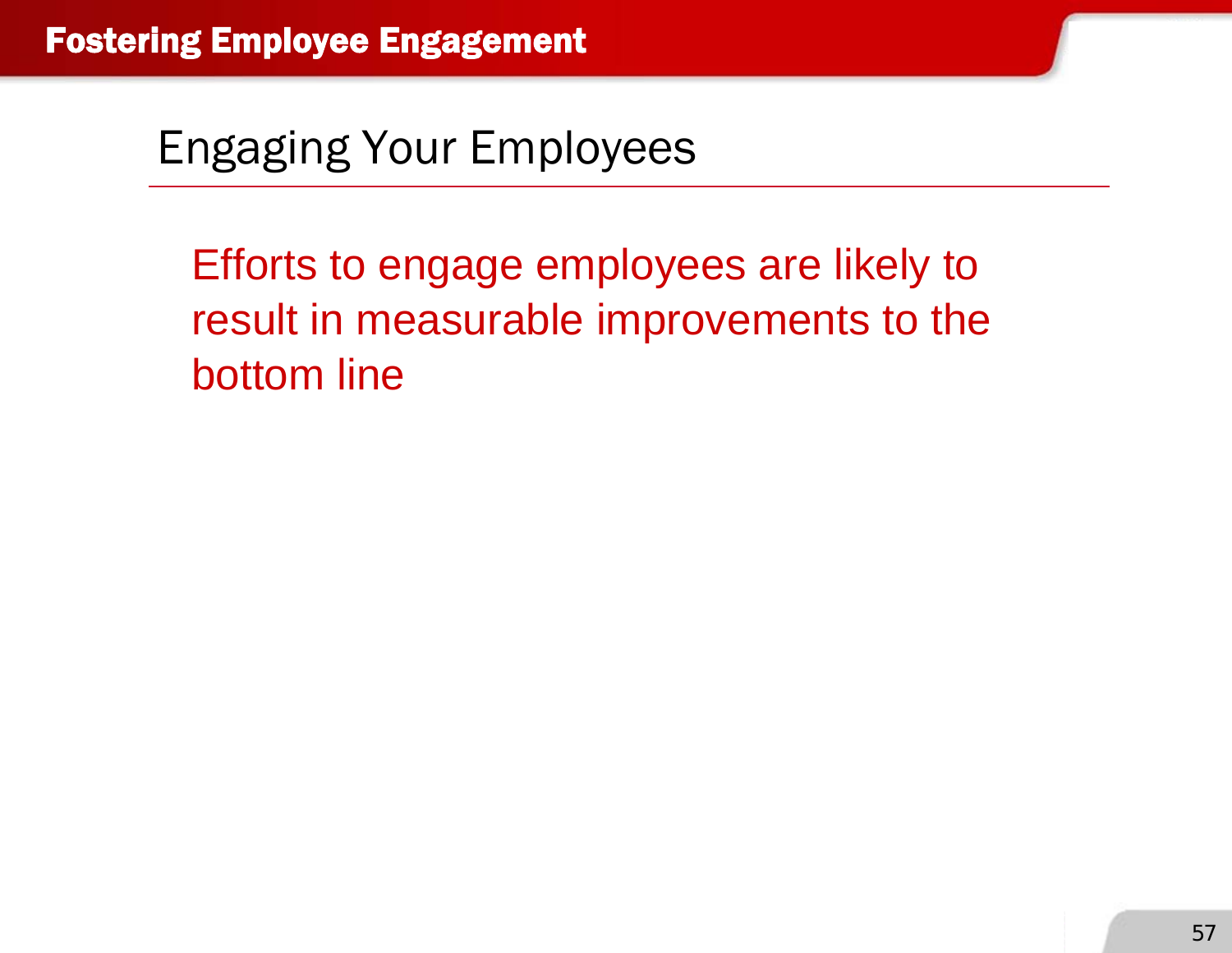Devoting time and energy to acquaint new employees with company goals, the brand strategy, and ways in which their role directly supports business success will: Focus them in a common direction □ Increase motivation in their daily efforts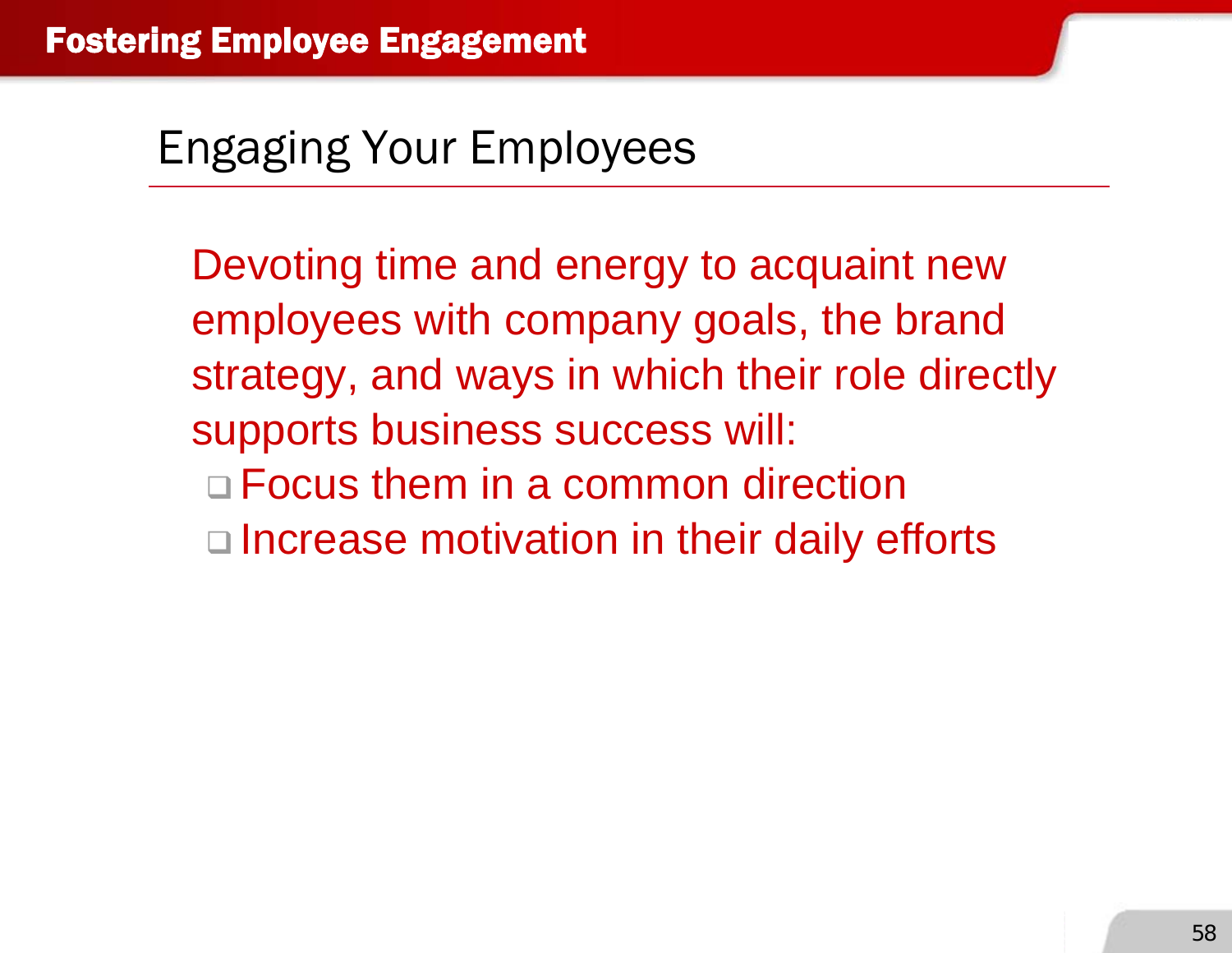Educating managers and providing them with simple tools will help to increase employee engagement